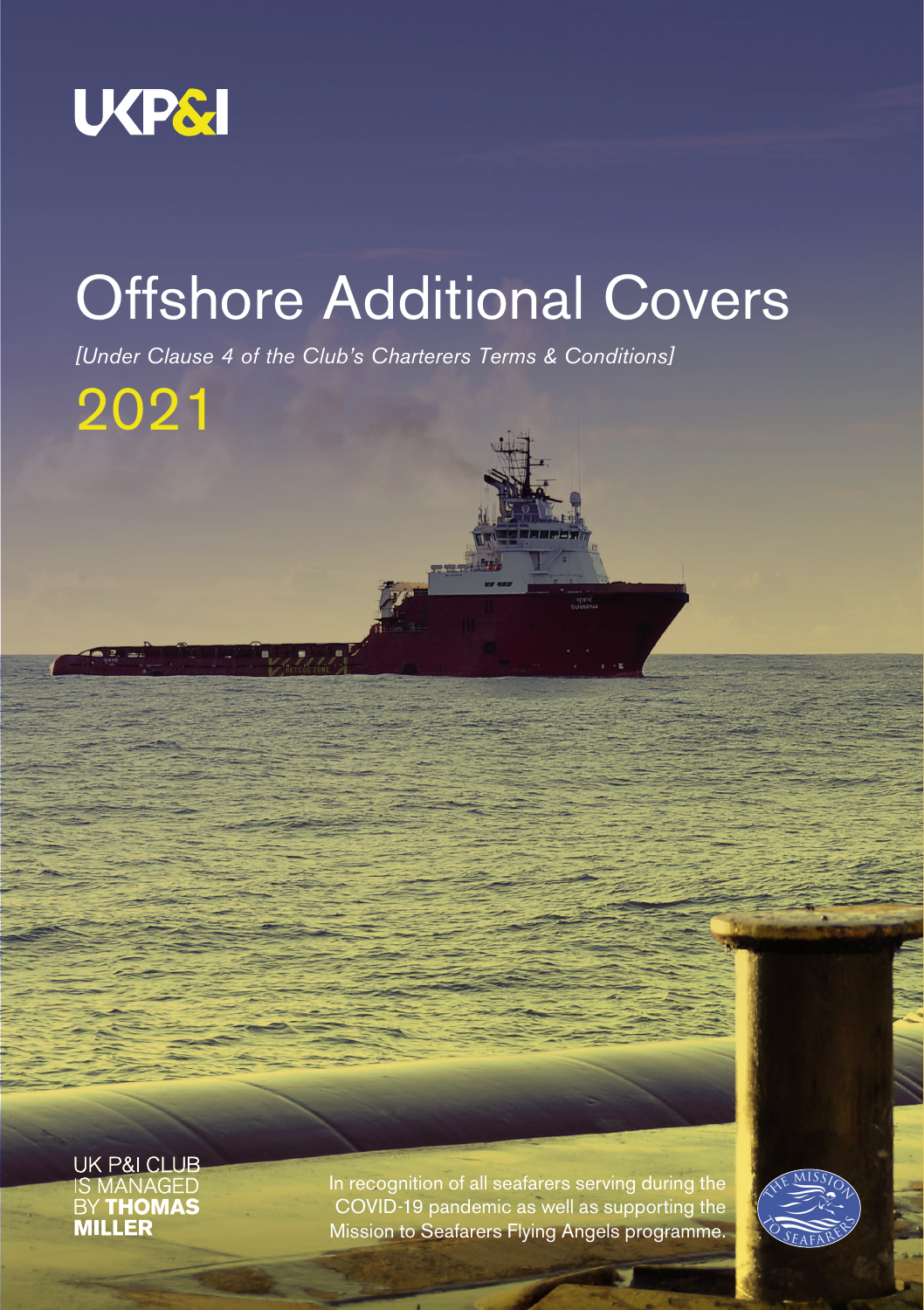## **Emergency** & Out of hours contact

If you need emergency assistance out of office hours and at weekends please call one of the following numbers to speak to an experienced duty claims executive, available 24 hours a day:

Europe, Middle East or Africa +44 7768 143 884 or +30 6946 68 54 91

Far East and Australasia +852 9195 5459

North and South America +1 201 315 1755

Japan +81 70 2493 8785

To enable the swiftest response to an incident, Members are recommended to call the number which is closest to the time zone in which the incident has occurred.

For non-emergency assistance out of office hours, please advise your usual contact https://www.ukpandi.com/contact/emergency-contacts/

#### Correspondent App

Essential contact details for our Correspondent network are available in a new app. The app works offline and lists the latest contact details for all our correspondents. The app is available on iPhone, Android or Blackberry. More information on the app is available at www.ukpandi.com.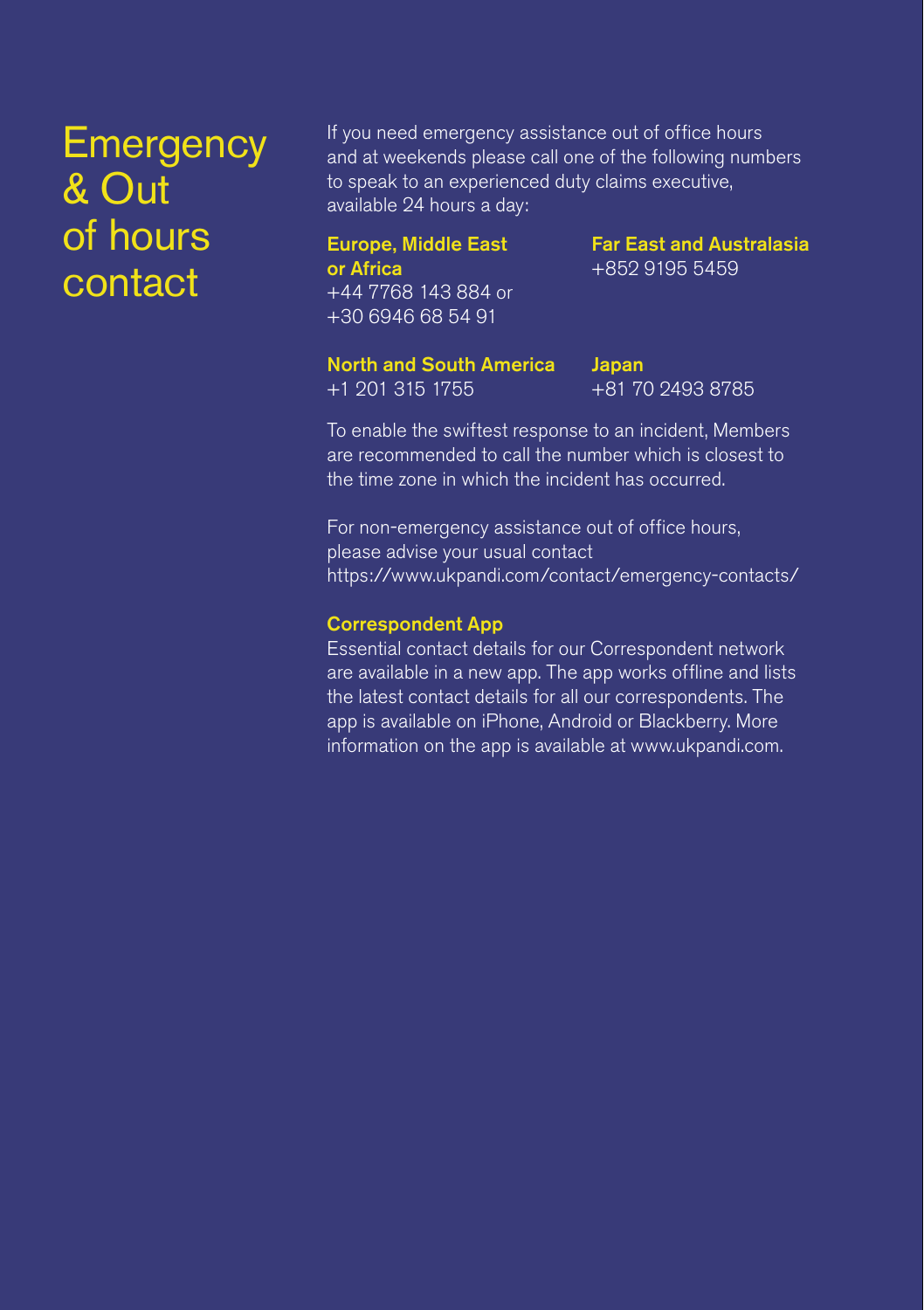### **INTRODUCTION**

This document contains additional covers available for the UK P&I Club for Charterers Members who operate vessels in the Offshore industries.

Unless otherwise indicated, words in this document shall have the same meaning as in the Club's Charterers Terms & Conditions.

#### **Operations covered in this booklet include:**

| OFFSHORE SPECIALIST OPERATIONS COVER | 5  |
|--------------------------------------|----|
| OFFSHORE UNDERWATER OPERATIONS COVER | 34 |
| OFFSHORE SUPPLY AND TOWING COVER     | 53 |

#### **The topics covered in this booklet include but are not limited to, the following:**

- *Anchor Handling*
- *Drilling*
- *Geotechnical coring*
- *Well Workover*
- *Well plug and abandonment*
- *Hydrocarbon processing and throughput*
- *Heavy lift offshore installation / decommissioning*
- *Vessel based lay (S-lay / J-lay / Reel lay)*
- *Air and Saturation Diving*
- *Trenching / deburial / reburial*
- *Unexploded Ordinance disposal*
- *Offshore light construction*
- *Offshore heavy construction*
- *Nitrogen generation and pumping (as part of pre-commissioning / commissioning)*
- *Compressor and Generator spreads*
- *Inspection / Repair / Maintenance activities*
- *ROV / AUV*
- *Seismic data acquisition (via streamers or seabed based node assemblies)*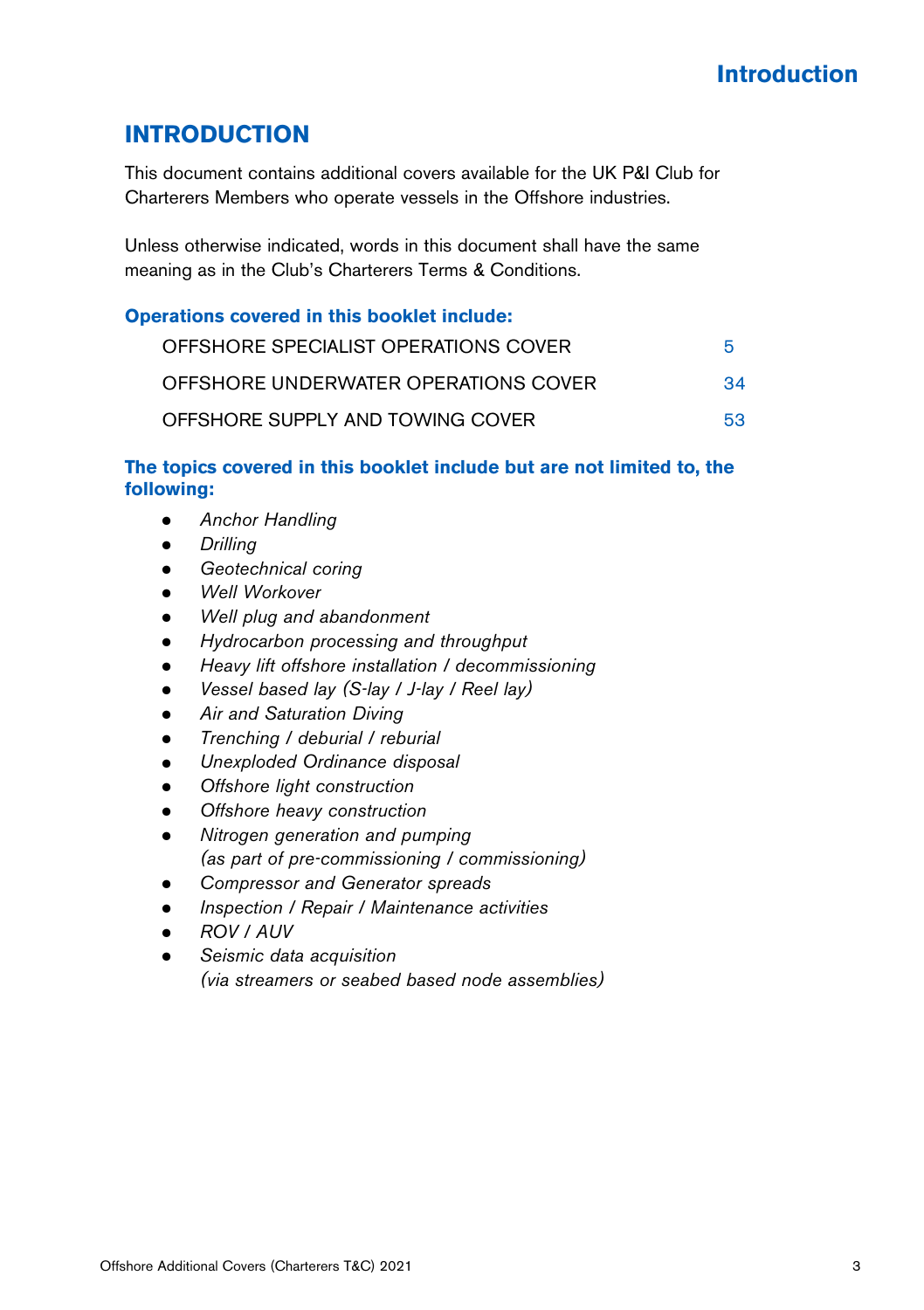### **Contents**

| <b>INTRODUCTION</b>                         |                                                                                   | 3  |
|---------------------------------------------|-----------------------------------------------------------------------------------|----|
| <b>SECTION 1</b>                            | 5                                                                                 |    |
| <b>OFFSHORE SPECIALIST OPERATIONS COVER</b> |                                                                                   | 5  |
| 1.1                                         | <b>Extended P&amp;I For Specialist Operations</b>                                 | 5  |
| 1.2                                         | <b>Extended Contractual Liability Cover</b>                                       | 10 |
| 1.3                                         | <b>Care, Custody or Control Cover</b>                                             | 15 |
| 1.4                                         | <b>Completed Operations Cover</b>                                                 | 19 |
| 1.5                                         | <b>Marine Employers' Liability Cover</b>                                          | 24 |
| 1.6                                         | <b>Excess Liability Cover (bespoke)</b>                                           | 29 |
| <b>SECTION 2</b>                            |                                                                                   | 34 |
| <b>OFFSHORE UNDERWATER OPERATIONS COVER</b> |                                                                                   | 34 |
| 2.1                                         | <b>Extended P&amp;I For Underwater Operations</b>                                 | 34 |
| 2.2                                         | <b>Extended Contractual Liability Cover</b>                                       | 39 |
| 2.3                                         | <b>Completed Operations Cover</b>                                                 | 44 |
| 2.4                                         | <b>Excess Liability Cover (bespoke)</b>                                           | 49 |
| <b>SECTION 3</b>                            |                                                                                   | 53 |
| <b>OFFSHORE SUPPLY AND TOWING COVER</b>     |                                                                                   | 53 |
|                                             | 3.1(a) Towage Of An Entered Ship -<br><b>Extended Contractual Liability Cover</b> | 53 |
|                                             | 3.1(b) Towage By An Entered Ship -<br><b>Extended Contractual Liability Cover</b> | 59 |
| 3.2                                         | <b>Excess Liability Cover (bespoke)</b>                                           | 65 |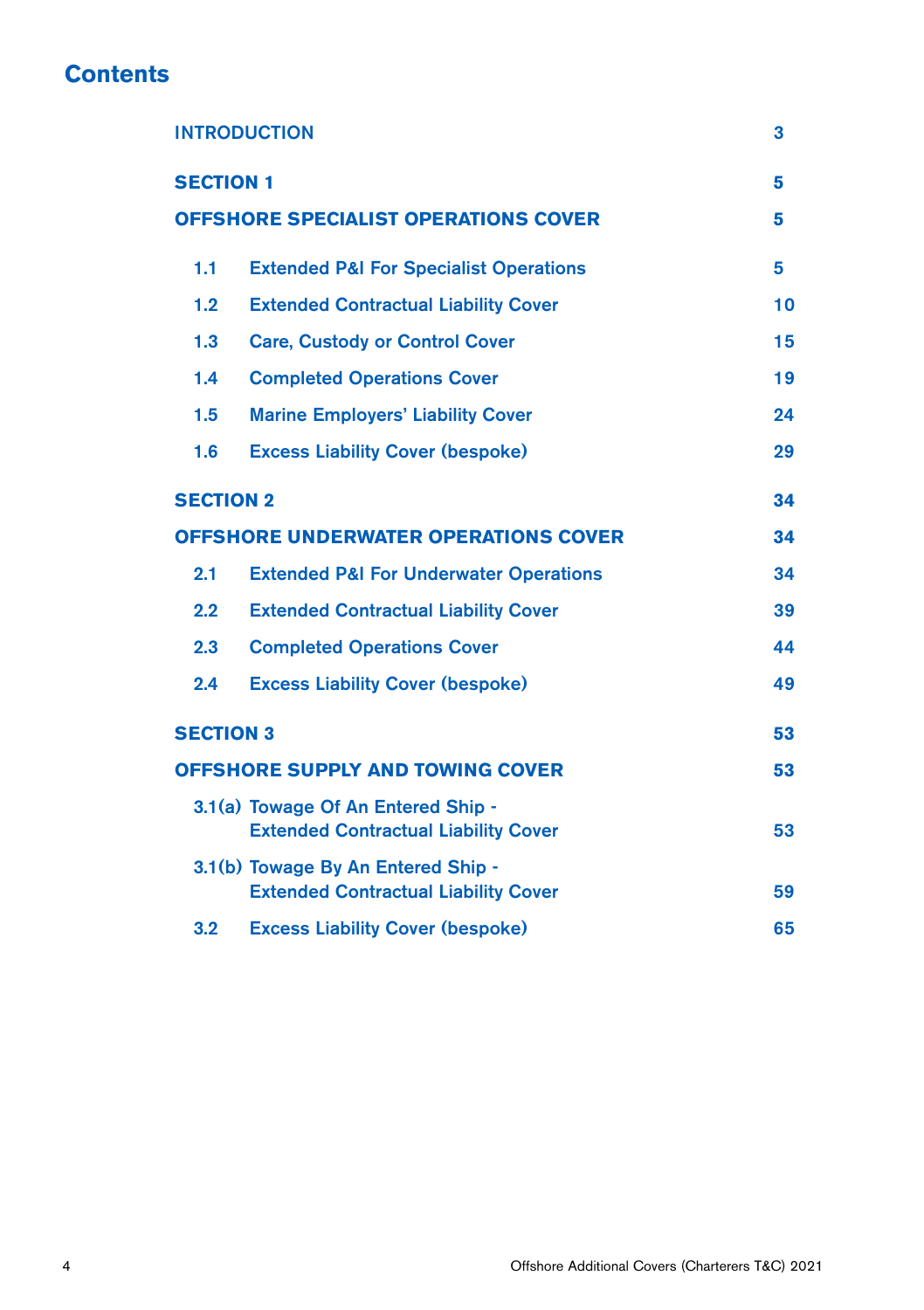### **SECTION 1**

### **OFFSHORE SPECIALIST OPERATIONS COVER**

### **1.1 Extended P&I For Specialist Operations**

### **A. General Conditions**

Pursuant to Clause 4 of the Club's Charterers Terms & Conditions, cover is afforded to the Assured of an entered ship for which cover is restricted or excluded under Clause 5 (H)(iii) in respect of one or more of the risks set out in Subsection (B) but subject always to the terms and conditions contained in Subsection (C) below.

### **B. Risks Covered**

Subject to the GENERAL CONDITIONS set out above,

- a) the Assured of an entered ship which is used for operations of dredging, blasting, pile-driving, well-intervention, cable or pipe laying, construction, installation, maintenance work, core sampling, depositing of spoil, power generation, decommissioning or such other operations as the Managers may determine from time to time (together Specialist Operations) is insured against the risks set out in Clause 2 if and to the extent liabilities, costs and expenses are incurred by the Assured as a consequence of claims brought by any party for whose benefit the work has been performed, or by any third party (whether connected with any party for whose benefit the work has been performed or not), in respect of the specialist nature of the operations.
- b) Clause 2, Section 10 Liability arising under certain Indemnities and Contracts

For the purposes of Clause 2 Section 10, contractually assumed liabilities within the scope of the risks set out in Clause 2 are covered hereunder if and to the extent that such liabilities are expressly assumed under a written agreement relating to facilities or services provided or to be provided to or in connection with an entered ship which (i) is executed prior to an event giving rise to a claim and (ii) contains terms to the effect that

- i. the Assured and the Assured's contract principal shall each be responsible for loss of or loss of use of or damage to its own property howsoever caused and for personal injury, illness or death of its own employees, howsoever caused, or
- ii. if and so far as the proper law of the written agreement or any law applied by a Court in order to give effect to the written agreement permits, the Assured and the Assured's contract principal shall each indemnify, protect, defend and hold the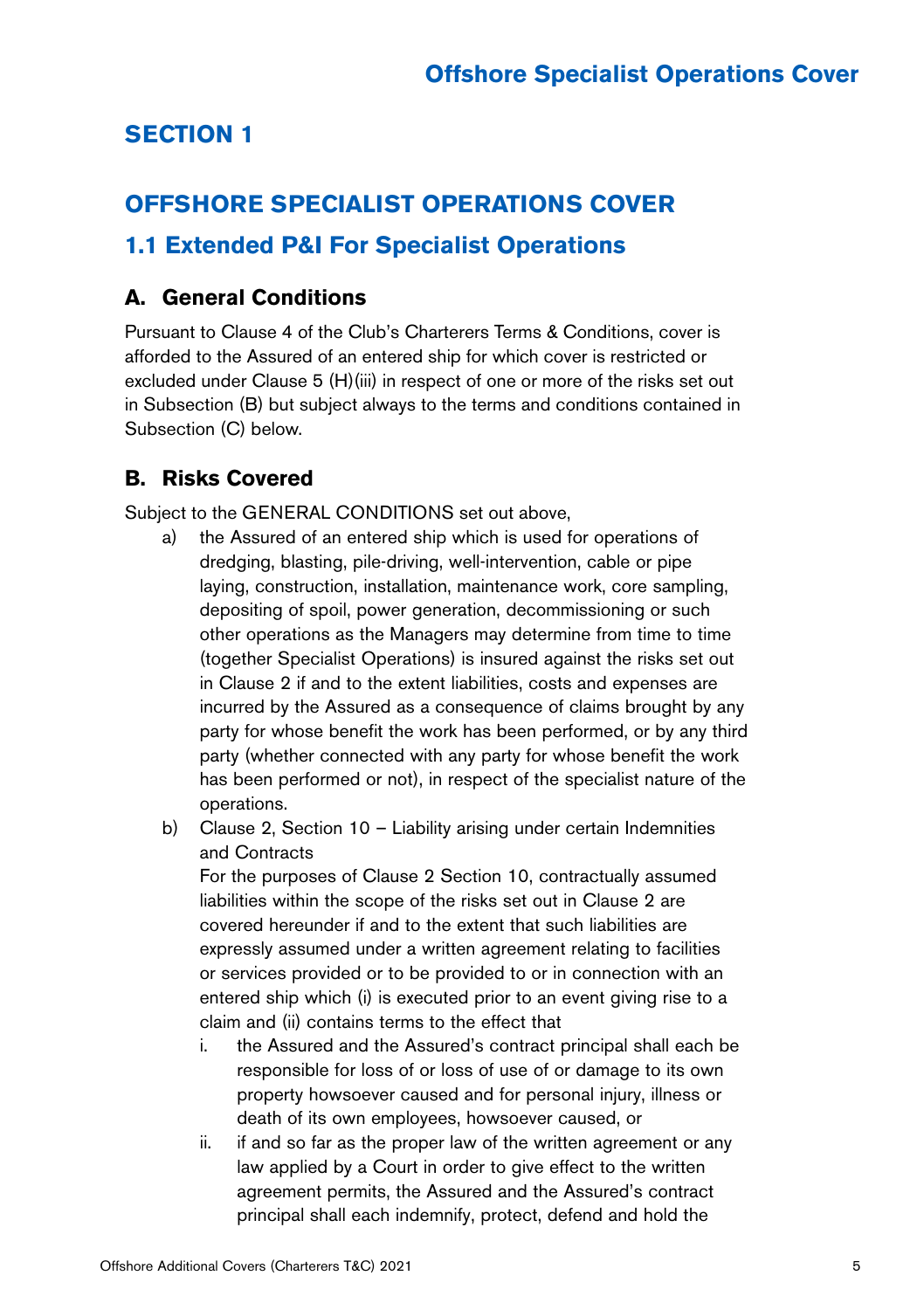other harmless from and against any and all claims, actions, suits, proceedings, liabilities, costs, expenses or demands whatsoever arising out of or in connection with loss of or loss of use of or damage to its own property and/or personal injury, illness or death of its own employees, regardless of the act, neglect or default of the other, and

iii. the indemnity or contract preserves the Assured's right to limit liability.

### **C. Terms & Conditions**

The following terms and conditions apply to all and any of the Risk(s) Covered in (B) above.

#### **Work, Products and Services Exclusions**

There shall be no recovery for any and/or all liabilities, costs and expenses incurred by an Assured during the course of performing Specialist Operations to the extent that such liabilities, costs and expenses arise as a consequence of:

- a) the failure to perform such specialist operations by the Assured or the fitness for purpose and quality of the Assured's work, products or services, including any defect or latent defect in the Assured's work, products or services; or
- b) any loss of or damage to the Contract Work. *[For the purpose of this insurance, Contract Work shall include but is not limited to any service provided under the contract and all and every part of the materials, components, equipment, machinery or other property or objects intended to be part of the work completed under the contract in respect of which the services or operations are performed by or from the entered ship.]*

#### **Contractual Liability Exclusion**

There shall be no recovery for any and/or all contractually assumed liabilities which would not have arisen but for the existence of the contract other than those accepted under Clause 2, section 10.

#### **Workers' Compensation Exclusions**

*United States* - There shall be no recovery for any and/or all liabilities for the payment of compensation and/or damages and/or benefits to or for the benefit of any employee of the Assured or to any third party who is the statutory assignee of any employee of the Assured, under, or in consequence of any default under, the workers' compensation laws of any of the States of the United States, the United States Longshoremen's and Harbour Workers' Compensation Act, or any other similar Act, law or scheme in force or in operation in any of the States of the United States or under the federal jurisdiction of the United States.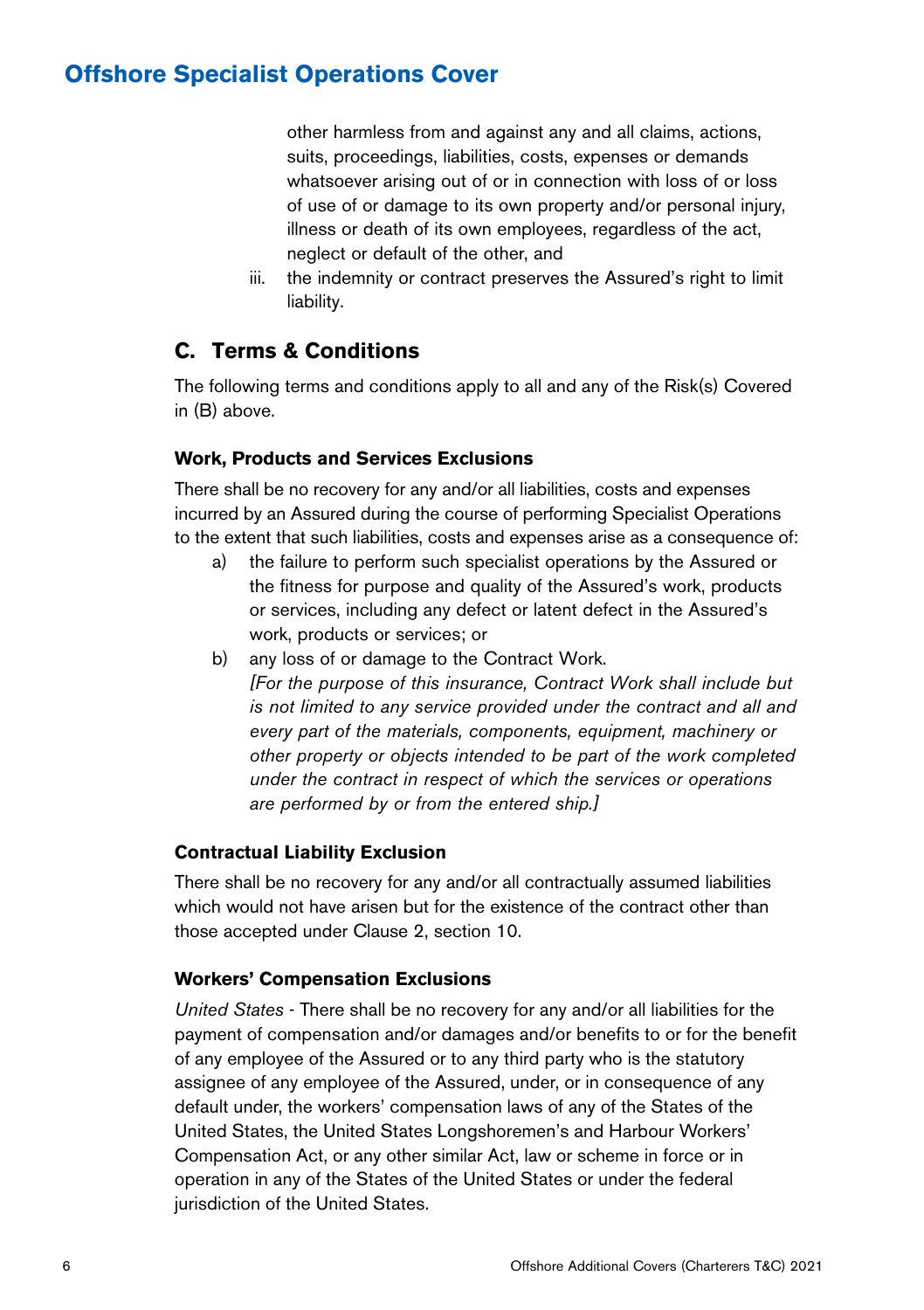*Other Jurisdictions* - There shall be no recovery for any and/or all liabilities for the payment of compensation and/or damages and/or benefits to or for the benefit of any employee of the Assured under any workers' compensation Act, law or scheme in force or in operation in any other jurisdiction, unless and to the extent that the terms, conditions and limit of such cover are agreed between the Assured and the Managers and endorsed upon the Certificate of Entry.

#### **Underwater Operations Exclusion**

Cover in respect of risks relating to Underwater Operations is not given under this insurance but is only given in accordance with the terms and conditions of Underwater Operations Cover where this has been selected by the Assured.

#### **Penalty Clause Exclusion**

There shall be no recovery for any and/or all liabilities, costs and expenses incurred as a result of the operation of any penalty clause or liquidated damages agreement, or any performance bond or guarantee, or any agreement in respect of tax or any other revenue liabilities.

#### **Marine Cyber Endorsement LMA5403**

- 1. Subject only to paragraph 3 below, in no case shall this insurance cover loss, damage, liability or expense directly or indirectly caused by or contributed to by or arising from the use or operation, as a means for inflicting harm, of any computer, computer system, computer software programme, malicious code, computer virus, computer process or any other electronic system.
- 2. Subject to the conditions, limitations and exclusions of the policy to which this clause attaches, the indemnity otherwise recoverable hereunder shall not be prejudiced by the use or operation of any computer, computer system, computer software programme, computer process or any other electronic system, if such use or operation is not as a means for inflicting harm.
- 3. Where this clause is endorsed on policies covering risks of war, civil war, revolution, rebellion, insurrection, or civil strife arising therefrom, or any hostile act by or against a belligerent power, or terrorism or any person acting from a political motive, paragraph 1 shall not operate to exclude losses (which would otherwise be covered) arising from the use of any computer, computer system or computer software programme or any other electronic system in the launch and/or guidance system and/or firing mechanism of any weapon or missile.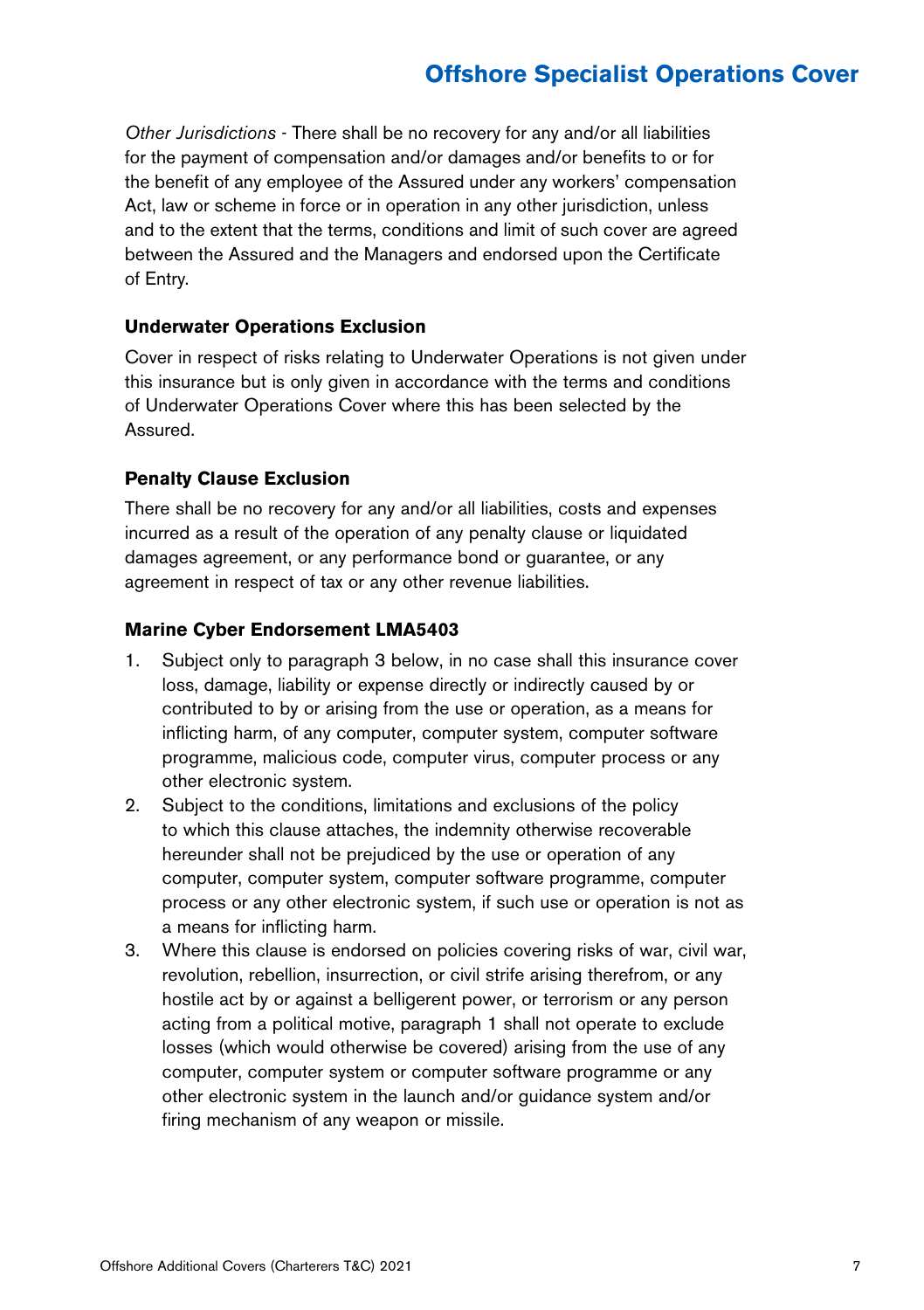#### **Coronavirus Exclusion Clause LMA5395**

This clause shall be paramount and shall override anything contained in this insurance inconsistent therewith. This insurance excludes coverage for:

- 1) any loss, damage, liability, cost, or expense directly arising from the transmission or alleged transmission of
	- a) Coronavirus disease (COVID-19);
	- b) Severe Acute Respiratory Syndrome Coronavirus 2 (SARS-CoV-2); or
	- c) any mutation or variation of SARS-CoV-2; or from any fear or threat of (a), (b) or (c) above;
- 2) any liability, cost or expense to identify, clean up, detoxify, remove, monitor, or test for (a), (b) or (c) above;
- 3) any liability for or loss, cost or expense arising out of any loss of revenue, loss of hire, business interruption, loss of market, delay or any indirect financial loss, howsoever described, as a result of any of (a), (b) or (c) above or the fear or the threat thereof.

All other terms, conditions and limitations of the insurance remain the same.

#### **War Risks Extension**

Cover hereunder is extended to restore cover for liabilities, losses, costs or expenses otherwise excluded by Clause 5(E).

However, in no case shall this extension cover loss, damage, liability or expense directly or indirectly caused by or contributed to by or arising from any chemical, biological, bio-chemical or electromagnetic weapon.

This extension is subject to the Notice of Cancellation Automatic Termination of Cover and Five Powers War Exclusion Rule as follows:

a) Cancellation

This extension of cover may be cancelled by either the Club or the Assured giving 7 days' notice (such cancellation becoming effective on the expiry of 7 days from midnight of the day on which notice of cancellation is issued by or to the Club). The Club agrees however to reinstate cover, if required, at terms to be agreed between the Club and the Assured, prior to the expiry of such notice of cancellation.

- b) Automatic Termination of Cover Whether or not notice of cancellation has been given this extension of cover shall terminate automatically
	- i. upon the outbreak of war (whether there be a declaration of war or not) between any of the following: United Kingdom, United States of America, France, the Russian Federation, the People's Republic of China;
	- ii. in respect of any ship in the event of such ship being requisitioned either for title or use.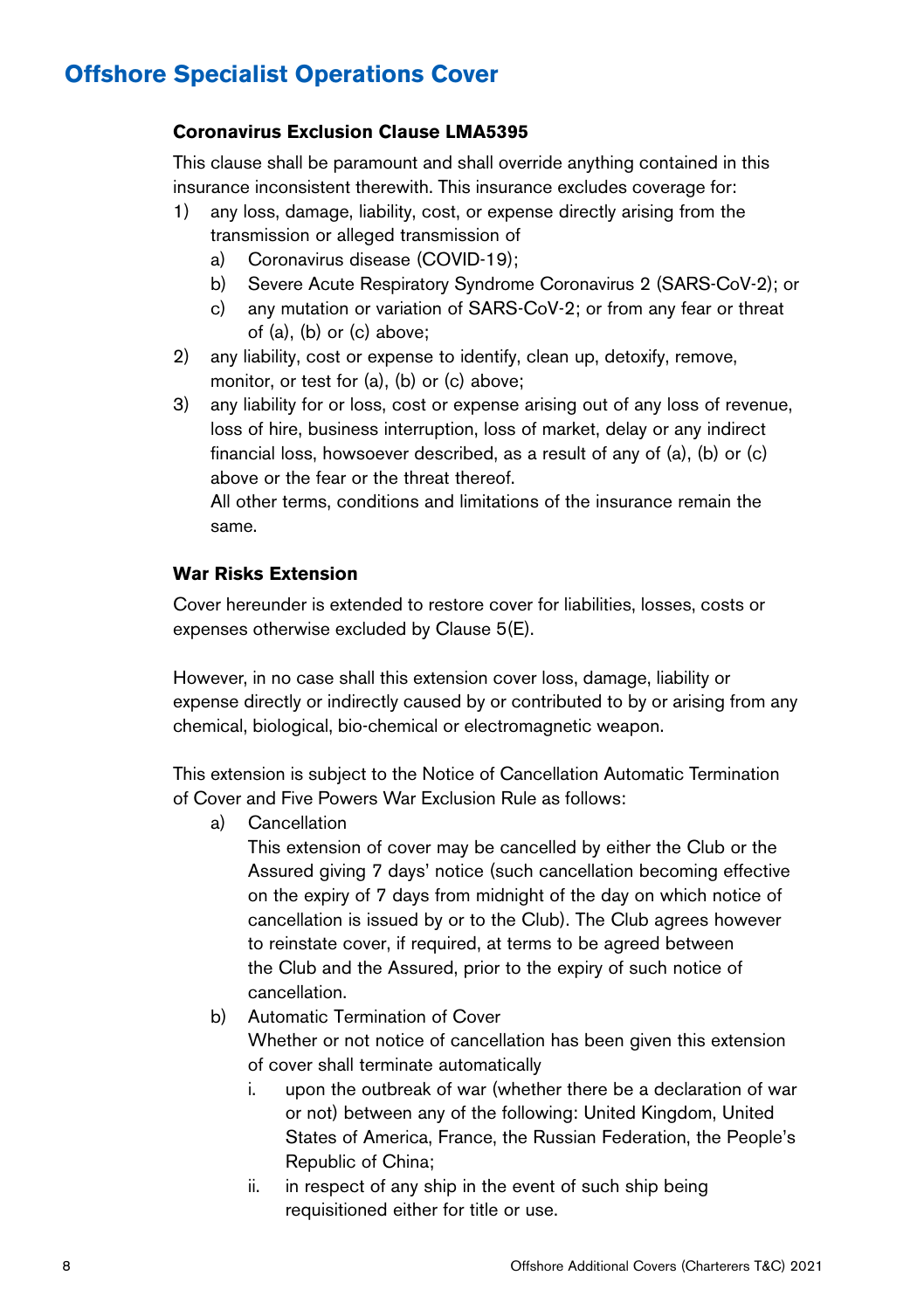- c) Five Powers War Exclusion This extension of cover excludes loss damage liability or expense arising from:
	- i. the outbreak of war (whether there be a declaration of war or not) between any of the following: United Kingdom, United States of America, France, the Russian Federation, the People's Republic of China;
	- ii. requisition either for title or use.

#### **Limit**

The Club's liability for any and all claims under this insurance shall, unless otherwise specifically agreed, be subject to a combined single limit of liability each accident or occurrence or series of accidents or occurrences arising out of any one event, such limit being the limit of liability endorsed upon the Certificate of Entry.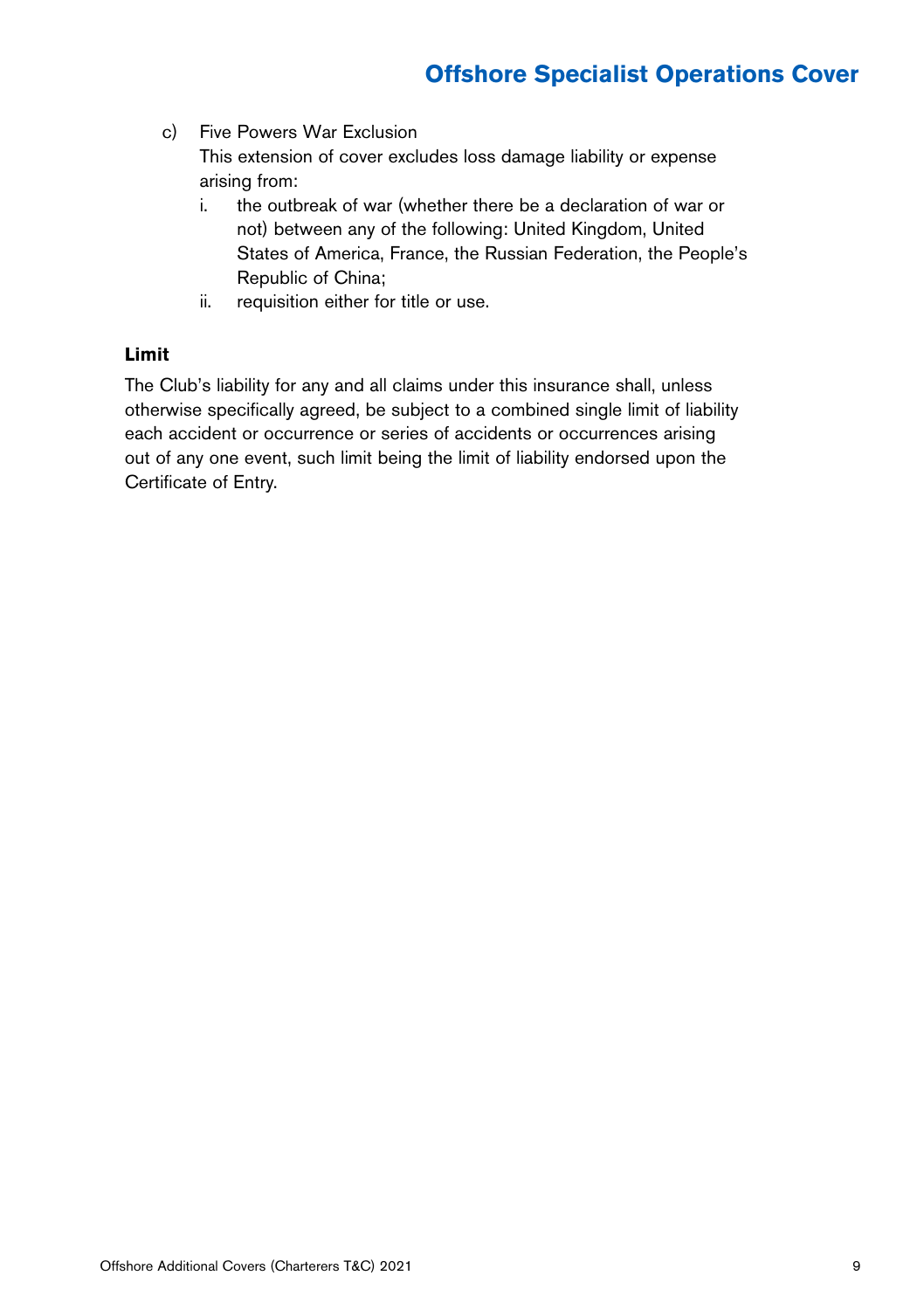### **1.2 Extended Contractual Liability Cover**

### **A. General Conditions**

Pursuant to Clause 4 of the Club's Charterers Terms & Conditions, cover is afforded to the Assured of an entered ship for which cover is restricted or excluded under Clause 5 (H)(iii) or otherwise under Clause 2, section 10 in respect of one or more of the risks set out in (B) but subject always to the terms and conditions contained in (C) below.

### **B. Risks Covered**

Subject to the GENERAL CONDITIONS set out above, cover hereunder is extended to an Assured to include liabilities, costs or expenses set out below to the extent that they are expressly assumed by the Assured under a written agreement. For the purpose of this cover, a "written agreement" means any written agreement relating to facilities or services provided or to be provided to or in connection with an entered ship which is executed prior to an event giving rise to a claim.

- a) Liabilities, costs and expenses which arise as a consequence of naming other persons as additional assureds and waiving rights of subrogation against such persons, where this is required by a written agreement.
- b) Liabilities, costs and expenses arising out of any obligation assumed under a written agreement which would not have arisen but for the existence of that agreement in respect of personal injury or illness or death of any third parties or in respect of loss of or loss of use of or damage to the property of third parties.
- c) Liabilities, costs and expenses which arise out of any claim or claims made by any employee of the Assured against any party to a written agreement on the basis of the "borrowed servant" doctrine.
- d) Liabilities, costs and expenses arising out of any obligation assumed under a written agreement which would not have arisen but for the existence of that agreement relating to the raising, removal, destruction, lighting or marking of the wreck of an entered ship.

#### **Endorsements**

- i. Where any proceedings are commenced or claims are made by any additional assured or the Assured against the Assured or any other additional assured, this cover shall apply as if a separate Certificate of Entry had been issued to each assured.
- ii. Where any proceedings are commenced or claims are made against the Assured and/or any additional assureds, this cover shall apply as if a separate Certificate of Entry had been issued to each assured, provided always that this provision shall not operate to increase the limit of liability of the Club endorsed upon the Certificate of Entry.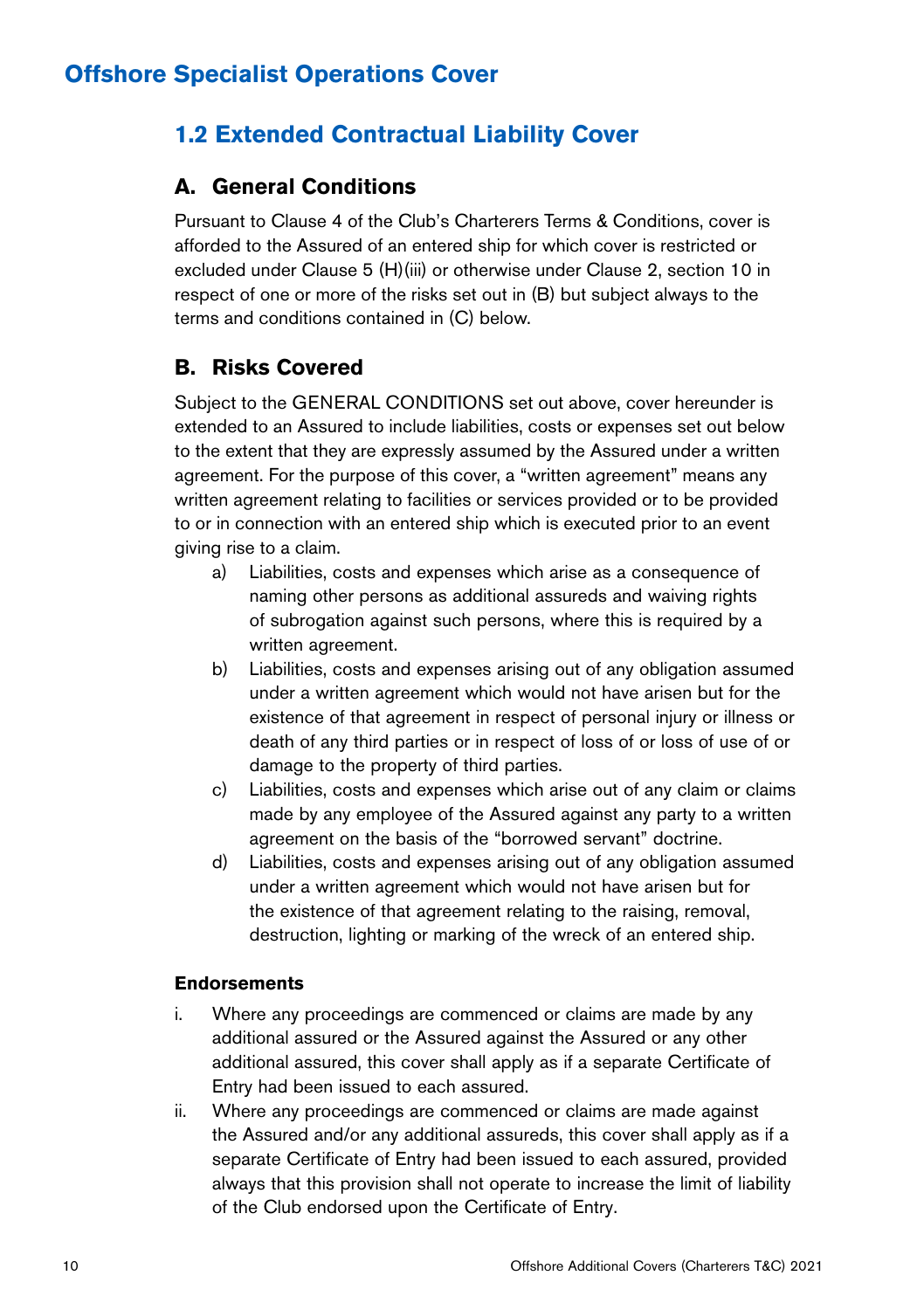- iii. Where this cover is prejudiced as a result of the acts or omissions of the Assured or any person for whom he is, was, may be or may have been responsible, this cover shall subsist for the benefit of any person or persons named as additional assureds provided that any additional assured claiming the benefit of this provision is not privy to any such acts or omissions.
- iv. This cover is not prejudiced by the fact that the Assured or any additional assured has waived his rights or is otherwise not entitled to limit his liability in accordance with any law, statute or convention in force which provides for limitation of liability in the circumstances of the occurrence giving rise to a claim, provided always that this provision shall not operate to increase the limit of liability of the Club endorsed upon the Certificate of Entry.
- v. This cover shall be deemed to be primary in relation to those contractual liabilities assumed by the Assured which may be the subject of separate insurance carried by the other party or parties to the written agreement.

### **C. Terms & Conditions**

The following terms and conditions apply to all and any of the Risk(s) Covered in (B) above.

#### **Work, Products and Services Exclusions**

There shall be no recovery for any and/or all liabilities, costs and expenses incurred by an Assured during the course of performing Specialist Operations to the extent that such liabilities, costs and expenses arise as a consequence of:

- a) claims brought by any party for whose benefit the work has been performed, or by any third party (whether connected with any party for whose benefit the work has been performed or not), in respect of the specialist nature of the operations; or
- b) the failure to perform such specialist operations by the Assured or the fitness for purpose and quality of the Assured's work, products or services, including any defect or latent defect in the Assured's work, products or services; or
- c) any loss of or damage to the Contract Work. *[For the purpose of this insurance, Contract Work shall include but is not limited to any service provided under the contract and all and every part of the materials, components, equipment, machinery or other property or objects intended to be part of the work completed under the contract in respect of which the services or operations are performed by or from the entered ship.]*

#### **Workers' Compensation Exclusions**

*United States* - There shall be no recovery for any and/or all liabilities for the payment of compensation and/or damages and/or benefits to or for the benefit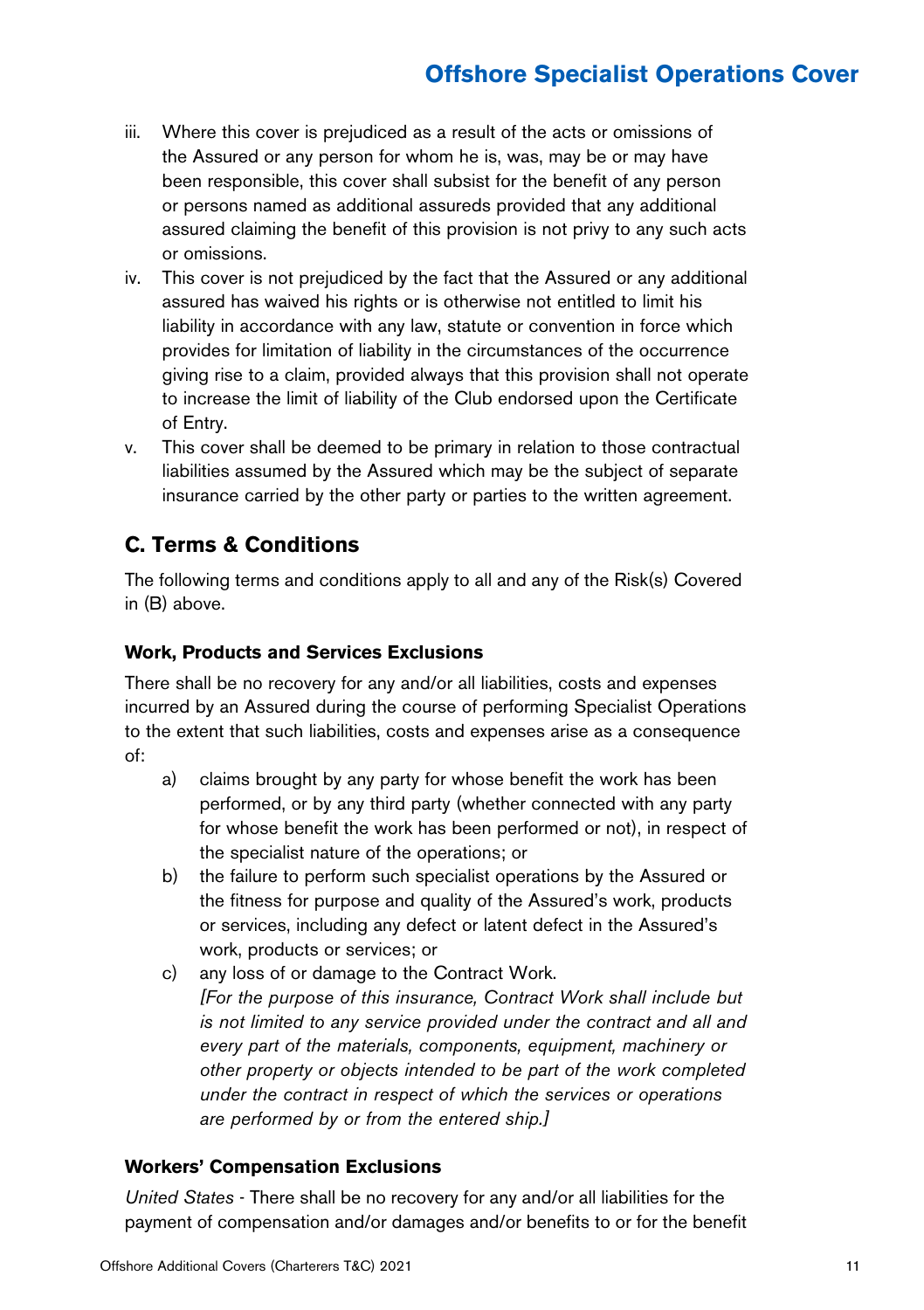of any employee of the Assured or to any third party who is the statutory assignee of any employee of the Assured, under, or in consequence of any default under, the workers' compensation laws of any of the States of the United States, the United States Longshoremen's and Harbour Workers' Compensation Act, or any other similar act, law or scheme in force or in operation in any of the States of the United States or under the federal jurisdiction of the United States.

*Other Jurisdictions* - There shall be no recovery for any and/or all liabilities for the payment of compensation and/or damages and/or benefits to or for the benefit of any employee of the Assured under any workers' compensation act, law or scheme in force or in operation in any other jurisdiction, unless and to the extent that the terms, conditions and limit of such cover are agreed between the Assured and the Managers and endorsed upon the Certificate of Entry.

#### **Underwater Operations Exclusion**

Cover in respect of risks relating to Underwater Operations is not given under this insurance but only in accordance with the terms and conditions of Underwater Operations Cover where this has been selected by the Assured.

#### **Penalty Clause Exclusion**

There shall be no recovery for any and/or all liabilities, costs and expenses incurred as a result of the operation of any penalty clause or liquidated damages agreement, or any performance bond or guarantee, or any agreement in respect of tax or any other revenue liabilities.

#### **Care, Custody, Control Exclusion**

There shall be no recovery for any and/or all contractually assumed liabilities for personal injury, illness or death of any person other than employees of the Assured and/or for loss of or loss of use of or damage to or caused by property owned by, or employees of, persons other than the Assured howsoever deemed to be in his care, custody or control and/or liabilities, costs and expenses incurred as a result of seepage and/or pollution and/or clean-up and/or containment of substances emanating from property owned by persons other than the Assured however deemed to be in his care, custody or control.

#### **Marine Cyber Endorsement LMA5403**

- 1. Subject only to paragraph 3 below, in no case shall this insurance cover loss, damage, liability or expense directly or indirectly caused by or contributed to by or arising from the use or operation, as a means for inflicting harm, of any computer, computer system, computer software programme, malicious code, computer virus, computer process or any other electronic system.
- 2. Subject to the conditions, limitations and exclusions of the policy to which this clause attaches, the indemnity otherwise recoverable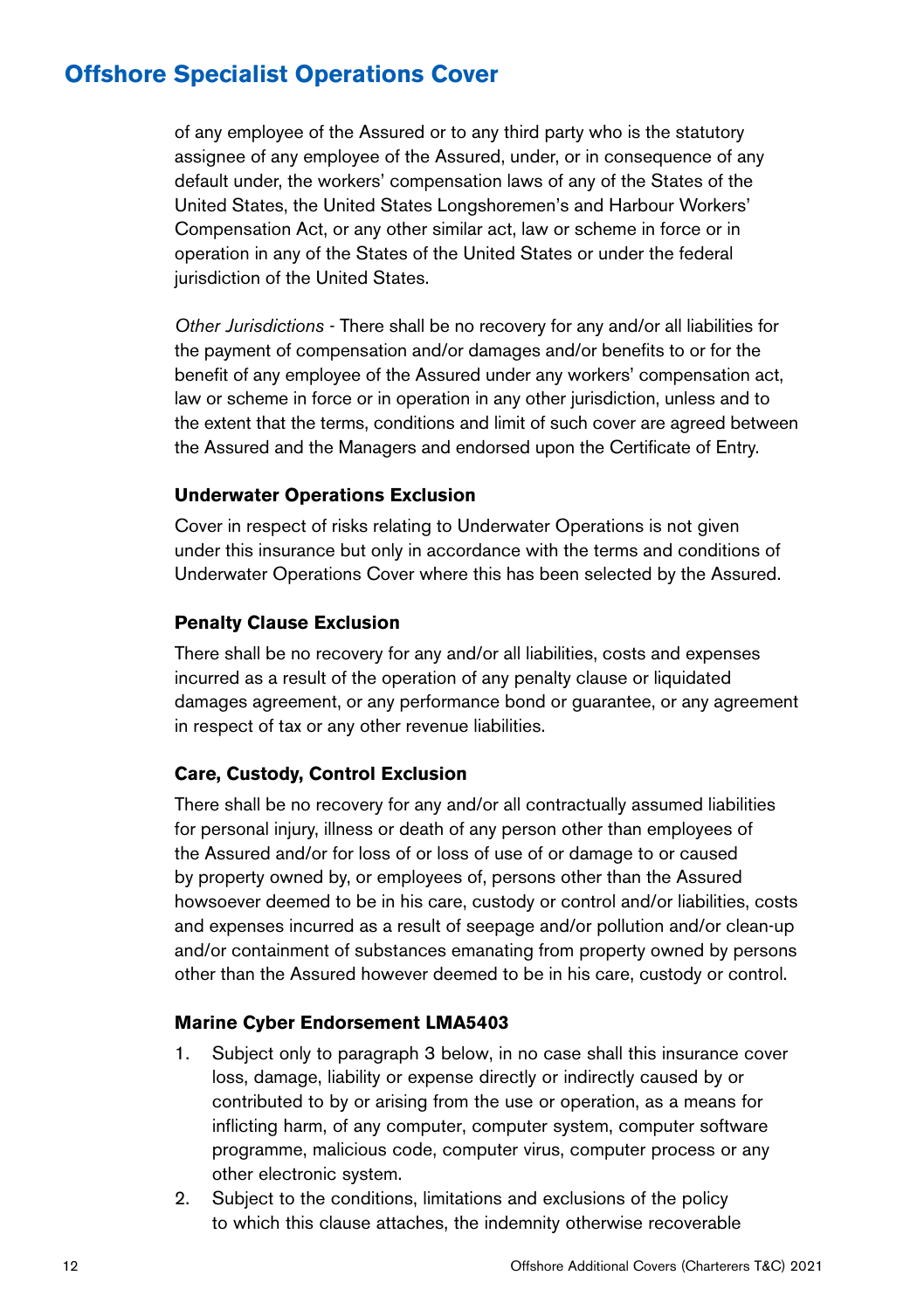hereunder shall not be prejudiced by the use or operation of any computer, computer system, computer software programme, computer process or any other electronic system, if such use or operation is not as a means for inflicting harm.

3. Where this clause is endorsed on policies covering risks of war, civil war, revolution, rebellion, insurrection, or civil strife arising therefrom, or any hostile act by or against a belligerent power, or terrorism or any person acting from a political motive, paragraph 1 shall not operate to exclude losses (which would otherwise be covered) arising from the use of any computer, computer system or computer software programme or any other electronic system in the launch and/or guidance system and/or firing mechanism of any weapon or missile.

#### **Coronavirus Exclusion Clause LMA5395**

This clause shall be paramount and shall override anything contained in this insurance inconsistent therewith. This insurance excludes coverage for:

- 1) any loss, damage, liability, cost, or expense directly arising from the transmission or alleged transmission of
	- a) Coronavirus disease (COVID-19);
	- b) Severe Acute Respiratory Syndrome Coronavirus 2 (SARS-CoV-2); or
	- c) any mutation or variation of SARS-CoV-2; or from any fear or threat of (a), (b) or (c) above;
- 2) any liability, cost or expense to identify, clean up, detoxify, remove, monitor, or test for (a), (b) or (c) above;
- 3) any liability for or loss, cost or expense arising out of any loss of revenue, loss of hire, business interruption, loss of market, delay or any indirect financial loss, howsoever described, as a result of any of (a), (b) or (c) above or the fear or the threat thereof.

All other terms, conditions and limitations of the insurance remain the same.

#### **War Risks Extension**

Cover hereunder is extended to restore cover for liabilities, losses, costs or expenses otherwise excluded by Clause 5(E).

However, in no case shall this extension cover loss, damage, liability or expense directly or indirectly caused by or contributed to by or arising from any chemical, biological, bio-chemical or electromagnetic weapon.

This extension is subject to the Notice of Cancellation Automatic Termination of Cover and Five Powers War Exclusion Rule as follows:

a) Cancellation

This extension of cover may be cancelled by either the Club or the Assured giving 7 days' notice (such cancellation becoming effective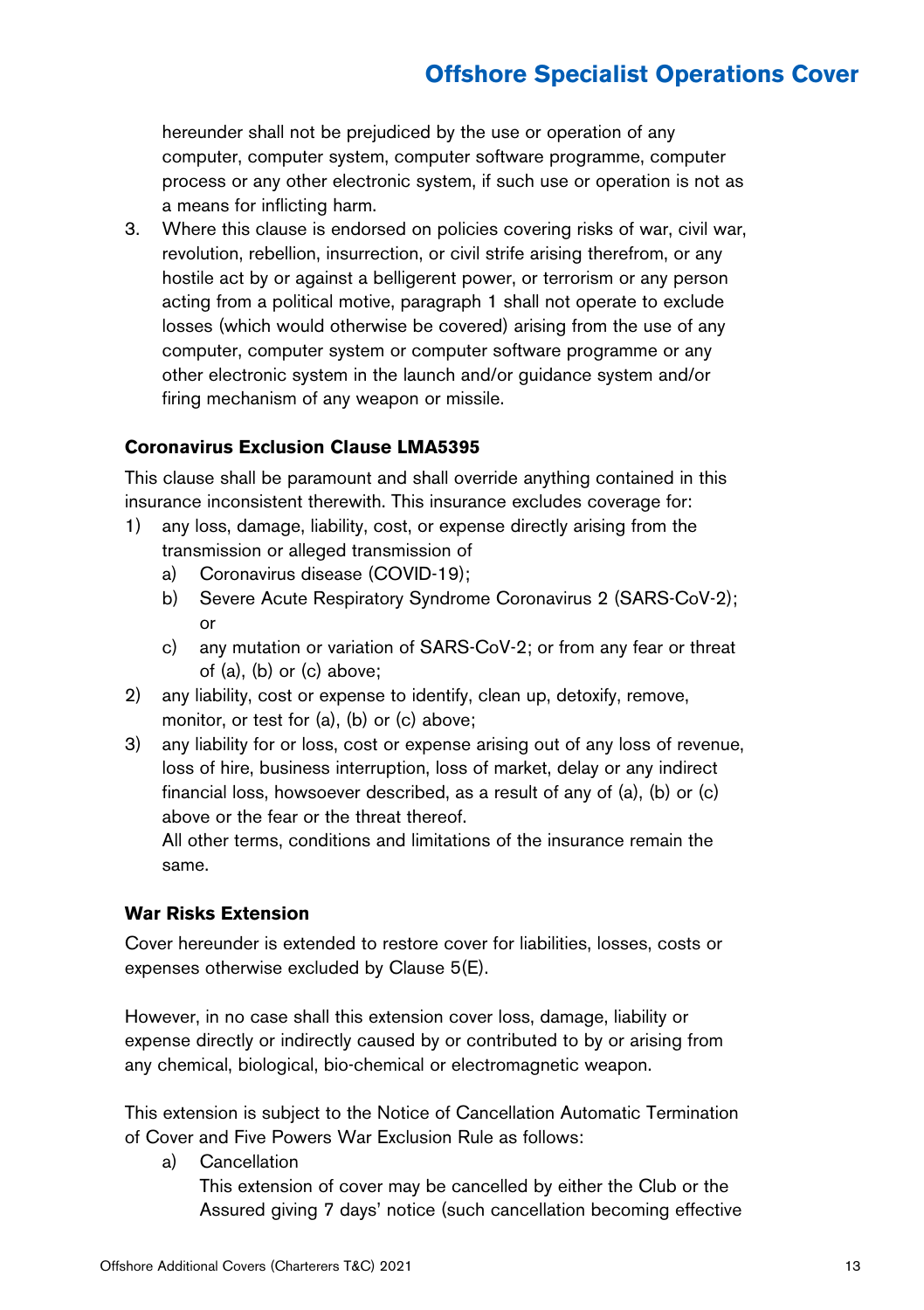on the expiry of 7 days from midnight of the day on which notice of cancellation is issued by or to the Club). The Club agrees however to reinstate cover, if required, at terms to be agreed between the Club and the Assured, prior to the expiry of such notice of cancellation.

- b) Automatic Termination of Cover Whether or not notice of cancellation has been given this extension of cover shall terminate automatically
	- i. upon the outbreak of war (whether there be a declaration of war or not) between any of the following: United Kingdom, United States of America, France, the Russian Federation, the People's Republic of China;
	- ii. in respect of any ship in the event of such ship being requisitioned either for title or use.
- c) Five Powers War Exclusion

This extension of cover excludes loss damage liability or expense arising from:

- i. the outbreak of war (whether there be a declaration of war or not) between any of the following: United Kingdom, United States of America, France, the Russian Federation, the People's Republic of China;
- ii. requisition either for title or use.

#### **Limit**

The Club's liability for any and all claims under this insurance shall, unless otherwise specifically agreed, be subject to a combined single limit of liability each accident or occurrence or series of accidents or occurrences arising out of any one event, such limit being the limit of liability endorsed upon the Certificate of Entry.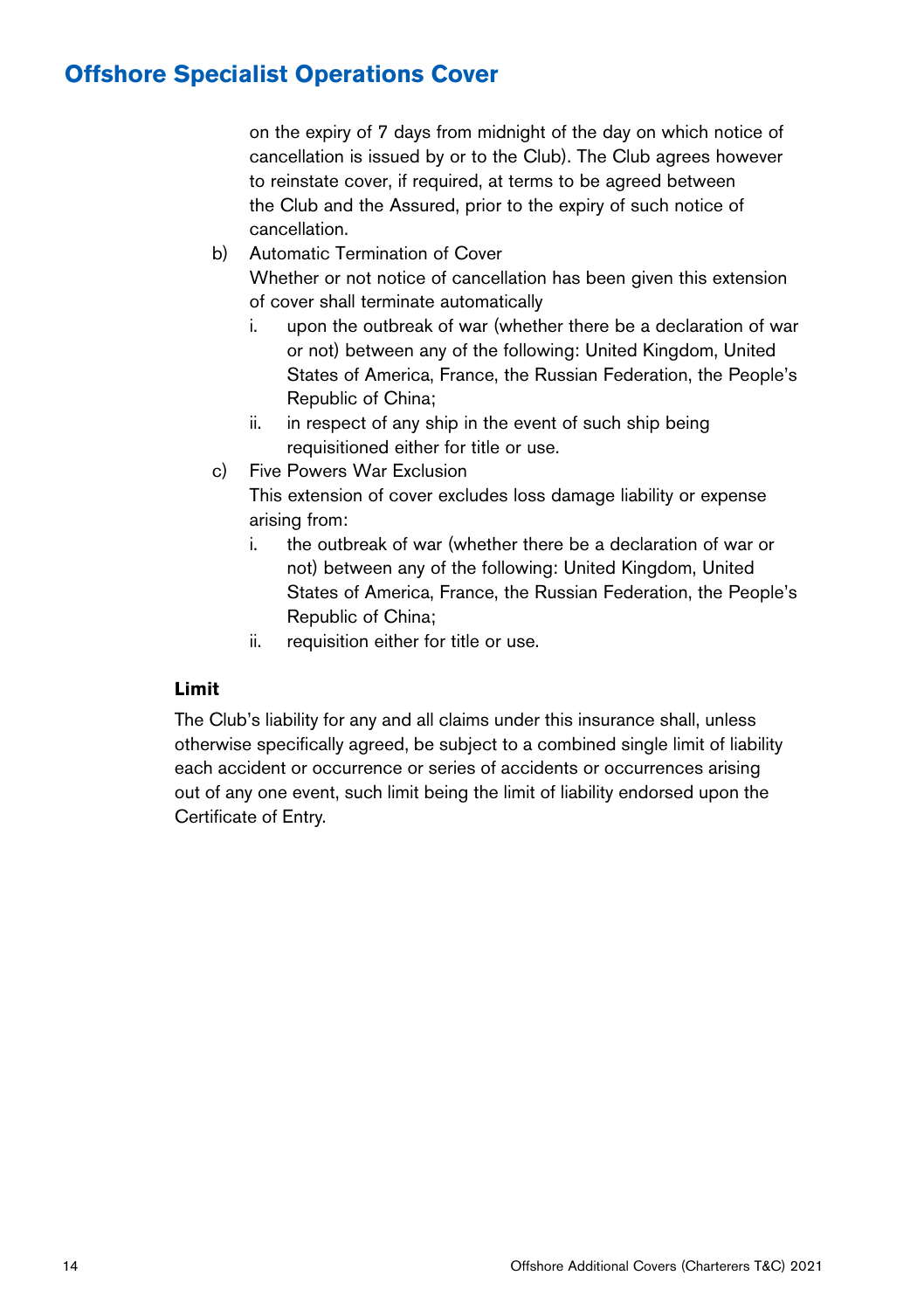### **1.3 Care, Custody or Control Cover**

### **A. General Conditions**

Pursuant to Clause 4 of the Club's Charterers Terms & Conditions, cover is afforded to the Assured of an entered ship for which cover is restricted or excluded under Clause 5 (H)(iii) or otherwise under Clause 2, section 10 in respect of one or more of the risks set out in Subsection (B) but subject always to the terms and conditions contained in Subsection (C) below.

### **B. Risks Covered**

Subject to the GENERAL CONDITIONS set out above, cover hereunder is extended to an Assured to include liabilities, costs or expenses set out below to the extent that they are expressly assumed by the Assured under a written agreement. For the purpose of this cover, a "written agreement" means any written agreement relating to facilities or services provided or to be provided to or in connection with an entered ship which is executed prior to an event giving rise to a claim.

- a) Liabilities for personal injury, illness or death of any person, other than employees of the Assured however deemed to be in his care, custody or control.
- b) Liability for loss of or loss of use of or damage by property owned by persons other than the Assured howsoever deemed to be in his care, custody or control.
- c) Liabilities, costs and expenses incurred as a result of seepage and/or pollution and/or clean up and/or containment of substances emanating from property owned by persons other than the Assured howsoever deemed to be in his care, custody or control.

### **C. Terms & Conditions**

The following terms and conditions apply to all and any of the Risk(s) Covered in (B) above.

#### **Work, Products and Services Exclusions**

There shall be no recovery for any and/or all liabilities, costs and expenses incurred by an Assured during the course of performing Specialist Operations to the extent that such liabilities, costs and expenses arise as a consequence of:

- a) claims brought by any party for whose benefit the work has been performed, or by any third party (whether connected with any party for whose benefit the work has been performed or not), in respect of the specialist nature of the operations, or
- b) the failure to perform such specialist operations by the Assured or the fitness for purpose and quality of the Assured's work, products or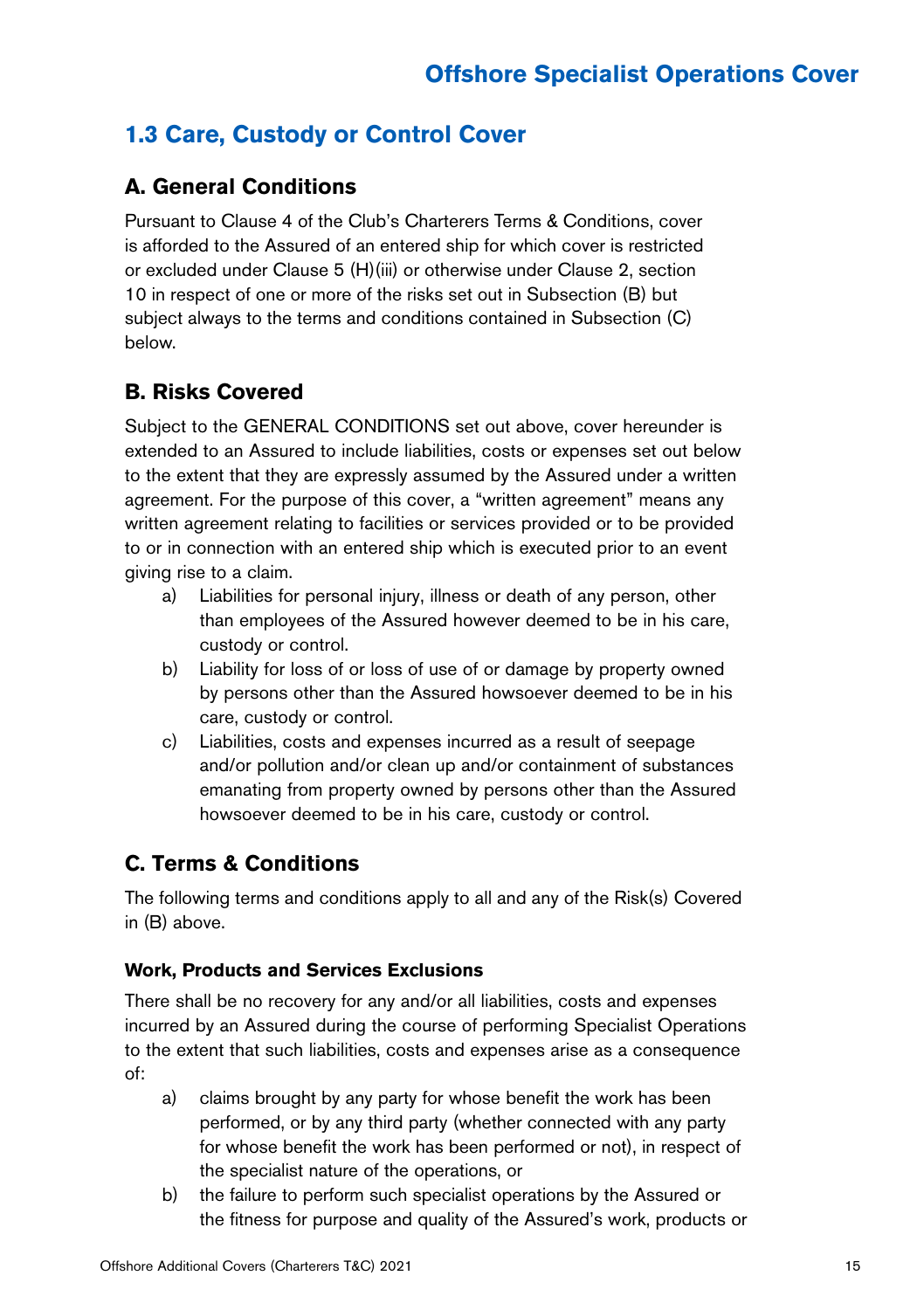services, including any defect or latent defect in the Assured's work, products or services, or

c) any loss of or damage to the Contract Work. *[For the purpose of this insurance, Contract Work shall include but is not limited to any service provided under the contract and all and every part of the materials, components, equipment, machinery or other property or objects intended to be part of the work completed under the contract in respect of which the services or operations are performed by or from the entered ship.]*

#### **Workers' Compensation Exclusions**

*United States* - There shall be no recovery for any and/or all liabilities for the payment of compensation and/or damages and/or benefits to or for the benefit of any employee of the Assured or to any third party who is the statutory assignee of any employee of the Assured, under, or in consequence of any default under, the workers' compensation laws of any of the States of the United States, the United States Longshoremen's and Harbour Workers' Compensation Act, or any other similar act, law or scheme in force or in operation in any of the States of the United States or under the federal jurisdiction of the United States.

*Other Jurisdictions* - There shall be no recovery for any and/or all liabilities for the payment of compensation and/or damages and/or benefits to or for the benefit of any employee of the Assured under any workers' compensation act, law or scheme in force or in operation in any other jurisdiction, unless and to the extent that the terms, conditions and limit of such cover are agreed between the Assured and the Managers and endorsed upon the Certificate of Entry.

#### **Underwater Operations Exclusion**

Cover in respect of risks relating to Underwater Operations is not given under this insurance but only in accordance with the terms and conditions of Underwater Operations Cover where this has been selected by the Assured.

#### **Penalty Clause Exclusion**

There shall be no recovery for any and/or all liabilities, costs and expenses incurred as a result of the operation of any penalty clause or liquidated damages agreement, or any performance bond or guarantee, or any agreement in respect of tax or any other revenue liabilities.

#### **Seabed Structures Exclusion**

There shall be no recovery for any and/or all liabilities for loss of or loss of use of or damage to or caused by structures which are or can be fixed, whether temporarily or permanently, to the seabed and which are in the care, custody or control of the Assured in any manner whatsoever, unless and to the extent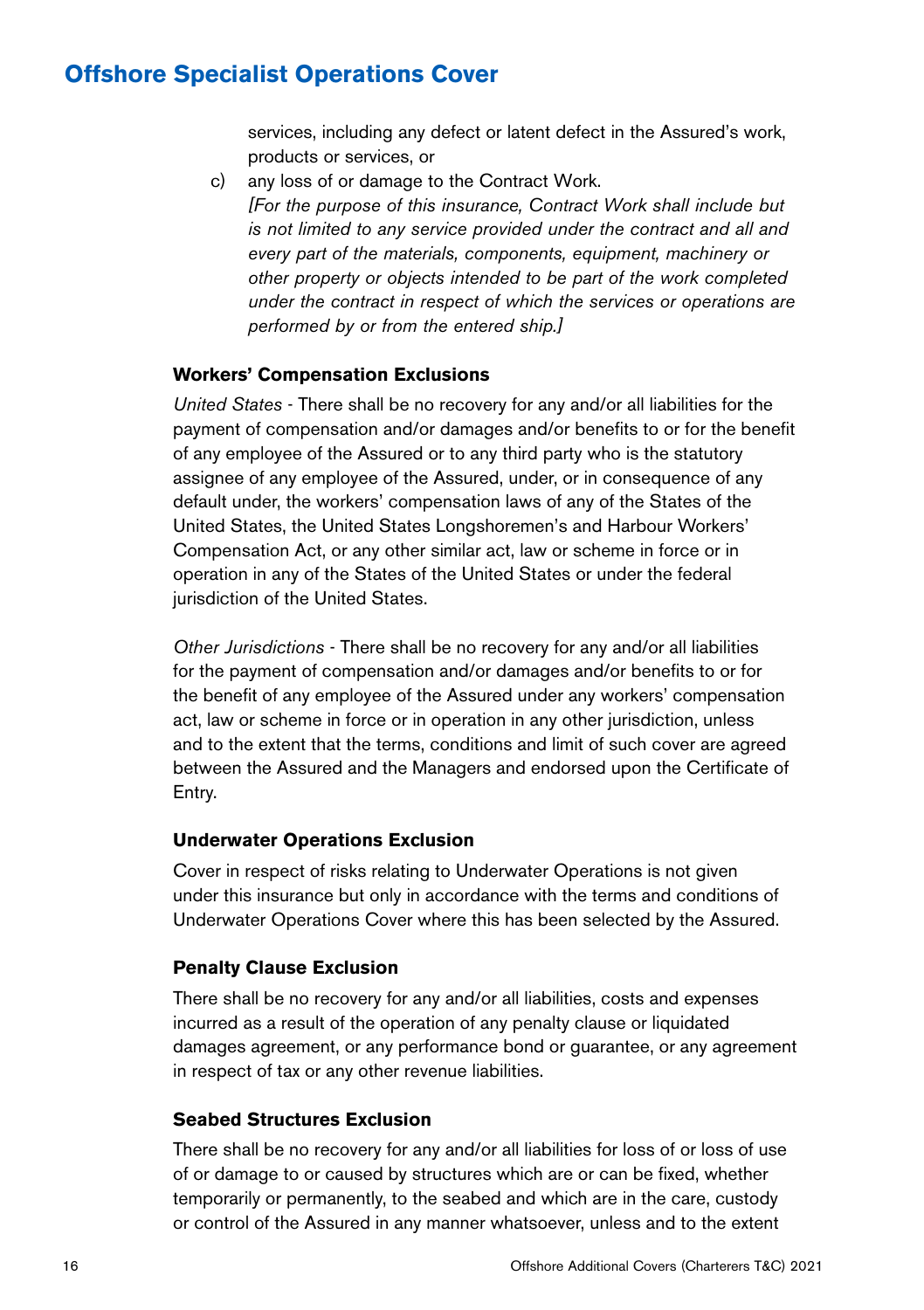that the terms, conditions and limit of such cover is agreed between the Assured and the Managers and endorsed upon the Certificate of Entry.

#### **Marine Cyber Endorsement LMA5403**

- 1. Subject only to paragraph 3 below, in no case shall this insurance cover loss, damage, liability or expense directly or indirectly caused by or contributed to by or arising from the use or operation, as a means for inflicting harm, of any computer, computer system, computer software programme, malicious code, computer virus, computer process or any other electronic system.
- 2. Subject to the conditions, limitations and exclusions of the policy to which this clause attaches, the indemnity otherwise recoverable hereunder shall not be prejudiced by the use or operation of any computer, computer system, computer software programme, computer process or any other electronic system, if such use or operation is not as a means for inflicting harm.
- 3. Where this clause is endorsed on policies covering risks of war, civil war, revolution, rebellion, insurrection, or civil strife arising therefrom, or any hostile act by or against a belligerent power, or terrorism or any person acting from a political motive, paragraph 1 shall not operate to exclude losses (which would otherwise be covered) arising from the use of any computer, computer system or computer software programme or any other electronic system in the launch and/or guidance system and/or firing mechanism of any weapon or missile.

#### **Coronavirus Exclusion Clause LMA5395**

This clause shall be paramount and shall override anything contained in this insurance inconsistent therewith. This insurance excludes coverage for:

- 1) any loss, damage, liability, cost, or expense directly arising from the transmission or alleged transmission of
	- a) Coronavirus disease (COVID-19);
	- b) Severe Acute Respiratory Syndrome Coronavirus 2 (SARS-CoV-2); or
	- c) any mutation or variation of SARS-CoV-2; or from any fear or threat of (a), (b) or (c) above;
- 2) any liability, cost or expense to identify, clean up, detoxify, remove, monitor, or test for (a), (b) or (c) above;
- 3) any liability for or loss, cost or expense arising out of any loss of revenue, loss of hire, business interruption, loss of market, delay or any indirect financial loss, howsoever described, as a result of any of (a), (b) or (c) above or the fear or the threat thereof.

All other terms, conditions and limitations of the insurance remain the same.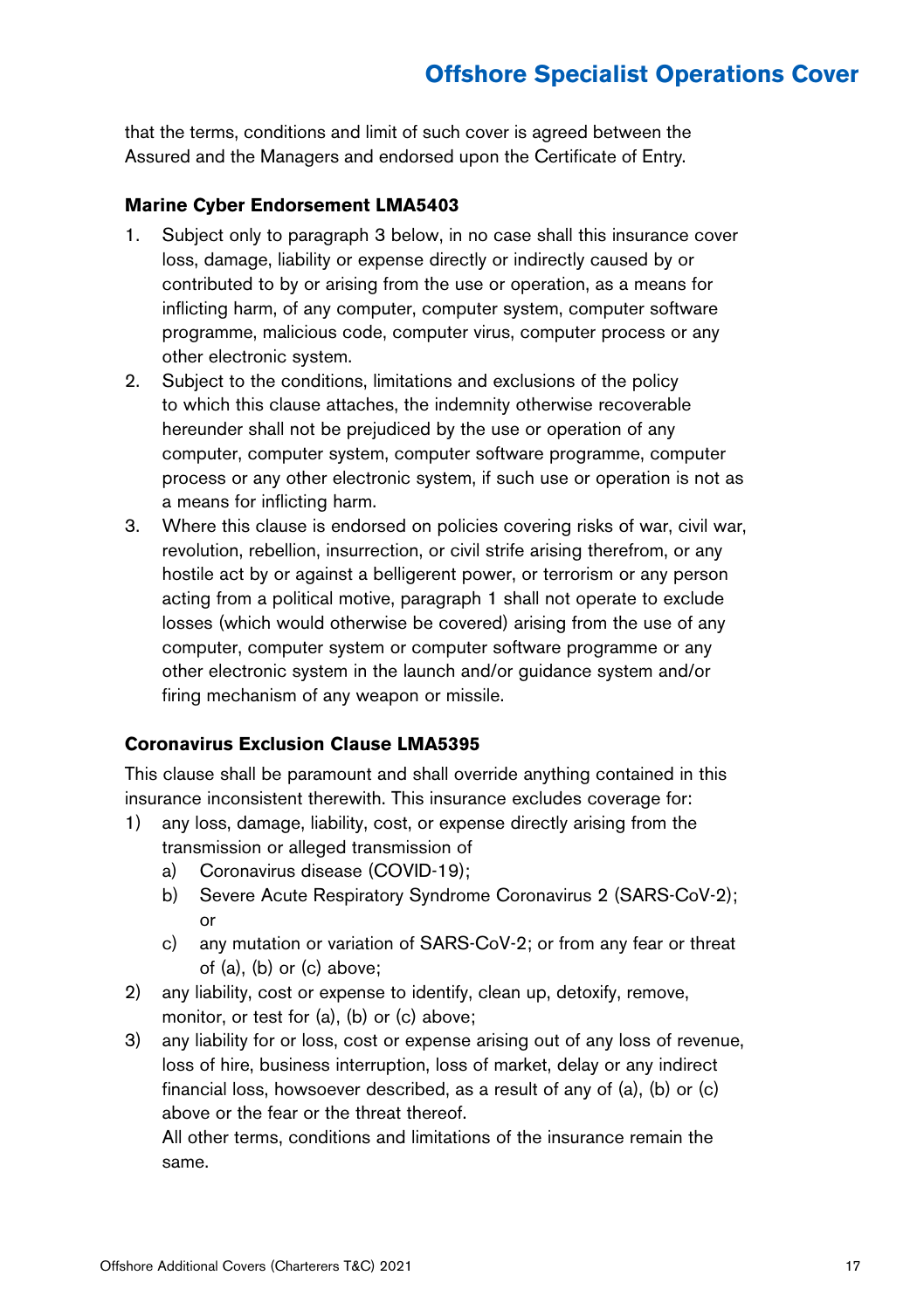#### **War Risks Extension**

Cover hereunder is extended to restore cover for liabilities, losses, costs or expenses otherwise excluded by Clause 5(E).

However, in no case shall this extension cover loss, damage, liability or expense directly or indirectly caused by or contributed to by or arising from any chemical, biological, bio¬chemical or electromagnetic weapon. This extension is subject to the Notice of Cancellation Automatic Termination of Cover and Five Powers War Exclusion Clause as follows:

a) Cancellation

This extension of cover may be cancelled by either the Club or the Assured giving 7 days' notice (such cancellation becoming effective on the expiry of 7 days from midnight of the day on which notice of cancellation is issued by or to the Club). The Club agrees however to reinstate cover, if required, at terms to be agreed between the Club and the Assured, prior to the expiry of such notice of cancellation.

b) Automatic Termination of Cover

Whether or not notice of cancellation has been given this extension of cover shall terminate automatically

- i. upon the outbreak of war (whether there be a declaration of war or not) between any of the following: United Kingdom, United States of America, France, the Russian Federation, the People's Republic of China;
- ii. in respect of any ship in the event of such ship being requisitioned either for title or use.
- c) Five Powers War Exclusion

This extension of cover excludes loss damage liability or expense arising from:

- i. the outbreak of war (whether there be a declaration of war or not) between any of the following: United Kingdom, United States of America, France, the Russian Federation, the People's Republic of China;
- ii. requisition either for title or use.

#### **Limit**

The Club's liability for any and all claims under this insurance shall, unless otherwise specifically agreed, be subject to a combined single limit of liability each accident or occurrence or series of accidents or occurrences arising out of any one event, such limit being the limit of liability endorsed upon the Certificate of Entry.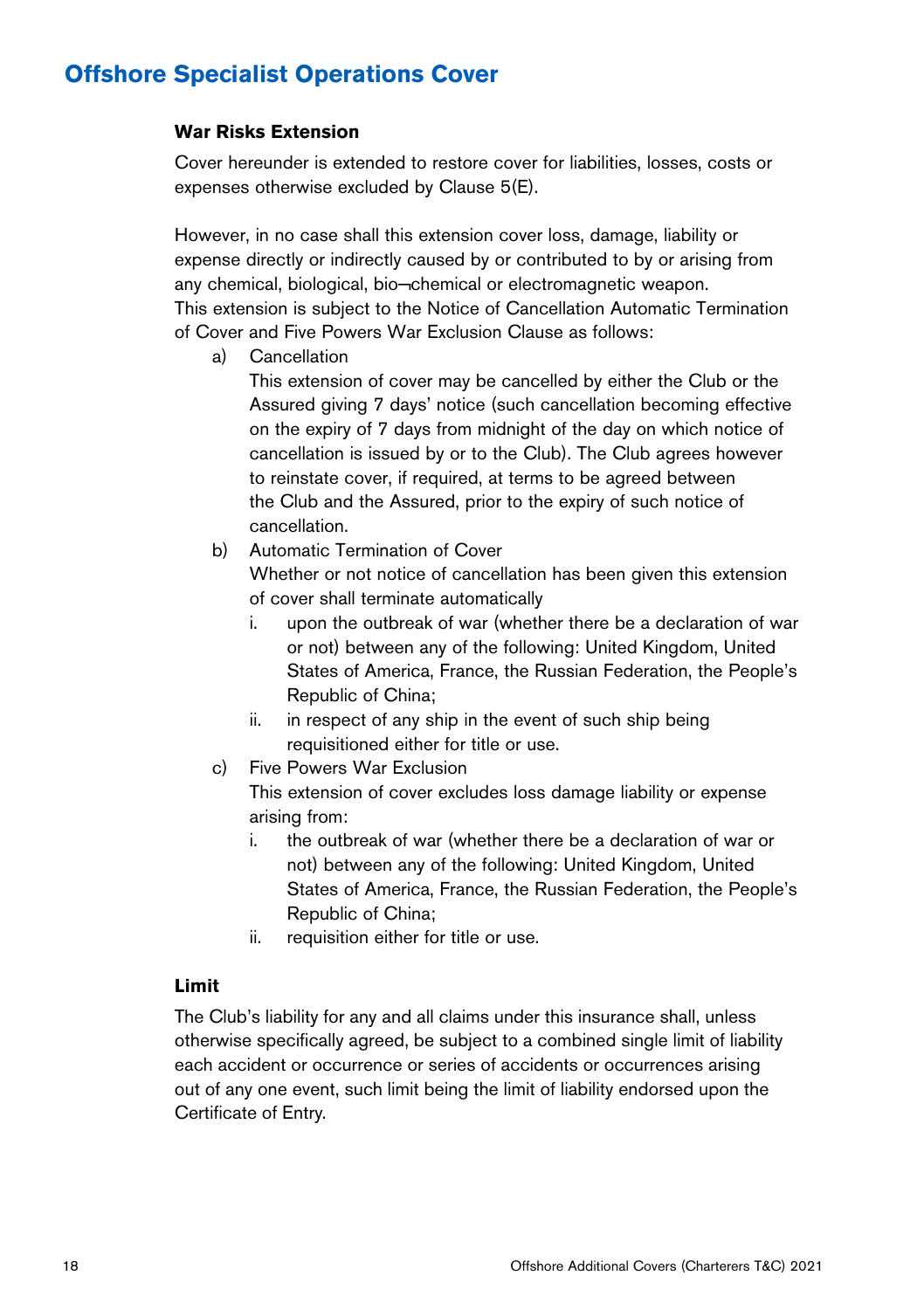### **1.4 Completed Operations Cover**

### **A. General Conditions**

Pursuant to Clause 4 of the Club's Charterers Terms & Conditions, cover is afforded to the Assured of an entered ship for which cover is restricted or excluded under Clause 5 (H)(iii) in respect of one or more of the risks set out in Subsection (B) but subject always to the terms and conditions contained in Subsection (C) below.

### **B. Risks Covered**

Subject to the GENERAL CONDITIONS set out above, cover hereunder is extended to an Assured to include liabilities, costs or expenses set out below.

- a) Cover is extended to the Assured of an entered ship in respect of liabilities, costs and expenses arising out of property damage or personal injury of a third party once the contracted operations performed by the entered ship have ceased or abandoned, PROVIDED ALWAYS that the Assured shall advise the Managers in writing of any claim arising under this Section 1.4 during the period of entry in the Club or within 24 months of the date of termination or cessation of the entry in the Club, unless such period shall have been extended by agreement between the Assured and the Managers in writing.
- b) The cover provided under this Section 1.4 shall only be provided as an addition to cover provided under Sections 1.2 and 1.3.

### **C. Terms & Conditions**

The following terms and conditions apply to all and any of the Risk(s) Covered in (B) above.

#### **Work, Products and Services Exclusions**

There shall be no recovery for any and/or all liabilities, costs and expenses incurred by an Assured during the course of performing Specialist Operations to the extent that such liabilities, costs and expenses arise as a consequence of:

- a) claims brought by any party for whose benefit the work has been performed, or by any third party (whether connected with any party for whose benefit the work has been performed or not), in respect of the specialist nature of the operations; or
- b) the failure to perform such specialist operations by the Assured or the fitness for purpose and quality of the Assured's work, products or services, including any defect or latent defect in the Assured's work, products or services; or
- c) any loss of or damage to the Contract Work *[For the purpose of this insurance, Contract Work shall include but*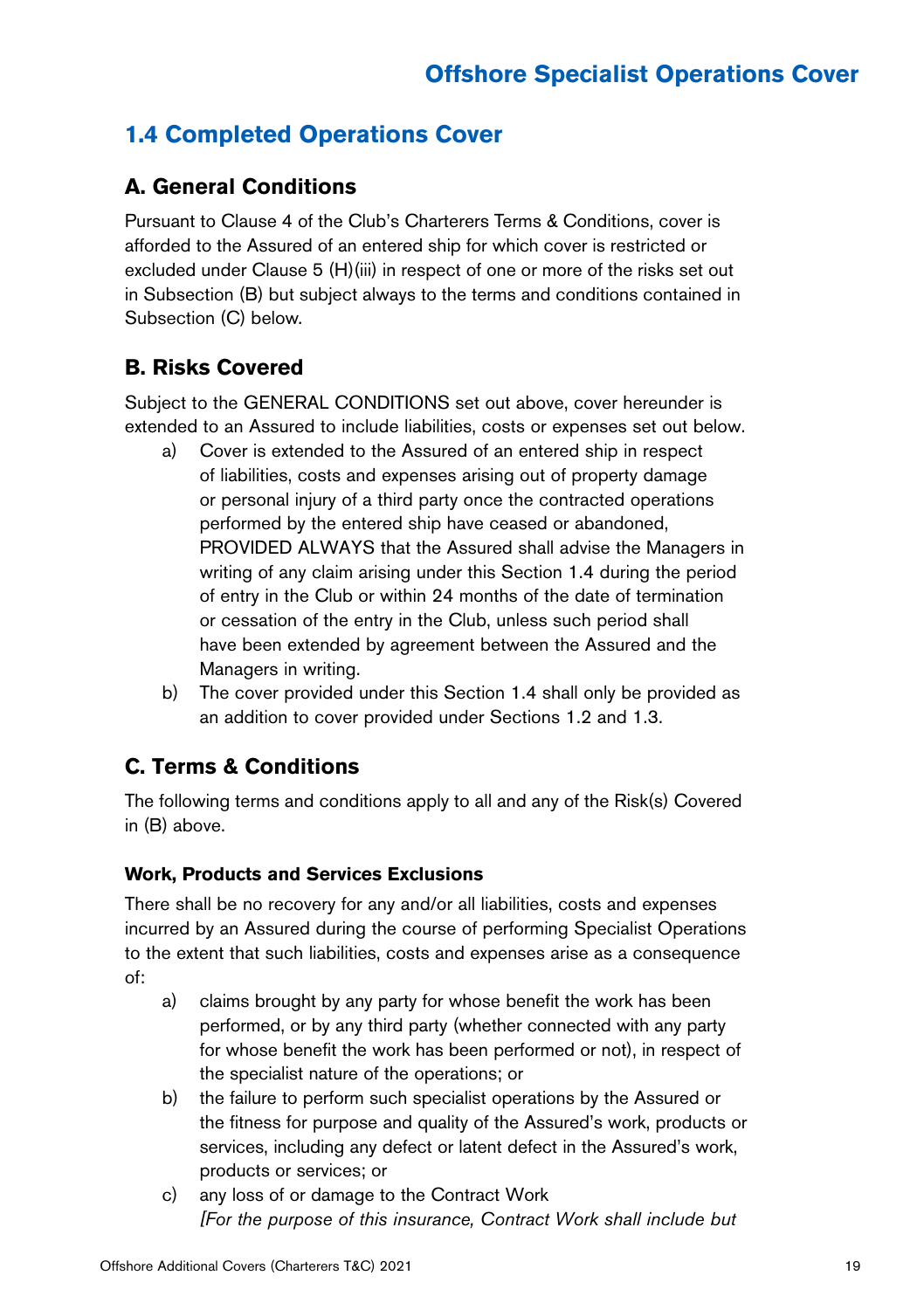*is not limited to any service provided under the contract and all and every part of the materials, components, equipment, machinery or other property or objects intended to be part of the work completed under the contract in respect of which the services or operations are performed by or from the entered ship.]*

#### **Contractual Liability Exclusion**

There shall be no recovery for any and/or all contractually assumed liabilities which would not have arisen but for the existence of the contract other than those accepted under Clause 2, section 10.

#### **Workers' Compensation Exclusions**

*United States* - There shall be no recovery for any and/or all liabilities for the payment of compensation and/or damages and/or benefits to or for the benefit of any employee of the Assured or to any third party who is the statutory assignee of any employee of the Assured, under, or in consequence of any default under, the workers' compensation laws of any of the States of the United States, the United States Longshoremen's and Harbour Workers' Compensation Act, or any other similar act, law or scheme in force or in operation in any of the States of the United States or under the federal jurisdiction of the United States.

*Other Jurisdictions* - There shall be no recovery for any and/or all liabilities for the payment of compensation and/or damages and/or benefits to or for the benefit of any employee of the Assured under any workers' compensation act, law or scheme in force or in operation in any other jurisdiction, unless and to the extent that the terms, conditions and limit of such cover are agreed between the Assured and the Managers and endorsed upon the Certificate of Entry.

#### **Underwater Operations Exclusion**

Cover in respect of risks relating to Underwater Operations is not given under this insurance but only in accordance with the terms and conditions of Underwater Operations Cover where this has been selected by the Assured.

#### **Penalty Clause Exclusion**

There shall be no recovery for any and/or all liabilities, costs and expenses incurred as a result of the operation of any penalty clause or liquidated damages agreement, or any performance bond or guarantee, or any agreement in respect of tax or any other revenue liabilities.

#### **Care, Custody, Control exclusion**

There shall be no recovery for any and/or all contractually assumed liabilities for personal injury, illness or death of any person other than employees of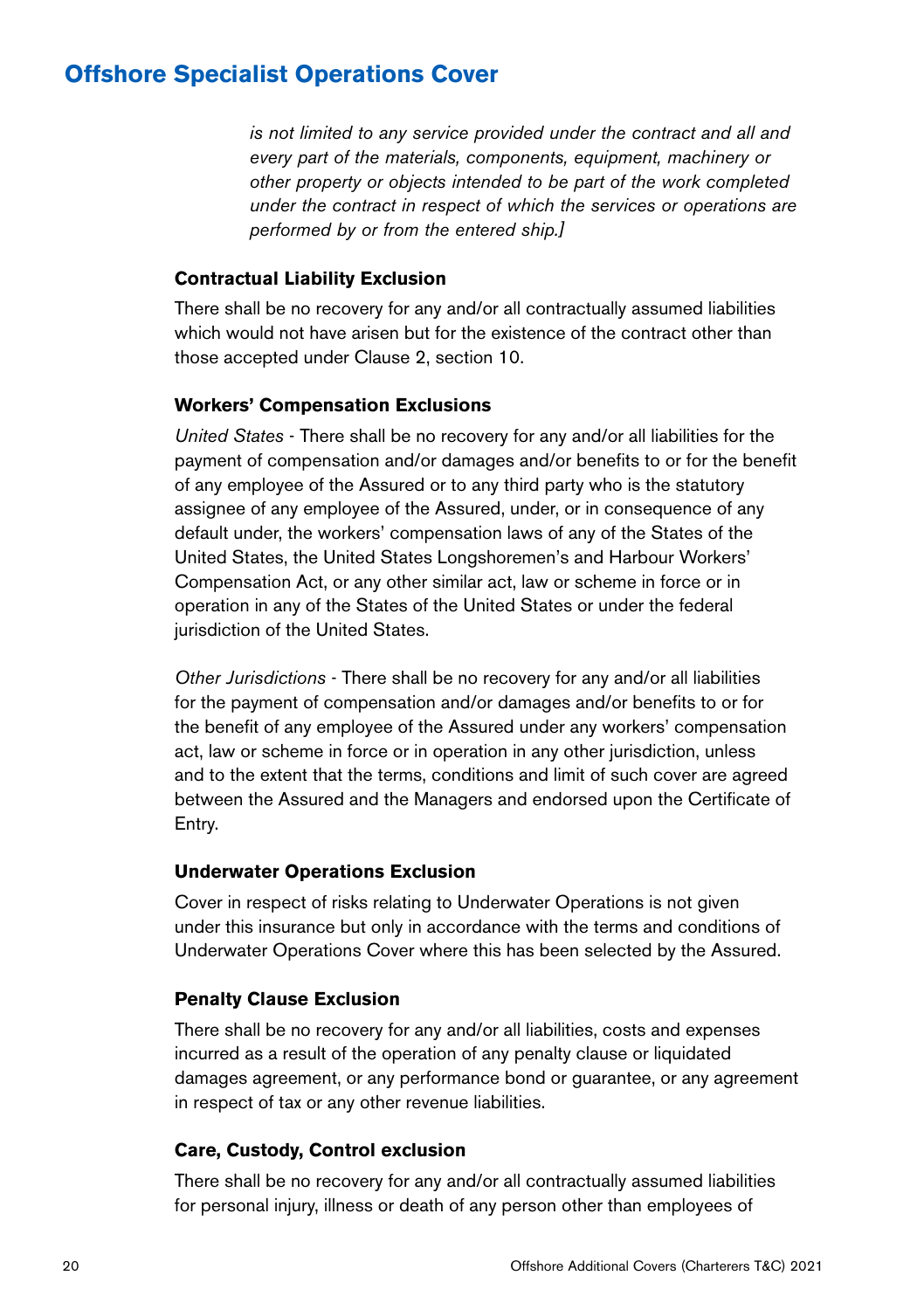the Assured and/or for loss of or loss of use of or damage to or caused by property owned by, or employees of, persons other than the Assured howsoever deemed to be in his care, custody or control and/or liabilities, costs and expenses incurred as a result of seepage and/or pollution and/or clean¬up and/or containment of substances emanating from property owned by persons other than the Assured howsoever deemed to be in his care, custody or control.

#### **Seabed Structures Exclusion**

There shall be no recovery for any and/or all liabilities for loss of or loss of use of or damage to or caused by structures which are or can be fixed, whether temporarily or permanently, to the seabed and which are in the care, custody or control of the Assured in any manner whatsoever, unless and to the extent that the terms, conditions and limit of such cover is agreed between the Assured and the Managers and endorsed upon the Certificate of Entry.

#### **Contractually Assumed Liability for Complete Operations**

There shall be no recovery for any and/or all contractually assumed liabilities in respect of completed operations which would not have arisen but for the existence of the contract.

#### **Marine Cyber Endorsement LMA5403**

- 1. Subject only to paragraph 3 below, in no case shall this insurance cover loss, damage, liability or expense directly or indirectly caused by or contributed to by or arising from the use or operation, as a means for inflicting harm, of any computer, computer system, computer software programme, malicious code, computer virus, computer process or any other electronic system.
- 2. Subject to the conditions, limitations and exclusions of the policy to which this clause attaches, the indemnity otherwise recoverable hereunder shall not be prejudiced by the use or operation of any computer, computer system, computer software programme, computer process or any other electronic system, if such use or operation is not as a means for inflicting harm.
- 3. Where this clause is endorsed on policies covering risks of war, civil war, revolution, rebellion, insurrection, or civil strife arising therefrom, or any hostile act by or against a belligerent power, or terrorism or any person acting from a political motive, paragraph 1 shall not operate to exclude losses (which would otherwise be covered) arising from the use of any computer, computer system or computer software programme or any other electronic system in the launch and/or guidance system and/or firing mechanism of any weapon or missile.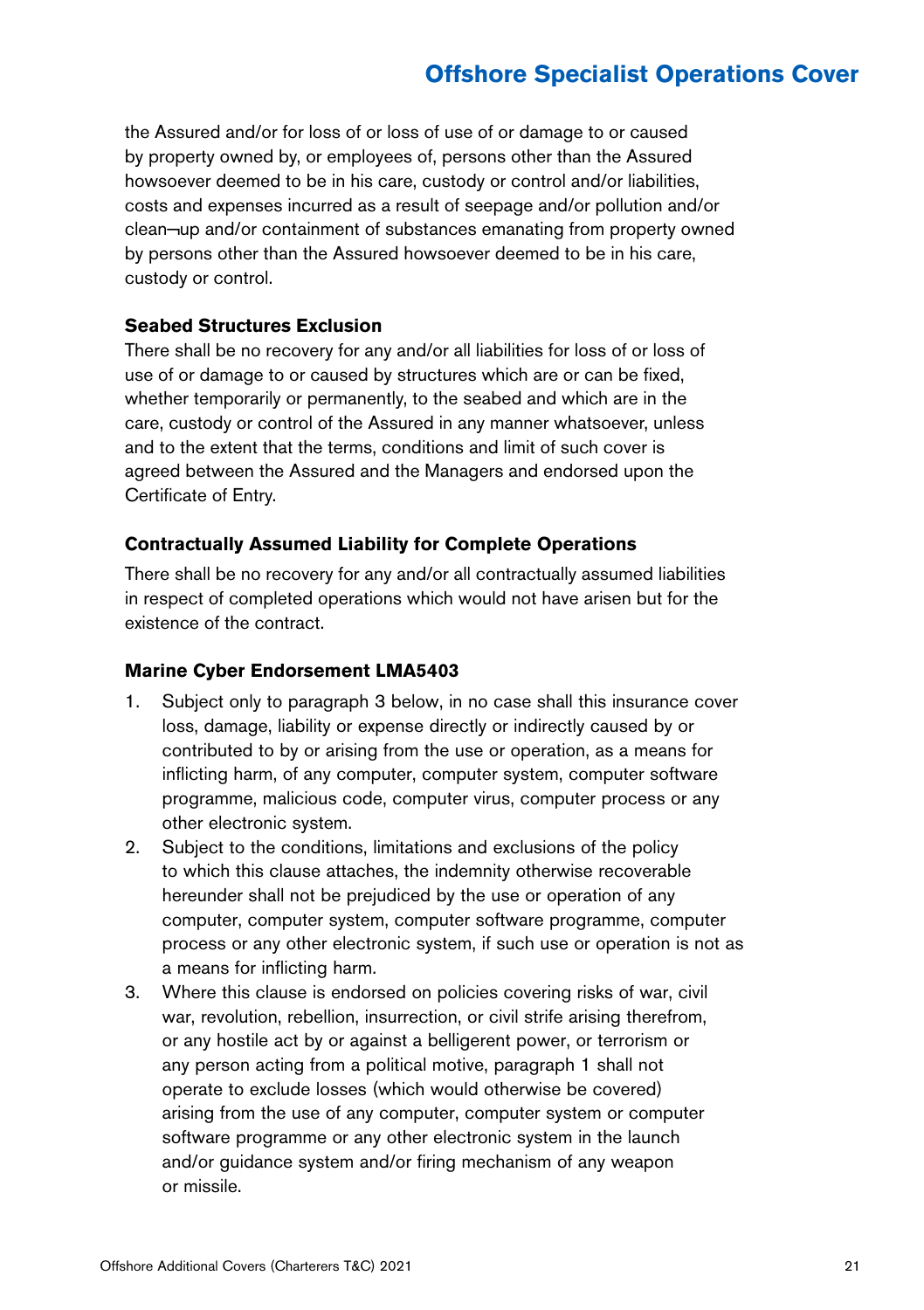#### **Coronavirus Exclusion Clause LMA5395**

This clause shall be paramount and shall override anything contained in this insurance inconsistent therewith. This insurance excludes coverage for:

- 1) any loss, damage, liability, cost, or expense directly arising from the transmission or alleged transmission of
	- a) Coronavirus disease (COVID-19);
	- b) Severe Acute Respiratory Syndrome Coronavirus 2 (SARS-CoV-2); or
	- c) any mutation or variation of SARS-CoV-2; or from any fear or threat of (a), (b) or (c) above;
- 2) any liability, cost or expense to identify, clean up, detoxify, remove, monitor, or test for (a), (b) or (c) above;
- 3) any liability for or loss, cost or expense arising out of any loss of revenue, loss of hire, business interruption, loss of market, delay or any indirect financial loss, howsoever described, as a result of any of (a), (b) or (c) above or the fear or the threat thereof.

All other terms, conditions and limitations of the insurance remain the same.

#### **War Risks Extension**

Cover hereunder is extended to restore cover for liabilities, losses, costs or expenses otherwise excluded by Clause 5(E).

However, in no case shall this extension cover loss, damage, liability or expense directly or indirectly caused by or contributed to by or arising from any chemical, biological, bio¬chemical or electromagnetic weapon.

This extension is subject to the Notice of Cancellation Automatic Termination of Cover and Five Powers War Exclusion Clause as follows:

a) Cancellation

This extension of cover may be cancelled by either the Club or the Assured giving 7 days' notice (such cancellation becoming effective on the expiry of 7 days from midnight of the day on which notice of cancellation is issued by or to the Club). The Club agrees however to reinstate cover, if required, at terms to be agreed between the Club and the Assured, prior to the expiry of such notice of cancellation.

b) Automatic Termination of Cover

Whether or not notice of cancellation has been given this extension of cover shall terminate automatically

i. upon the outbreak of war (whether there be a declaration of war or not) between any of the following: United Kingdom, United States of America, France, the Russian Federation, the People's Republic of China;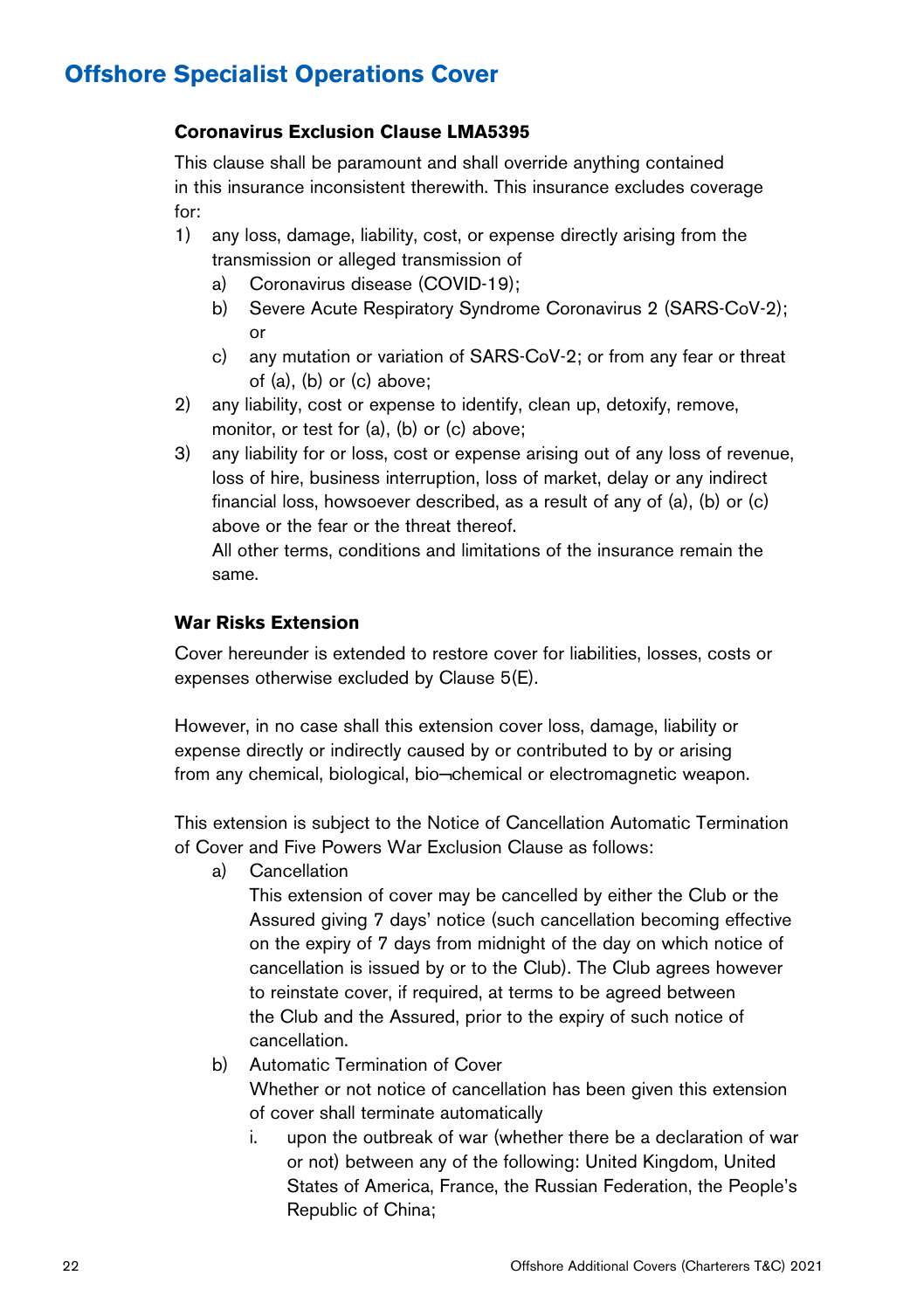- ii. in respect of any ship in the event of such ship being requisitioned either for title or use.
- c) Five Powers War Exclusion This extension of cover excludes loss damage liability or expense arising from:
	- i. the outbreak of war (whether there be a declaration of war or not) between any of the following: United Kingdom, United States of America, France, the Russian Federation, the People's Republic of China;
	- ii. requisition either for title or use.

#### **Limit**

The Club's liability for any and all claims under this insurance shall, unless otherwise specifically agreed, be subject to a combined single limit of liability each accident or occurrence or series of accidents or occurrences arising out of any one event, such limit being the limit of liability endorsed upon the Certificate of Entry.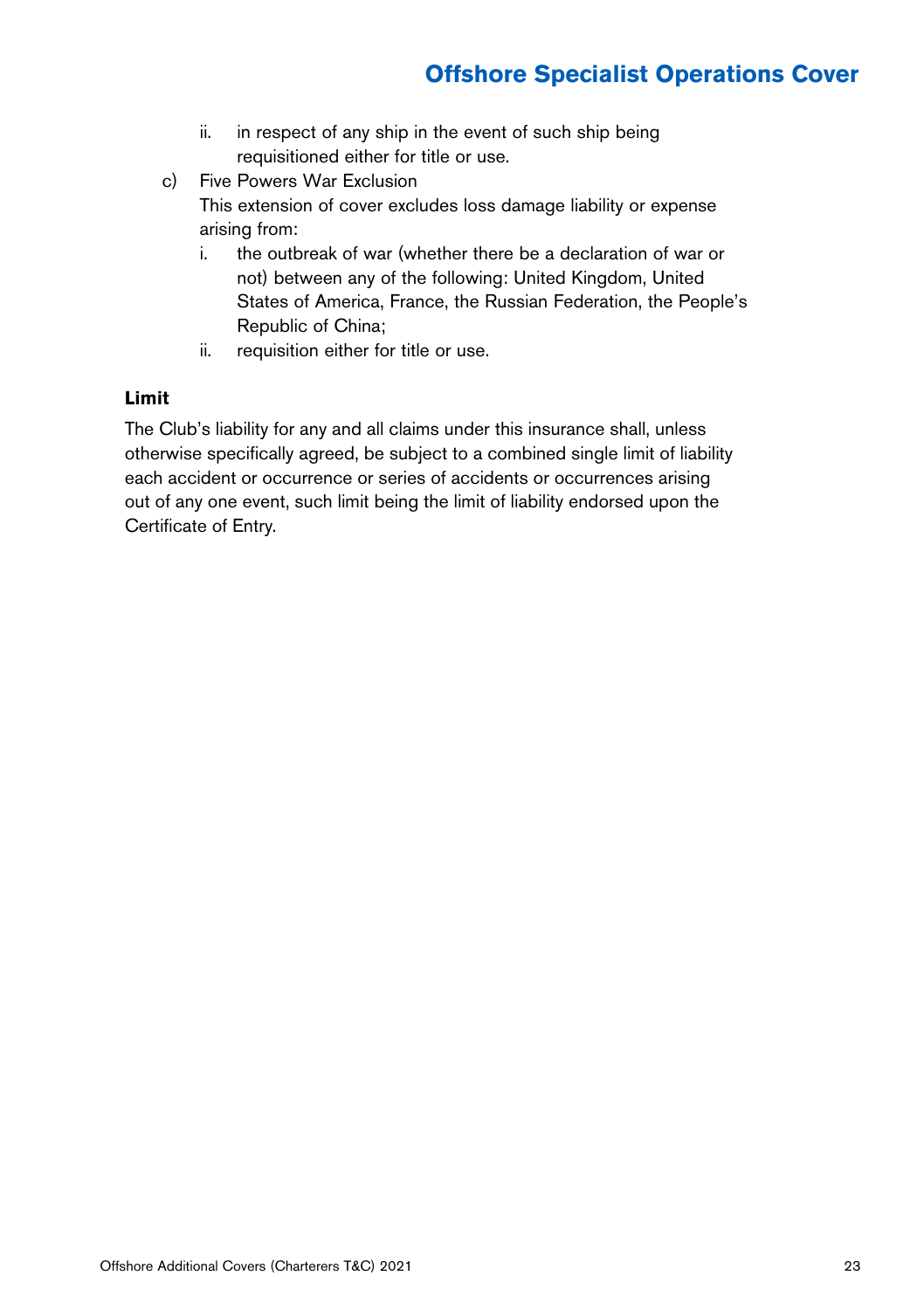### **1.5 Marine Employers' Liability Cover**

### **A. General Conditions**

Pursuant to Clause 4 of the Club's Charterers Terms & Conditions, cover is afforded to the Assured of an entered ship for which cover is restricted or excluded under Clause 5 (H)(iii) in respect of one or more of the risks set out in Subsection (B) but subject always to the terms and conditions contained in Subsection (C) below.

### **B. Risks Covered**

Subject to the GENERAL CONDITIONS set out above, cover hereunder is extended to an Assured to include liabilities, costs or expenses set out below.

Notwithstanding Clause 1 Section 4 of the Club's Charterers Terms & Conditions, cover is provided in respect of the liabilities, costs and expenses specified in Clause 2 Sections 2(B) & 5 to the extent that such liabilities, costs and expenses are incurred in relation to any employee of the Assured within the categories set out in paragraphs (a), (b) and (c) below, notwithstanding that such employee may not be a seaman within the scope of the Charterers Terms & Conditions.

- a) Employees of the Assured who are habitually assigned to an entered ship but who, in the course of their employment, are carrying out work, services or operations other than on, in or from an entered ship.
- b) Employees of the Assured who are not habitually assigned to an entered ship but who, in the course of their employment, are carrying out work, services or operations on, in or from an entered ship.
- c) Any other employee of the Assured not being an employee within the categories set out in (a) or (b), who is deemed to be a seaman by a court having jurisdiction in respect of the claim.

### **C. Terms & Conditions**

The following terms and conditions apply to all and any of the Risk(s) Covered in (B) above.

#### **Work, Products and Services Exclusions**

There shall be no recovery for any and/or all liabilities, costs and expenses incurred by an Assured during the course of performing Specialist Operations to the extent that such liabilities, costs and expenses arise as a consequence of:

a) claims brought by any party for whose benefit the work has been performed, or by any third party (whether connected with any party for whose benefit the work has been performed or not), in respect of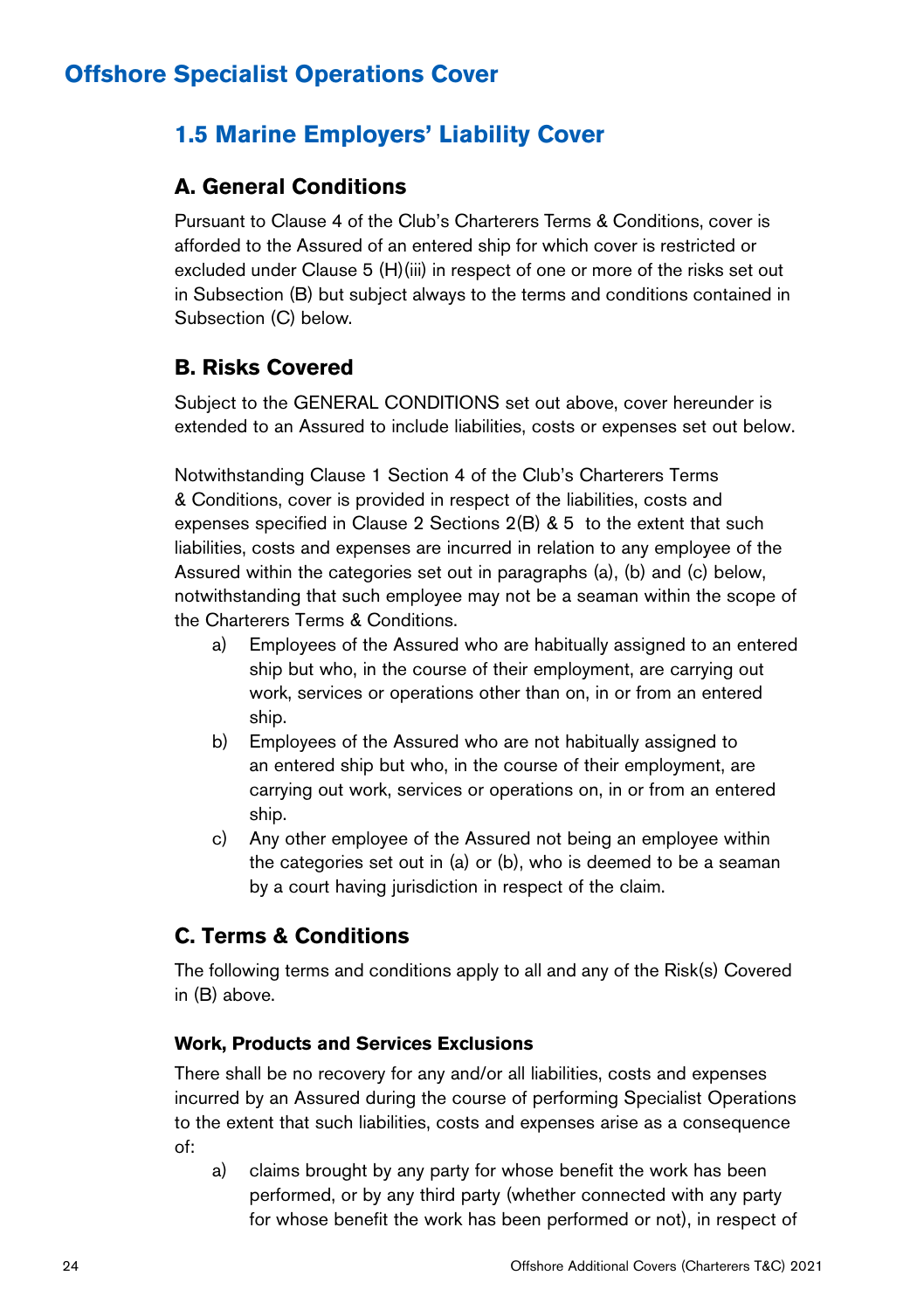the specialist nature of the operations; or

- b) the failure to perform such specialist operations by the Assured or the fitness for purpose and quality of the Assured's work, products or services, including any defect or latent defect in the Assured's work, products or services; or
- c) any loss of or damage to the Contract Work. *[For the purpose of this insurance, Contract Work shall include but is not limited to any service provided under the contract and all and every part of the materials, components, equipment, machinery or other property or objects intended to be part of the work completed under the contract in respect of which the services or operations are performed by or from the entered ship.]*

#### **Contractual Liability Exclusion**

There shall be no recovery for any and/or all contractually assumed liabilities which would not have arisen but for the existence of the contract other than those accepted under Clause 2, section 10.

#### **Workers' Compensation Exclusions**

*United States* - There shall be no recovery for any and/or all liabilities for the payment of compensation and/or damages and/or benefits to or for the benefit of any employee of the Assured or to any third party who is the statutory assignee of any employee of the Assured, under, or in consequence of any default under, the workers' compensation laws of any of the States of the United States, the United States Longshoremen's and Harbour Workers' Compensation Act, or any other similar act, law or scheme in force or in operation in any of the States of the United States or under the federal jurisdiction of the United States.

*Other Jurisdictions* - There shall be no recovery for any and/or all liabilities for the payment of compensation and/or damages and/or benefits to or for the benefit of any employee of the Assured under any workers' compensation Act, law or scheme in force or in operation in any other jurisdiction, unless and to the extent that the terms, conditions and limit of such cover are agreed between the Assured and the Managers and endorsed upon the Certificate of Entry.

#### **Underwater Operations Exclusion**

Cover in respect of risks relating to Underwater Operations is not given under this insurance but only in accordance with the terms and conditions of Underwater Operations Cover where this has been selected by the Assured.

#### **Penalty Clause Exclusion**

There shall be no recovery for any and/or all liabilities, costs and expenses incurred as a result of the operation of any penalty clause or liquidated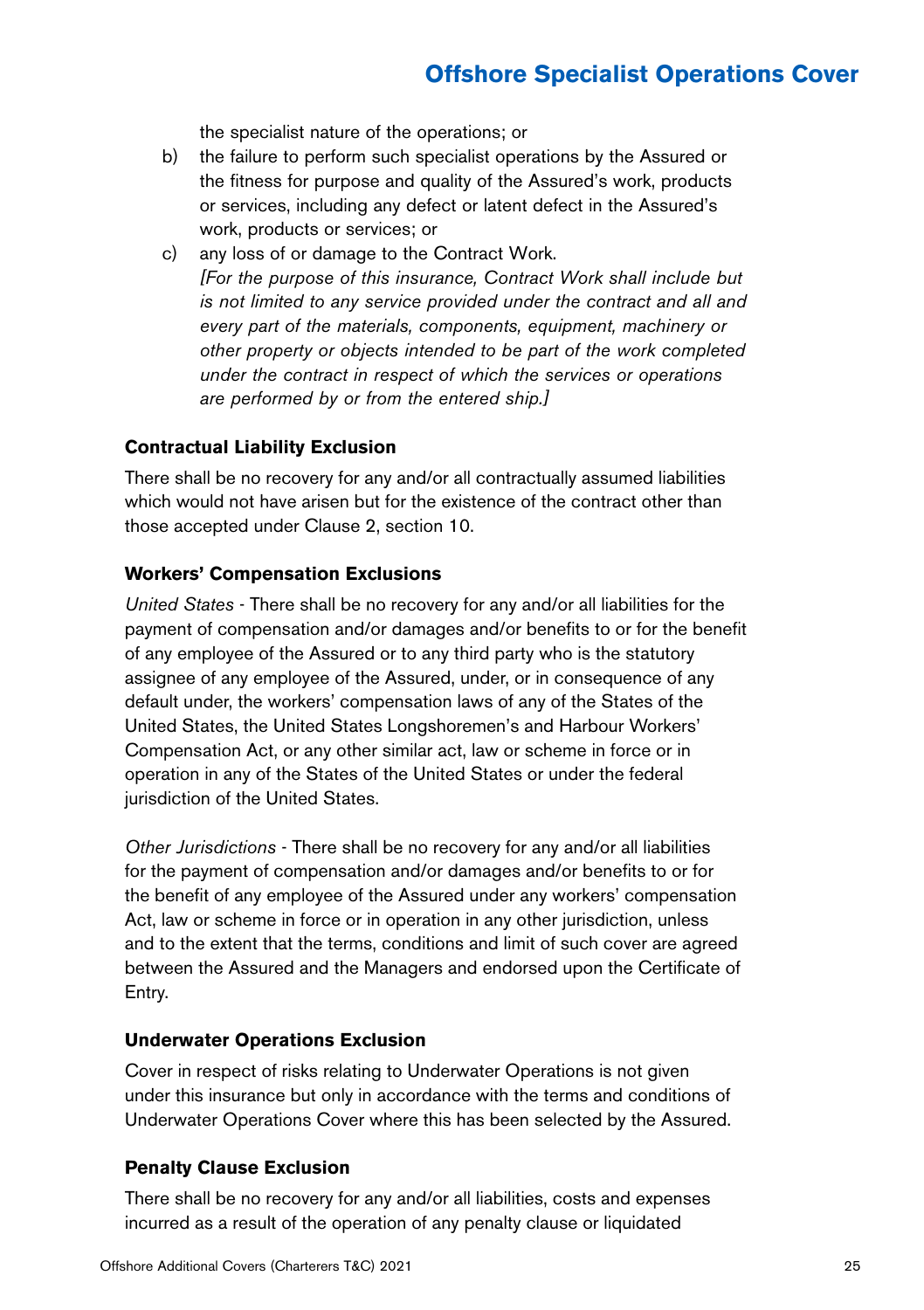damages agreement, or any performance bond or guarantee, or any agreement in respect of tax or any other revenue liabilities

#### **Care, Custody, Control Exclusion**

There shall be no recovery for any and/or all contractually assumed liabilities for personal injury, illness or death of any person other than employees of the Assured and/or for loss of or loss of use of or damage to or caused by property owned by, or employees of, persons other than the Assured howsoever deemed to be in his care, custody or control and/or liabilities, costs and expenses incurred as a result of seepage and/or pollution and/or clean¬up and/or containment of substances emanating from property owned by persons other than the Assured howsoever deemed to be in his care, custody or control.

#### **Seabed Structures Exclusion**

There shall be no recovery for any and/or all liabilities for loss of or loss of use of or damage to or caused by structures which are or can be fixed, whether temporarily or permanently, to the seabed and which are in the care, custody or control of the Assured in any manner whatsoever, unless and to the extent that the terms, conditions and limit of such cover is agreed between the Assured and the Managers and endorsed upon the Certificate of Entry.

#### **Employee Benefits Exclusions**

There shall be no recovery for any and/or all liabilities arising out of any act or omission of the Assured, whether negligent or otherwise, or of any other person for whom the Assured is, was, may be or may have been legally responsible, in connection with any employee benefits of any employee of the Assured.

#### **Marine Cyber Endorsement LMA5403**

- 1. Subject only to paragraph 3 below, in no case shall this insurance cover loss, damage, liability or expense directly or indirectly caused by or contributed to by or arising from the use or operation, as a means for inflicting harm, of any computer, computer system, computer software programme, malicious code, computer virus, computer process or any other electronic system.
- 2. Subject to the conditions, limitations and exclusions of the policy to which this clause attaches, the indemnity otherwise recoverable hereunder shall not be prejudiced by the use or operation of any computer, computer system, computer software programme, computer process or any other electronic system, if such use or operation is not as a means for inflicting harm.
- 3. Where this clause is endorsed on policies covering risks of war, civil war, revolution, rebellion, insurrection, or civil strife arising therefrom, or any hostile act by or against a belligerent power, or terrorism or any person acting from a political motive, paragraph 1 shall not operate to exclude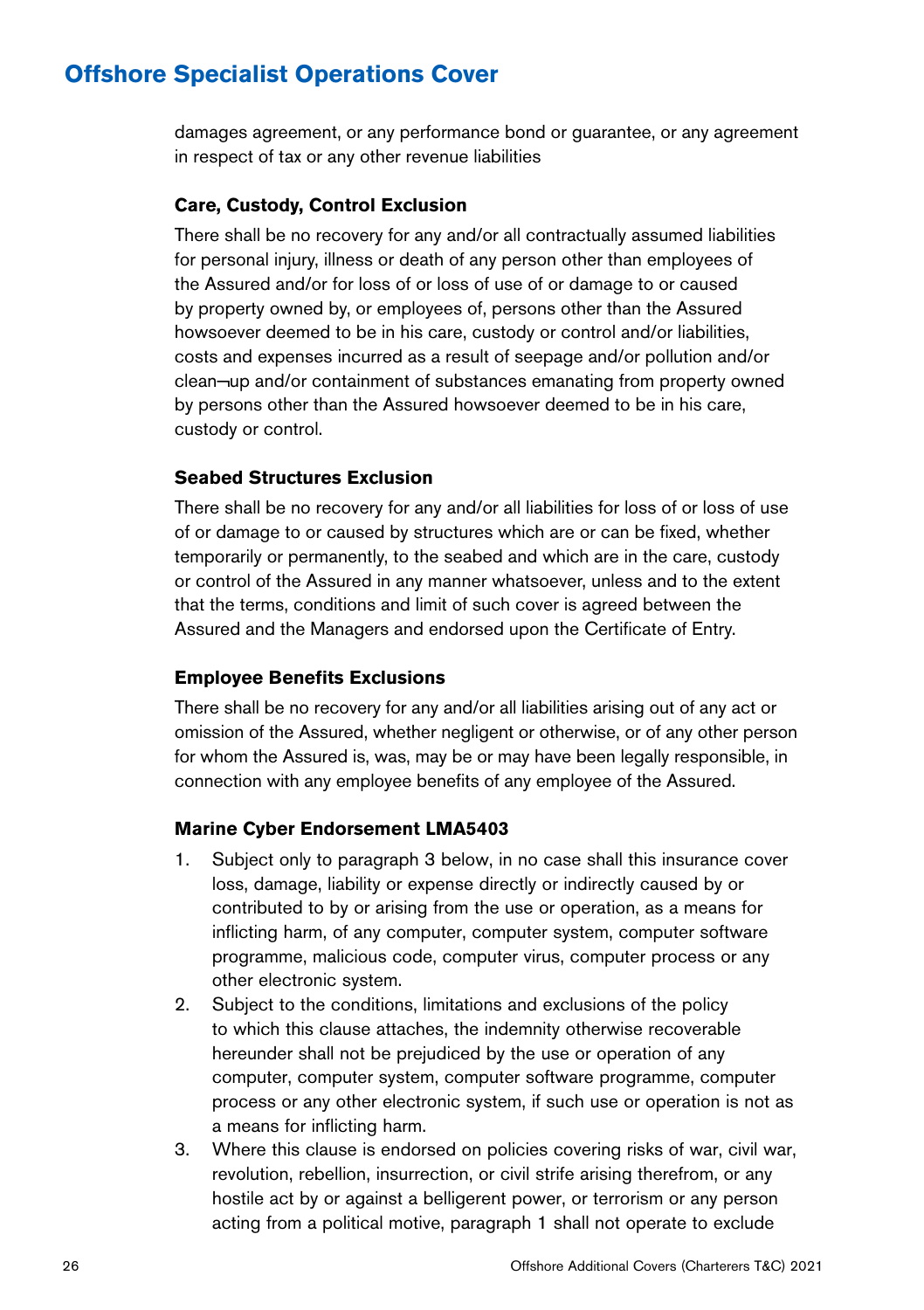losses (which would otherwise be covered) arising from the use of any computer, computer system or computer software programme or any other electronic system in the launch and/or guidance system and/or firing mechanism of any weapon or missile.

#### **Coronavirus Exclusion Clause LMA5395**

This clause shall be paramount and shall override anything contained in this insurance inconsistent therewith. This insurance excludes coverage for:

- 1) any loss, damage, liability, cost, or expense directly arising from the transmission or alleged transmission of
	- a) Coronavirus disease (COVID-19);
	- b) Severe Acute Respiratory Syndrome Coronavirus 2 (SARS-CoV-2): or
	- c) any mutation or variation of SARS-CoV-2; or from any fear or threat of (a), (b) or (c) above;
- 2) any liability, cost or expense to identify, clean up, detoxify, remove, monitor, or test for (a), (b) or (c) above;
- 3) any liability for or loss, cost or expense arising out of any loss of revenue, loss of hire, business interruption, loss of market, delay or any indirect financial loss, howsoever described, as a result of any of (a), (b) or (c) above or the fear or the threat thereof.

All other terms, conditions and limitations of the insurance remain the same.

#### **War Risks Extension**

Cover hereunder is extended to restore cover for liabilities, losses, costs or expenses otherwise excluded by Clause 5(E).

However, in no case shall this extension cover loss, damage, liability or expense directly or indirectly caused by or contributed to by or arising from any chemical, biological, bio-chemical or electromagnetic weapon.

This extension is subject to the Notice of Cancellation Automatic Termination of Cover and Five Powers War Exclusion Clause as follows:

- a) Cancellation
	- This extension of cover may be cancelled by either the Club or the Assured giving 7 days' notice (such cancellation becoming effective on the expiry of 7 days from midnight of the day on which notice of cancellation is issued by or to the Club). The Club agrees however to reinstate cover, if required, at terms to be agreed between the Club and the Assured, prior to the expiry of such notice of cancellation.
- b) Automatic Termination of Cover Whether or not notice of cancellation has been given this extension of cover shall terminate automatically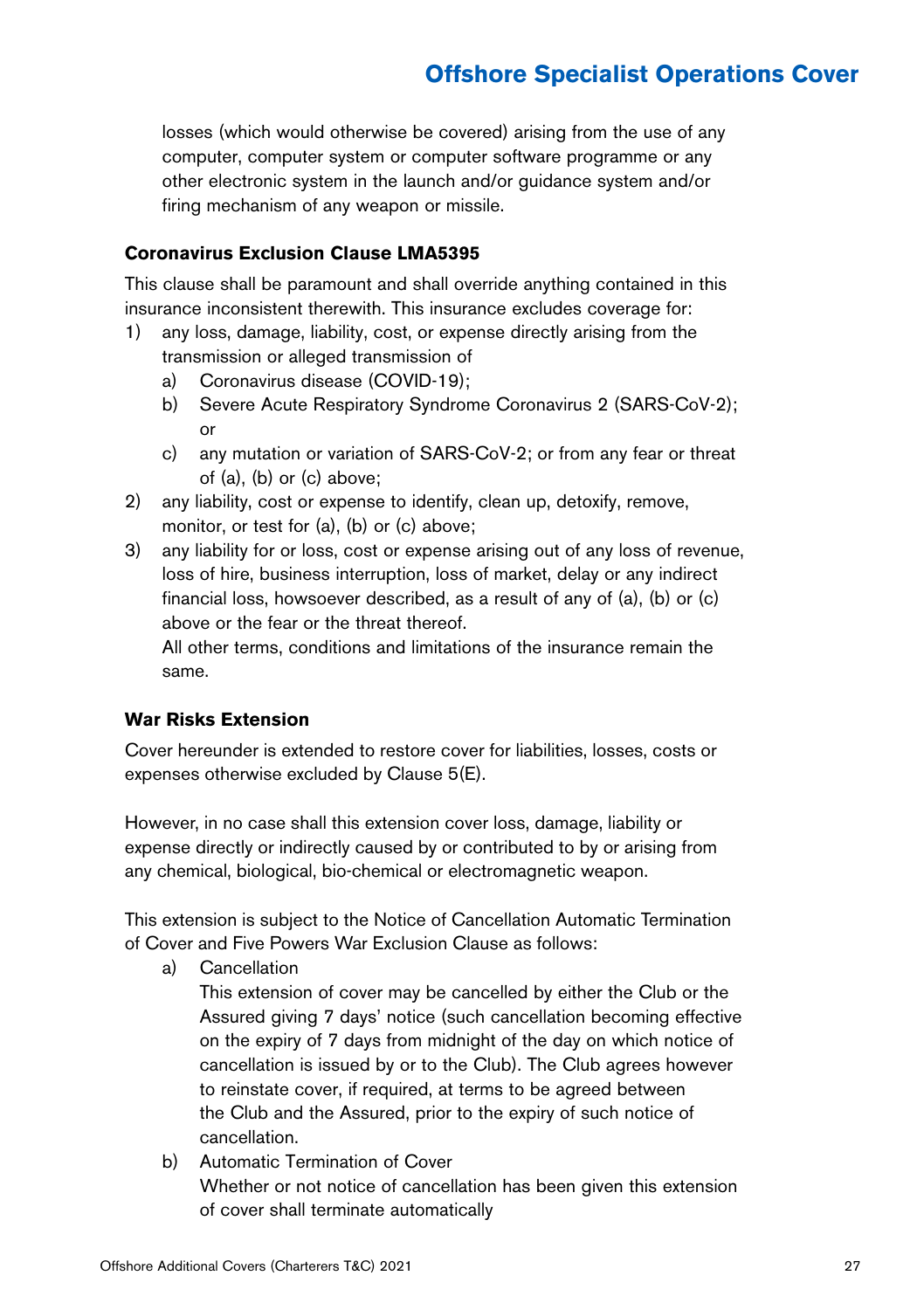- i. upon the outbreak of war (whether there be a declaration of war or not) between any of the following: United Kingdom, United States of America, France, the Russian Federation, the People's Republic of China;
- ii. in respect of any ship in the event of such ship being requisitioned either for title or use.
- c) Five Powers War Exclusion This extension of cover excludes loss damage liability or expense arising from:
	- i. the outbreak of war (whether there be a declaration of war or not) between any of the following: United Kingdom, United States of America, France, the Russian Federation, the People's Republic of China;
	- ii. requisition either for title or use.

#### **Limit**

The Club's liability for any and all claims under this insurance shall, unless otherwise specifically agreed, be subject to a combined single limit of liability each accident or occurrence or series of accidents or occurrences arising out of any one event, such limit being the limit of liability endorsed upon the Certificate of Entry.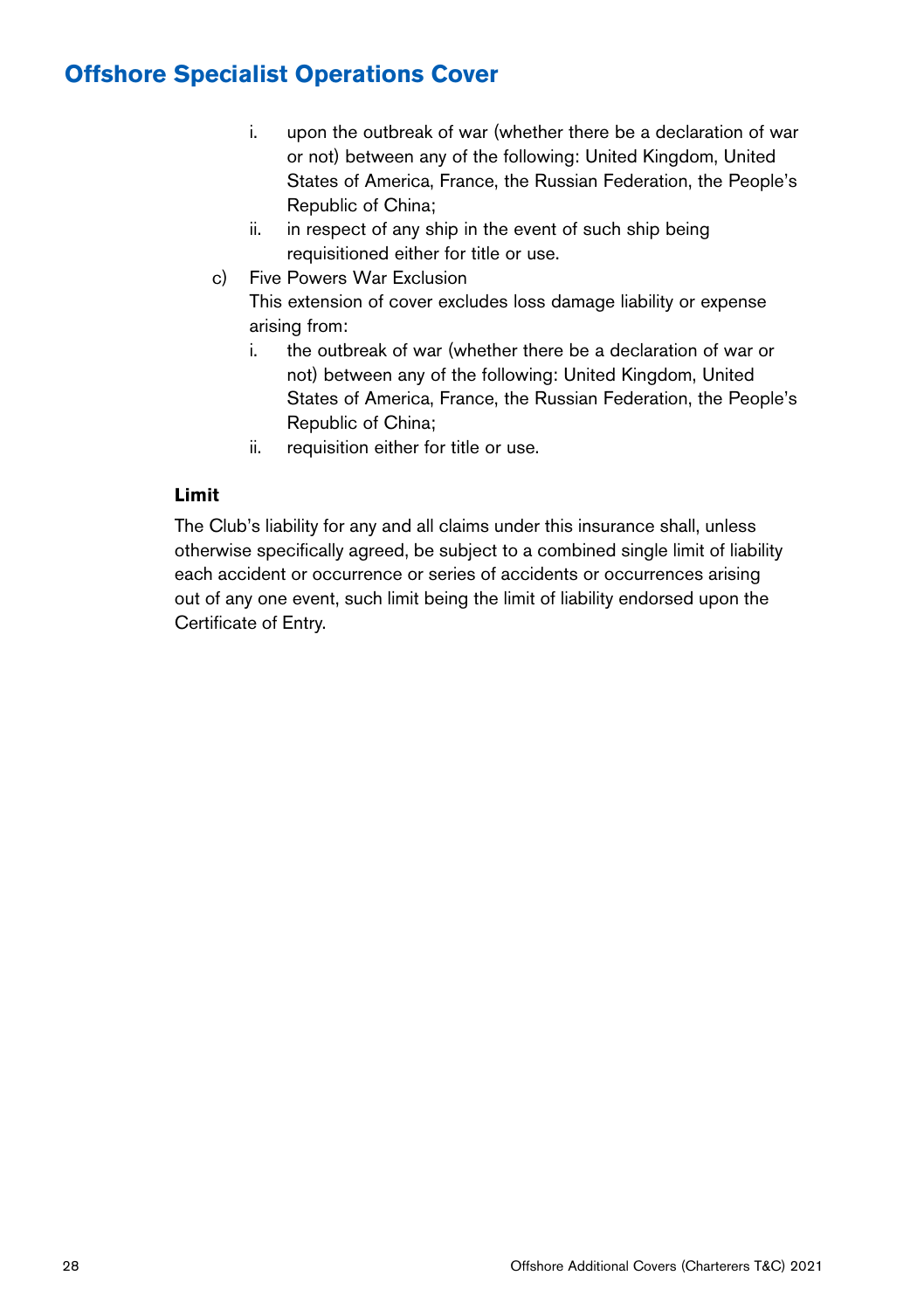### **1.6 Excess Liability Cover (bespoke)**

### **A. General Conditions**

Pursuant to Clause 4 of the Club's Charterers Terms & Conditions, cover is afforded to the Assured of an entered ship for which cover is restricted or excluded under Clause 5 (H)(iii) in respect of one or more of the risks set out in (B) but subject always to the terms and conditions contained in (C) below.

### **B. Risks Covered**

Subject to the GENERAL CONDITIONS set out above, cover hereunder is extended to an Assured to include liabilities, costs or expenses set out below.

**Bespoke Risks:** *(to be agreed in writing between the Assured and the Managers).*

### **C. Terms & Conditions (TBA)**

The following terms and conditions apply to all and any of the Risk(s) Covered in (B) above, unless otherwise agreed in writing between the Assured and the Managers.

#### **Work, Products and Services Exclusions**

There shall be no recovery for any and/or all liabilities, costs and expenses incurred by an Assured during the course of performing, Specialist Operations to the extent that such liabilities, costs and expenses arise as a consequence of:

- a) claims brought by any party for whose benefit the work has been performed, or by any third party (whether connected with any party for whose benefit the work has been performed or not), in respect of the specialist nature of the operations; or
- b) the failure to perform such specialist operations by the Assured or the fitness for purpose and quality of the Assured's work, products or services, including any defect or latent defect in the Assured's work, products or services; or
- c) any loss of or damage to the Contract Work. *[For the purpose of this insurance, Contract Work shall include but is not limited to any service provided under the contract and all and every part of the materials, components, equipment, machinery or other property or objects intended to be part of the work completed under the contract in respect of which the services or operations are performed by or from the entered ship.]*

#### **Seabed Structures Exclusion**

There shall be no recovery for any and/or all liabilities for loss of or loss of use of or damage to or caused by structures which are or can be fixed, whether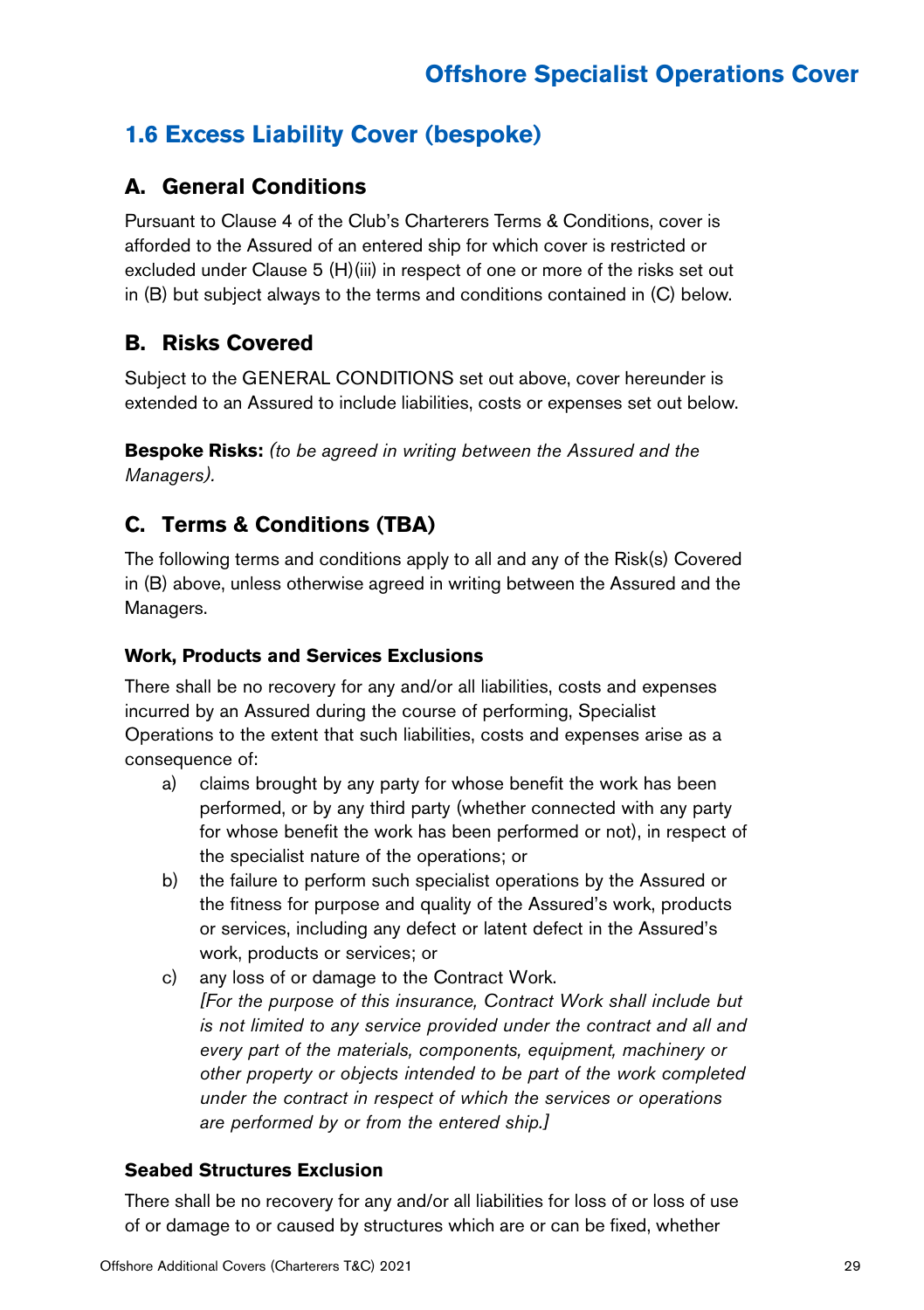temporarily or permanently, to the seabed and which are in the care, custody or control of the Assured in any manner whatsoever, unless and to the extent that the terms, conditions and limit of such cover is agreed between the Assured and the Managers and endorsed upon the Certificate of Entry.

#### **Down-hole Equipment Exclusion**

There shall be no recovery for any and/or all liabilities, costs and expenses arising out of loss of or loss of use, whether temporary or permanent, of or damage to, down-hole equipment.

#### **Employee Benefits Exclusions**

There shall be no recovery for any and/or all liabilities arising out of any act or omission of the Assured, whether negligent or otherwise, or of any other person for whom the Assured is, was, may be or may have been legally responsible, in connection with any employee benefits of any employee of the Assured.

#### **Contractual Liability Exclusion**

There shall be no recovery for any and/or all contractually assumed liabilities which would not have arisen but for the existence of the contract other than those set out in and accepted under the conditions set out in (B) above.

#### **Workers' Compensation Exclusions**

*United States* - There shall be no recovery for any and/or all liabilities for the payment of compensation and/or damages and/or benefits to or for the benefit of any employee of the Assured or to any third party who is the statutory assignee of any employee of the Assured, under, or in consequence of any default under, the workers' compensation laws of any of the States of the United States, the United States Longshoremen's and Harbour Workers' Compensation Act, or any other similar act, law or scheme in force or in operation in any of the States of the United States or under the federal jurisdiction of the United States.

*Other Jurisdictions -* There shall be no recovery for any and/or all liabilities for the payment of compensation and/or damages and/or benefits to or for the benefit of any employee of the Assured under any workers' compensation Act, law or scheme in force or in operation in any other jurisdiction, unless and to the extent that the terms, conditions and limit of such cover are agreed between the Assured and the Managers and endorsed upon the Certificate of Entry.

#### **Underwater Operations Exclusion**

Cover in respect of risks relating to Underwater Operations is not given under this insurance but only in accordance with the terms and conditions of Underwater Operations Cover where this has been selected by the Assured.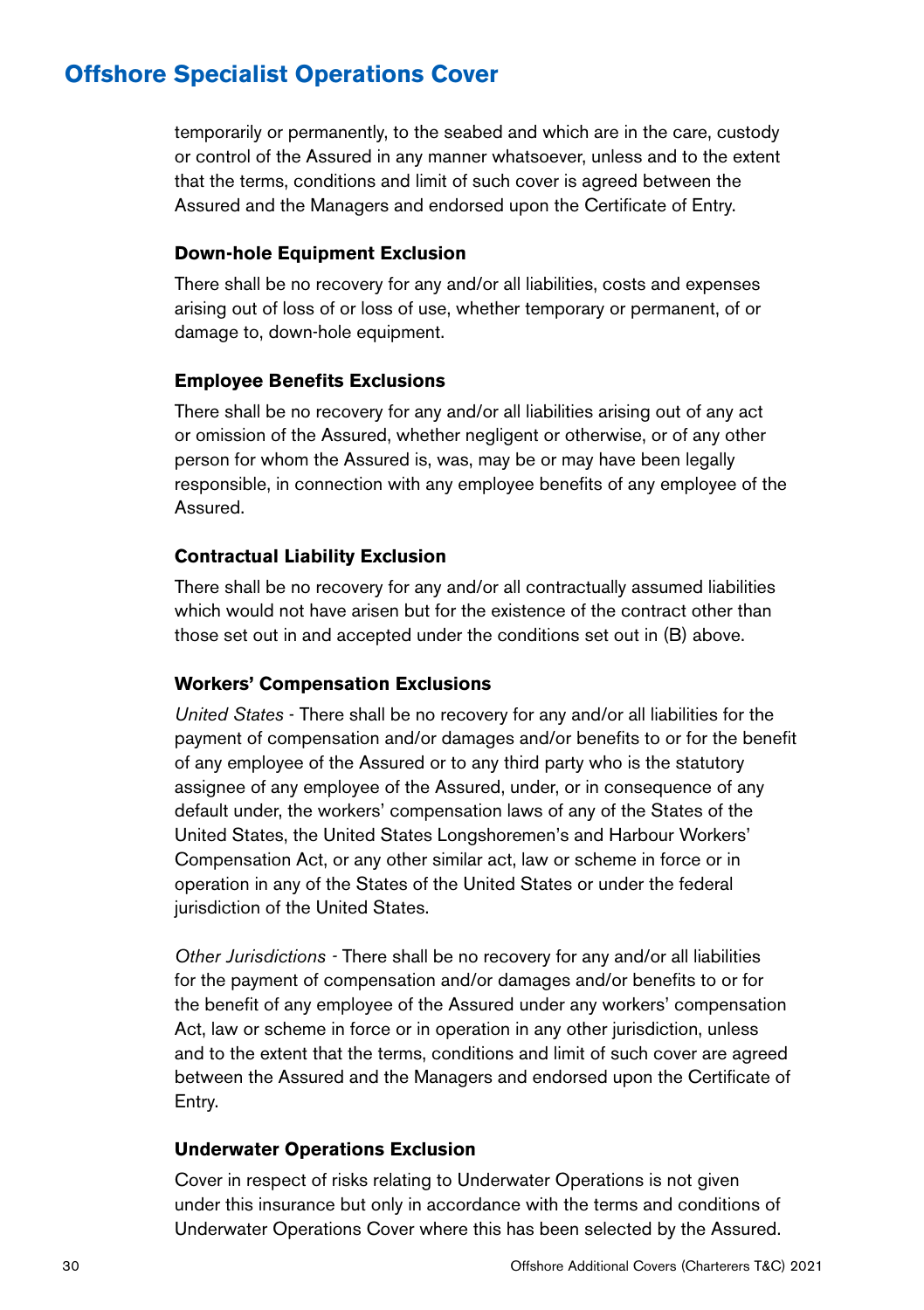#### **Penalty Clause Exclusion**

There shall be no recovery for any and/or all liabilities, costs and expenses incurred as a result of the operation of any penalty clause or liquidated damages agreement, or any performance bond or guarantee, or any agreement in respect of tax or any other revenue liabilities.

#### **Care, Custody, Control Exclusion**

There shall be no recovery for any and/or all contractually assumed liabilities for personal injury, illness or death of any person other than employees of the Assured and/or for loss of or loss of use of or damage to or caused by property owned by, or employees of, persons other than the Assured howsoever deemed to be in his care, custody or control and/or liabilities, costs and expenses incurred as a result of seepage and/or pollution and/or clean¬up and/or containment of substances emanating from property owned by persons other than the Assured howsoever deemed to be in his care, custody or control.

#### **Marine Cyber Endorsement LMA5403**

- 1. Subject only to paragraph 3 below, in no case shall this insurance cover loss, damage, liability or expense directly or indirectly caused by or contributed to by or arising from the use or operation, as a means for inflicting harm, of any computer, computer system, computer software programme, malicious code, computer virus, computer process or any other electronic system.
- 2. Subject to the conditions, limitations and exclusions of the policy to which this clause attaches, the indemnity otherwise recoverable hereunder shall not be prejudiced by the use or operation of any computer, computer system, computer software programme, computer process or any other electronic system, if such use or operation is not as a means for inflicting harm.
- 3. Where this clause is endorsed on policies covering risks of war, civil war, revolution, rebellion, insurrection, or civil strife arising therefrom, or any hostile act by or against a belligerent power, or terrorism or any person acting from a political motive, paragraph 1 shall not operate to exclude losses (which would otherwise be covered) arising from the use of any computer, computer system or computer software programme or any other electronic system in the launch and/or guidance system and/or firing mechanism of any weapon or missile.

#### **Coronavirus Exclusion Clause LMA5395**

This clause shall be paramount and shall override anything contained in this insurance inconsistent therewith. This insurance excludes coverage for:

- 1) any loss, damage, liability, cost, or expense directly arising from the transmission or alleged transmission of
	- a) Coronavirus disease (COVID-19);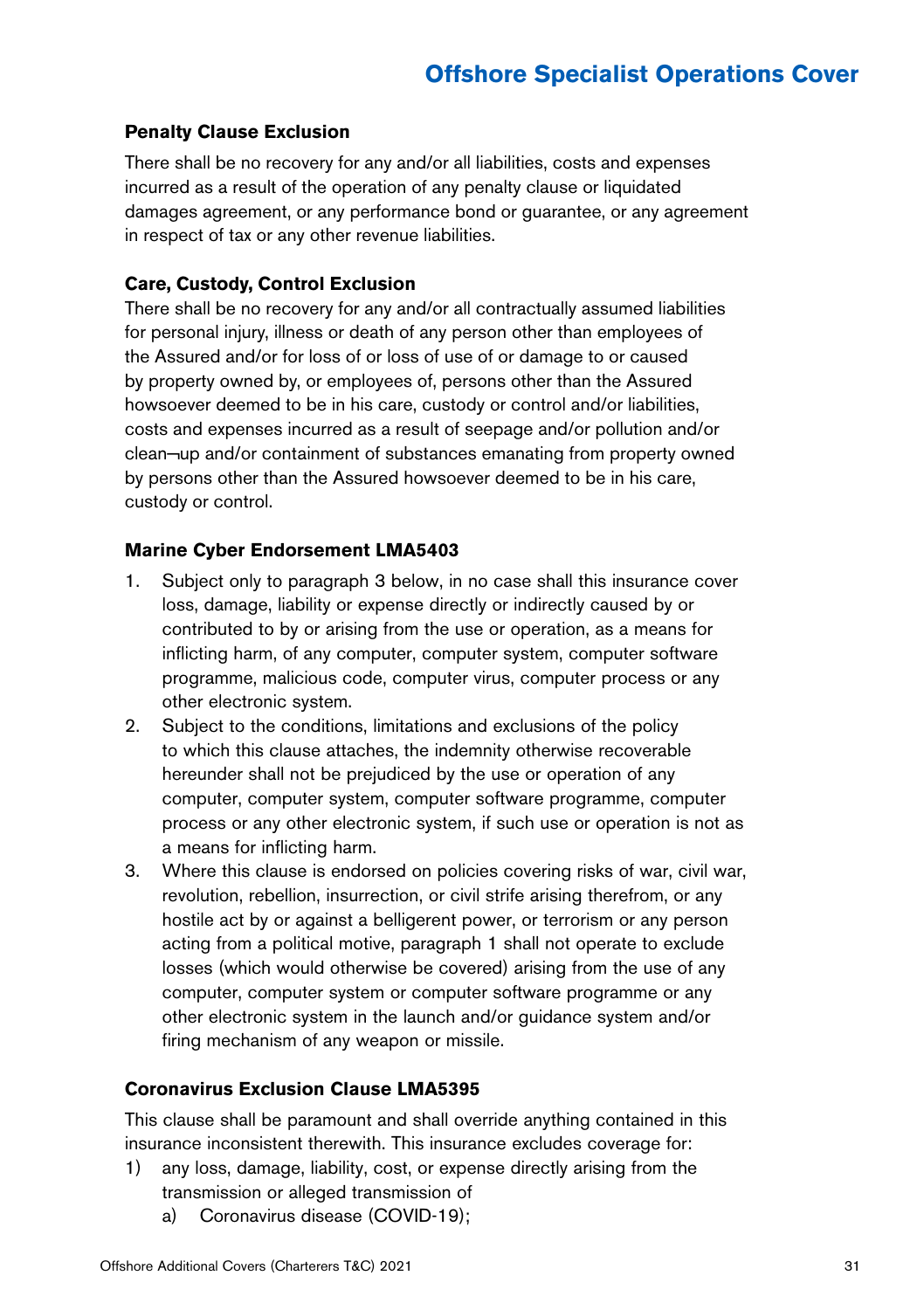- b) Severe Acute Respiratory Syndrome Coronavirus 2 (SARS-CoV-2); or
- c) any mutation or variation of SARS-CoV-2; or from any fear or threat of (a), (b) or (c) above;
- 2) any liability, cost or expense to identify, clean up, detoxify, remove, monitor, or test for (a), (b) or (c) above;
- 3) any liability for or loss, cost or expense arising out of any loss of revenue, loss of hire, business interruption, loss of market, delay or any indirect financial loss, howsoever described, as a result of any of (a), (b) or (c) above or the fear or the threat thereof.

All other terms, conditions and limitations of the insurance remain the same.

#### **War Risks Extension**

Cover hereunder is extended to restore cover for liabilities, losses, costs or expenses otherwise excluded by Clause 5(E).

However, in no case shall this extension cover loss, damage, liability or expense directly or indirectly caused by or contributed to by or arising from any chemical, biological, bio-chemical or electromagnetic weapon.

This extension is subject to the Notice of Cancellation Automatic Termination of Cover and Five Powers War Exclusion Rule as follows:

a) Cancellation

This extension of cover may be cancelled by either the Club or the Assured giving 7 days' notice (such cancellation becoming effective on the expiry of 7 days from midnight of the day on which notice of cancellation is issued by or to the Club). The Club agrees however to reinstate cover, if required, at terms to be agreed between the Club and the Assured, prior to the expiry of such notice of cancellation.

- b) Automatic Termination of Cover Whether or not notice of cancellation has been given this extension of cover shall terminate automatically
	- i. upon the outbreak of war (whether there be a declaration of war or not) between any of the following: United Kingdom, United States of America, France, the Russian Federation, the People's Republic of China;
	- ii. in respect of any ship in the event of such ship being requisitioned either for title or use.
- c) Five Powers War Exclusion

This extension of cover excludes loss damage liability or expense arising from:

i. the outbreak of war (whether there be a declaration of war or not) between any of the following: United Kingdom, United States of America, France, the Russian Federation,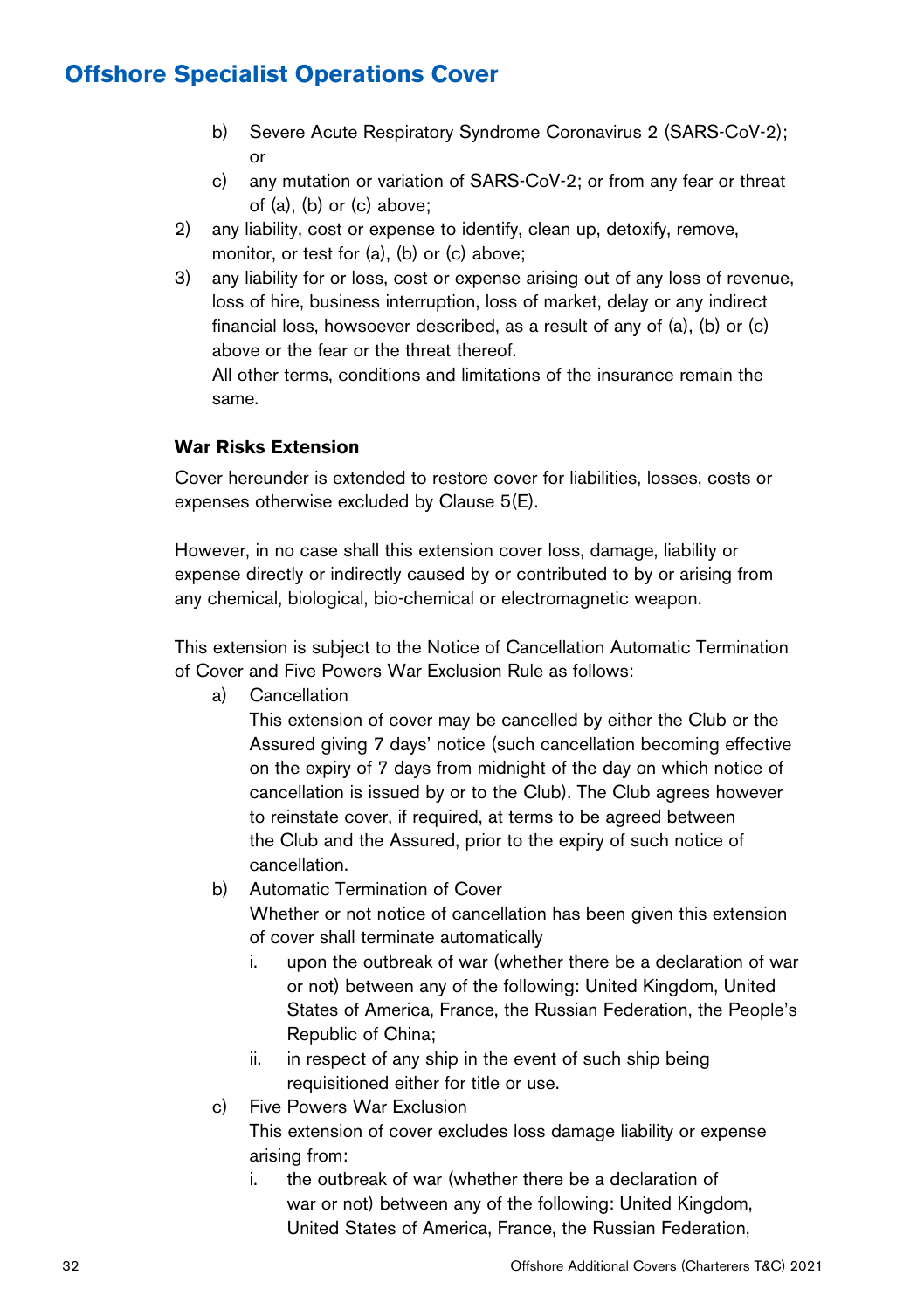the People's Republic of China;

ii. requisition either for title or use.

#### **Limit**

The Club's liability for any and all claims under this insurance shall, unless otherwise specifically agreed, be subject to a combined single limit of liability each accident or occurrence or series of accidents or occurrences arising out of any one event, such limit being the limit of liability endorsed upon the Certificate of Entry.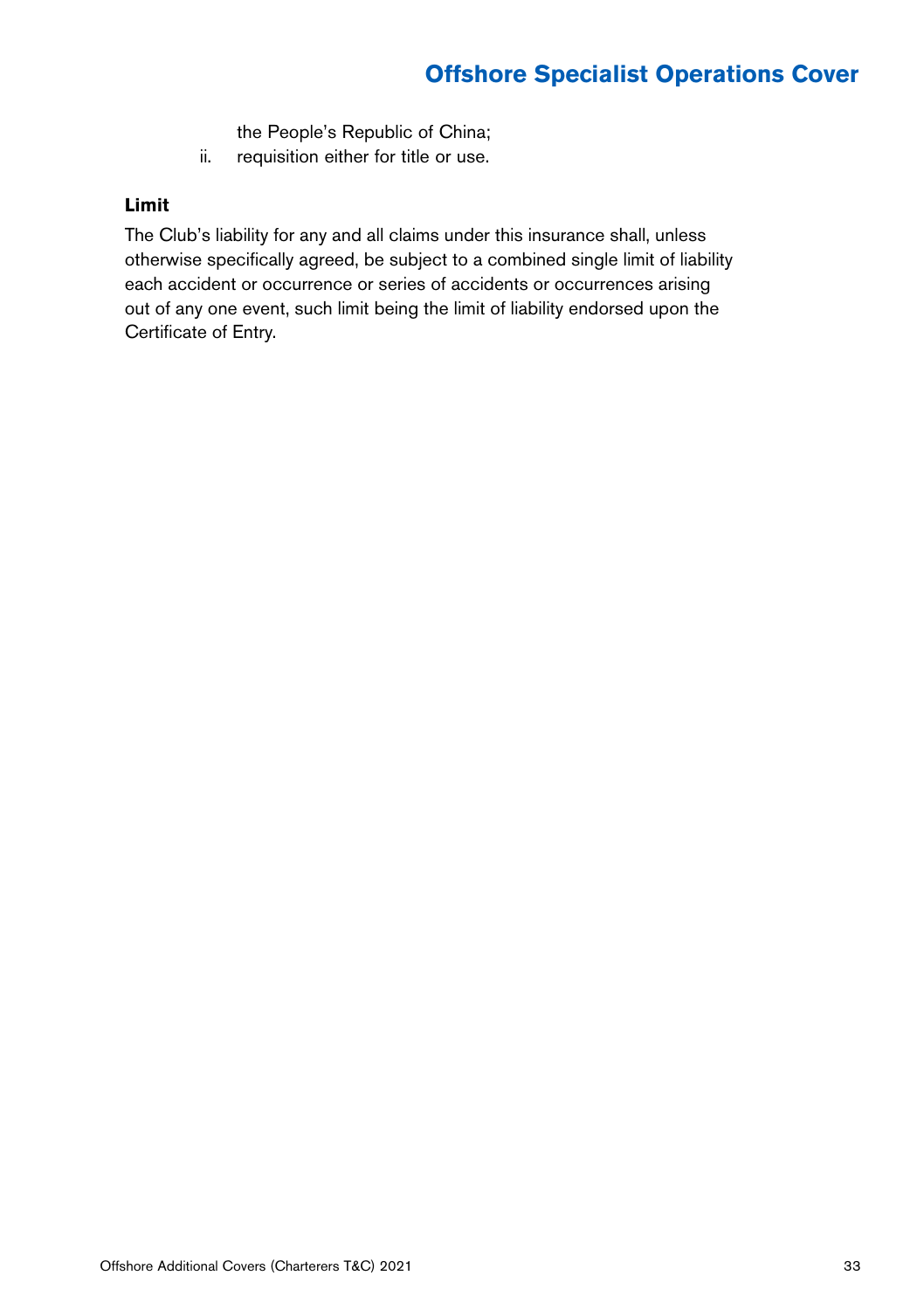### **SECTION 2**

### **OFFSHORE UNDERWATER OPERATIONS COVER**

### **2.1 Extended P&I For Underwater Operations**

### **A. General Conditions**

Pursuant to Clause 4 of the Club's Charterers Terms & Conditions, cover is afforded to the Assured of an entered ship for which cover is restricted or excluded under Clause 5 (H)(v) in respect of one or more of the risks set out in (B) but subject always to the terms and conditions contained in (C) below.

### **B. Risks Covered**

Subject to the GENERAL CONDITIONS set out above, cover is extended to an Assured of an entered ship which is used for underwater operations in respect of the risks, liabilities, costs or expenses set out below.

- a) The Assured of an entered ship which is used for or in connection with the operations of submarines or underwater vessels or equipment, or for or in connection with professional or commercial diving operations (together "Underwater Operations") is insured against the risks set out in Clause 2 for liabilities, costs and expenses arising out of or in connection with the underwater operations.
- b) Clause 2, Section 10 Liabilities arising under certain Indemnities and Contracts
	- i. For the purposes of Clause 2 Section 10, contractually assumed liabilities are covered hereunder if and to the extent that such liabilities are expressly assumed under a written agreement relating to facilities or services provided or to be provided to or in connection with an entered ship which (i) is executed prior to an event giving rise to a claim and (ii) contains terms to the effect that
	- ii. the Assured and the Assured's contract principal shall each be responsible for loss of or loss of use of or damage to its own property howsoever caused and for personal injury, illness or death of its own employees, howsoever caused, or
	- iii. if and so far as the proper law of the written agreement or any law applied by a Court in order to give effect to the written agreement permits, the Assured and the Assured's contract principal shall each indemnify, protect, defend and hold the other harmless from and against any and all claims, actions, suits, proceedings, liabilities, costs, expenses or demands whatsoever arising out of or in connection with the loss of or loss of use of or damage to its own property and/or personal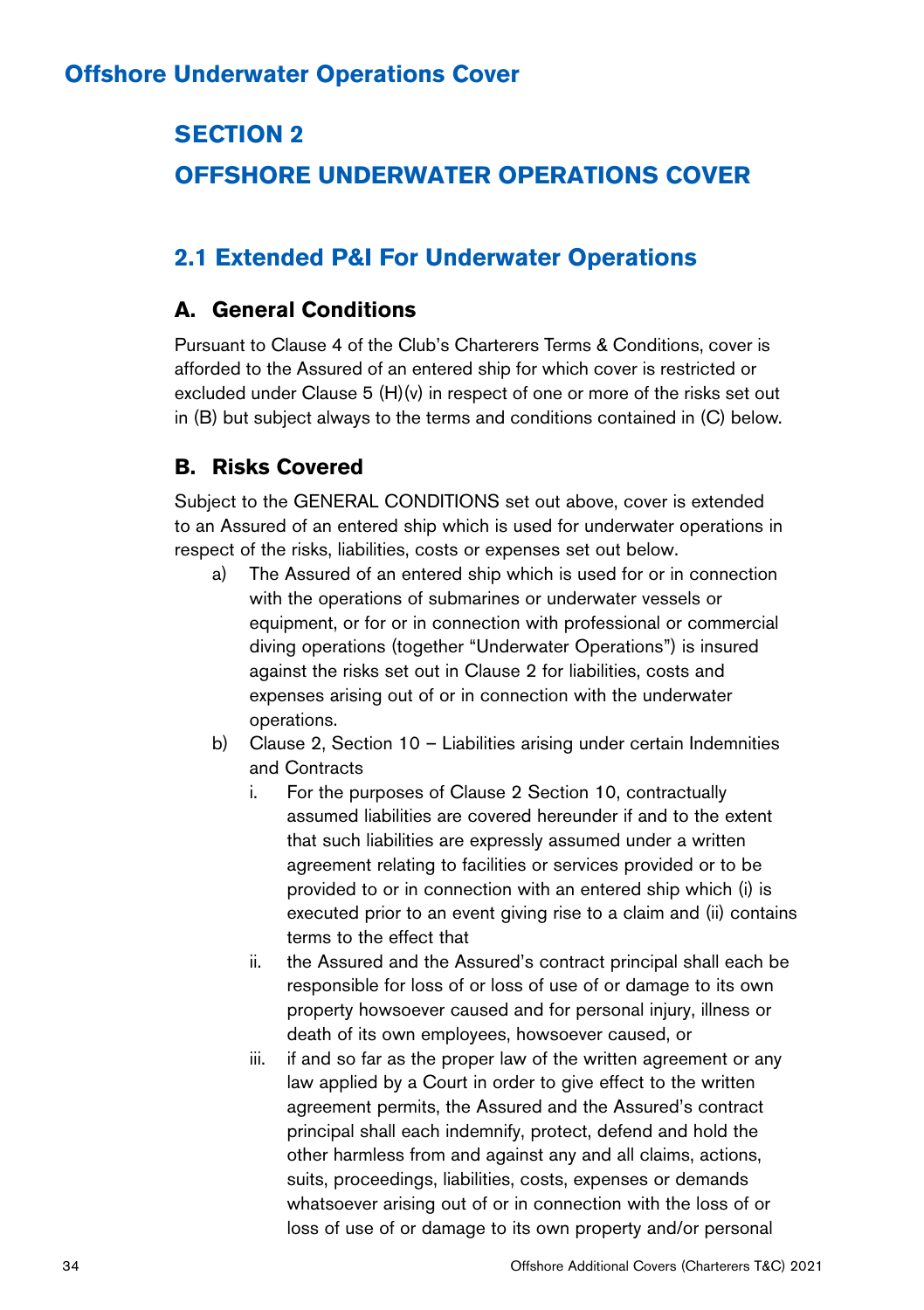injury, illness or death of its own employees, regardless of the act, neglect or default of the other, and

iv. the indemnity or contract preserves the Assured's right to limit liability.

### **C. Terms & Conditions**

The following terms and conditions apply to all and any of the Risk(s) Covered in (B) above.

#### **Employee Benefits Exclusions (divers)**

There shall be no recovery for any and/or all liabilities arising out of any act or omission of the Assured, whether negligent or otherwise, or of any other person for whom the Assured is, was, may be or may have been legally responsible, in connection with any employee benefit of any diver employed by the Assured.

#### **Work, Products and Services Exclusion**

There shall be no recovery for any and/or all liabilities, costs and expenses incurred by an Assured during the course of performing Underwater Operations to the extent that such liabilities, costs and expenses arise as a consequence of:

- a) the failure to perform such underwater operations by the Assured or the fitness for purpose and/or quality of the Assured's work, products or services, or any defect or latent defect in the Assured's work, products or services or
- b) loss of or damage to the Contract Work. *[For the purpose of this insurance, Contract Work shall include but is not limited to any service provided under the contract and all and every part of the materials, components, equipment, machinery or other property or objects intended to be part of the work completed under the contract in respect of which the services or operations are performed by or from the entered ship.]*

#### **Contractual Liability Exclusion**

There shall be no recovery for any and/or all contractually assumed liabilities which would not have arisen but for the existence of the contract other than those set out in and accepted under the conditions set out in either paragraph B(ii) above.

#### **Workers' Compensation Exclusions**

*United States* - There shall be no recovery for any and/or all liabilities for the payment of compensation and/or damages and/or benefits to or for the benefit of any employee of the Assured or to any third party who is the statutory assignee of any employee of the Assured, under, or in consequence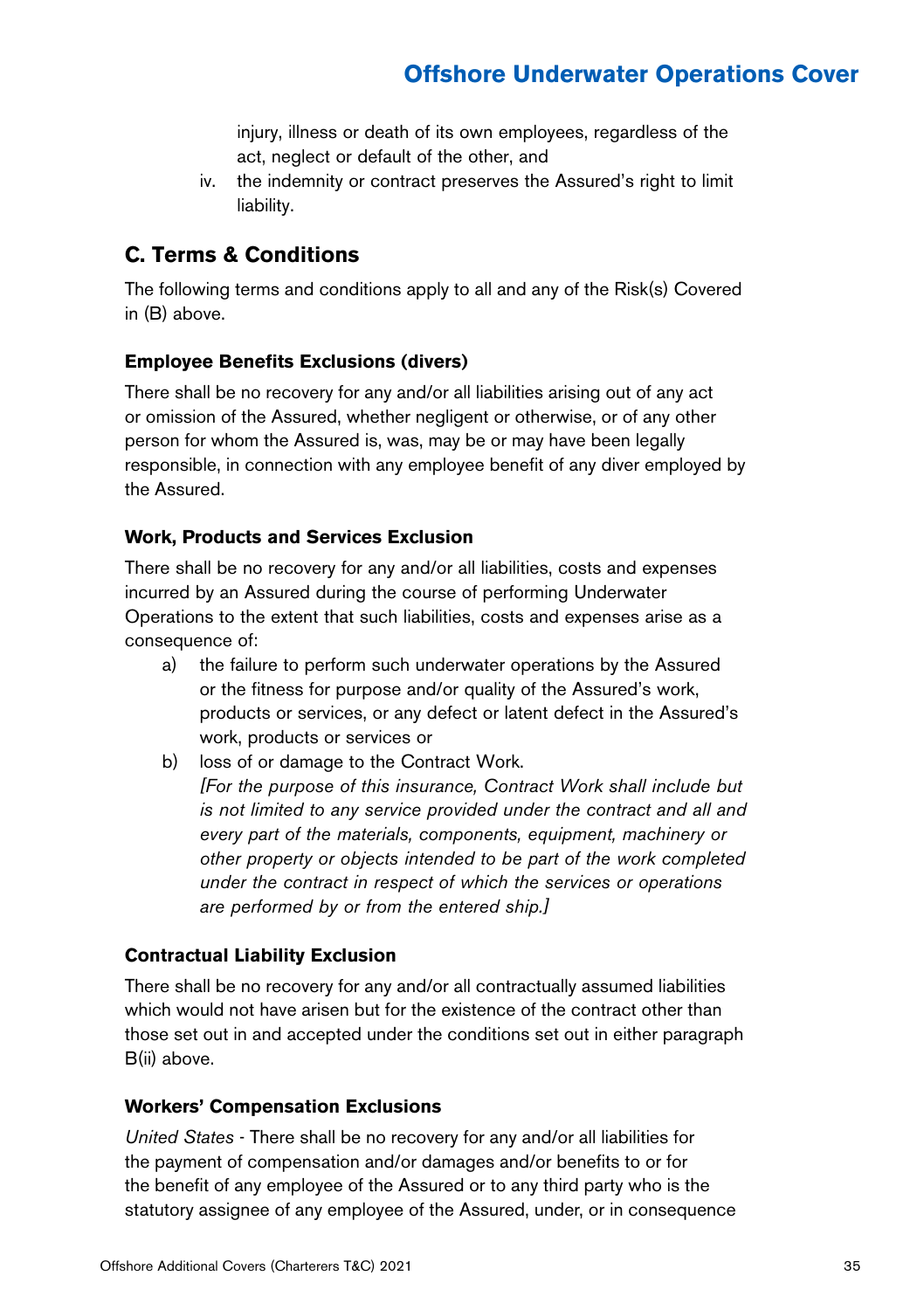of any default under, the workers' compensation laws of any of the States of the United States, the United States Longshoremens' and Harbour Workers' Compensation Act and/or the United States Federal Employees' Compensation Act, or any other similar act, law or scheme in force or in operation in any of the States of the United States or under the federal jurisdiction of the United States.

*Other Jurisdictions* - There shall be no recovery for any and/or all liabilities for the payment of compensation and/or damages and/or benefits to or for the benefit of any employee of the Assured under any workers' compensation Act, law or scheme in force or in operation in any other jurisdiction, unless and to the extent that the terms, conditions and limit of such cover is agreed between the Assured and the Managers and endorsed upon the Certificate of Entry.

#### **Penalty Clause Exclusion**

There shall be no recovery for any and/or all liabilities, costs and expenses incurred as a result of the operation of any penalty clause or liquidated damages agreement, or any performance bond or guarantee, or any agreement in respect of tax or any other revenue liabilities.

#### **Marine Cyber Endorsement LMA5403**

- 1. Subject only to paragraph 3 below, in no case shall this insurance cover loss, damage, liability or expense directly or indirectly caused by or contributed to by or arising from the use or operation, as a means for inflicting harm, of any computer, computer system, computer software programme, malicious code, computer virus, computer process or any other electronic system.
- 2. Subject to the conditions, limitations and exclusions of the policy to which this clause attaches, the indemnity otherwise recoverable hereunder shall not be prejudiced by the use or operation of any computer, computer system, computer software programme, computer process or any other electronic system, if such use or operation is not as a means for inflicting harm.
- 3. Where this clause is endorsed on policies covering risks of war, civil war, revolution, rebellion, insurrection, or civil strife arising therefrom, or any hostile act by or against a belligerent power, or terrorism or any person acting from a political motive, paragraph 1 shall not operate to exclude losses (which would otherwise be covered) arising from the use of any computer, computer system or computer software programme or any other electronic system in the launch and/or guidance system and/or firing mechanism of any weapon or missile.

#### **Coronavirus Exclusion Clause LMA5395**

This clause shall be paramount and shall override anything contained in this insurance inconsistent therewith. This insurance excludes coverage for: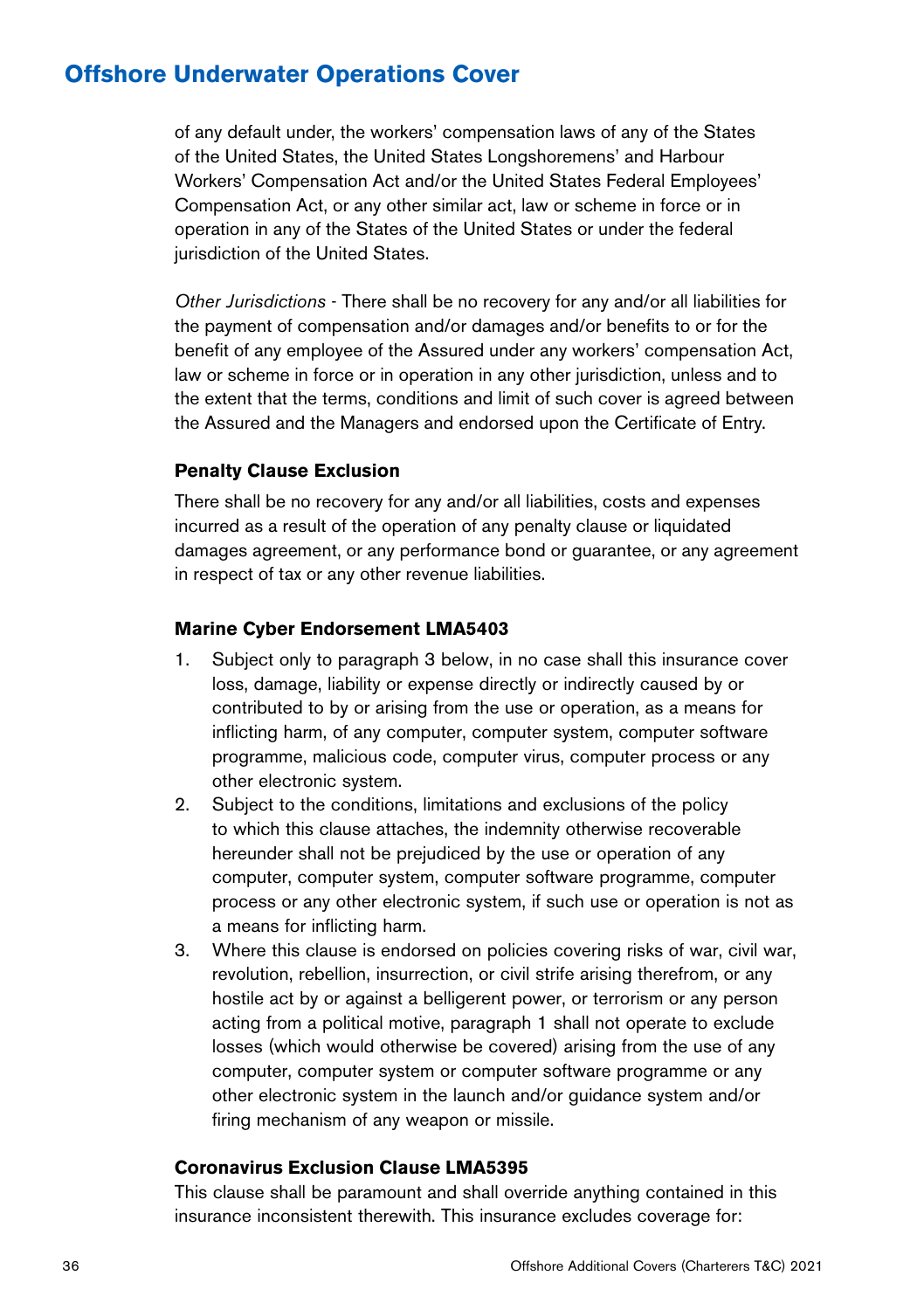- 1) any loss, damage, liability, cost, or expense directly arising from the transmission or alleged transmission of
	- a) Coronavirus disease (COVID-19);
	- b) Severe Acute Respiratory Syndrome Coronavirus 2 (SARS-CoV-2); or
	- c) any mutation or variation of SARS-CoV-2; or from any fear or threat of  $(a)$ ,  $(b)$  or  $(c)$  above;
- 2) any liability, cost or expense to identify, clean up, detoxify, remove, monitor, or test for (a), (b) or (c) above;
- 3) any liability for or loss, cost or expense arising out of any loss of revenue, loss of hire, business interruption, loss of market, delay or any indirect financial loss, howsoever described, as a result of any of (a), (b) or (c) above or the fear or the threat thereof.

All other terms, conditions and limitations of the insurance remain the same.

#### **War Risks Extension**

Cover hereunder is extended to restore cover for liabilities, losses, costs or expenses otherwise excluded by Clause 5(E).

However, in no case shall this extension cover loss, damage, liability or expense directly or indirectly caused by or contributed to by or arising from any chemical, biological, bio-chemical or electromagnetic weapon.

This extension is subject to the Notice of Cancellation Automatic Termination of Cover and Five Powers War Exclusion Clause as follows:

a) Cancellation

This extension of cover may be cancelled by either the Club or the Assured giving 7 days' notice (such cancellation becoming effective on the expiry of 7 days from midnight of the day on which notice of cancellation is issued by or to the Club). The Club agrees however to reinstate cover, if required, at terms to be agreed between the Club and the Assured, prior to the expiry of such notice of cancellation.

- b) Automatic Termination of Cover Whether or not notice of cancellation has been given this extension of cover shall terminate automatically
	- i. upon the outbreak of war (whether there be a declaration of war or not) between any of the following: United Kingdom, United States of America, France, the Russian Federation, the People's Republic of China;
	- ii. in respect of any ship in the event of such ship being requisitioned either for title or use.
- c) Five Powers War Exclusion This extension of cover excludes loss damage liability or expense arising from: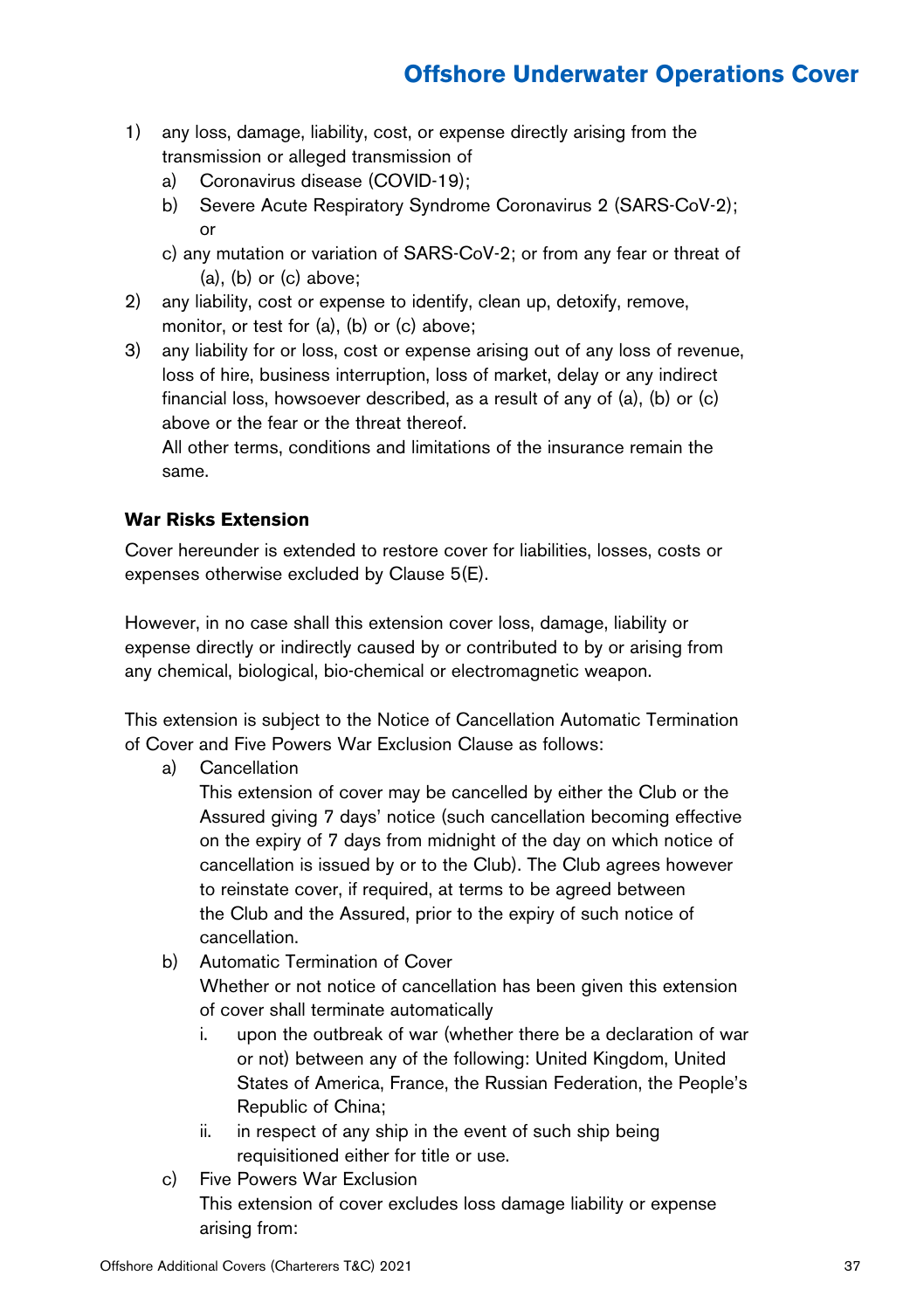- i. the outbreak of war (whether there be a declaration of war or not) between any of the following: United Kingdom, United States of America, France, the Russian Federation, the People's Republic of China;
- ii. requisition either for title or use.

#### **Limit**

The Club's liability for any and all claims under this insurance shall, unless otherwise specifically agreed, be subject to a combined single limit of liability each accident or occurrence or series of accidents or occurrences arising out of any one event, such limit being the limit of liability endorsed upon the Certificate of Entry.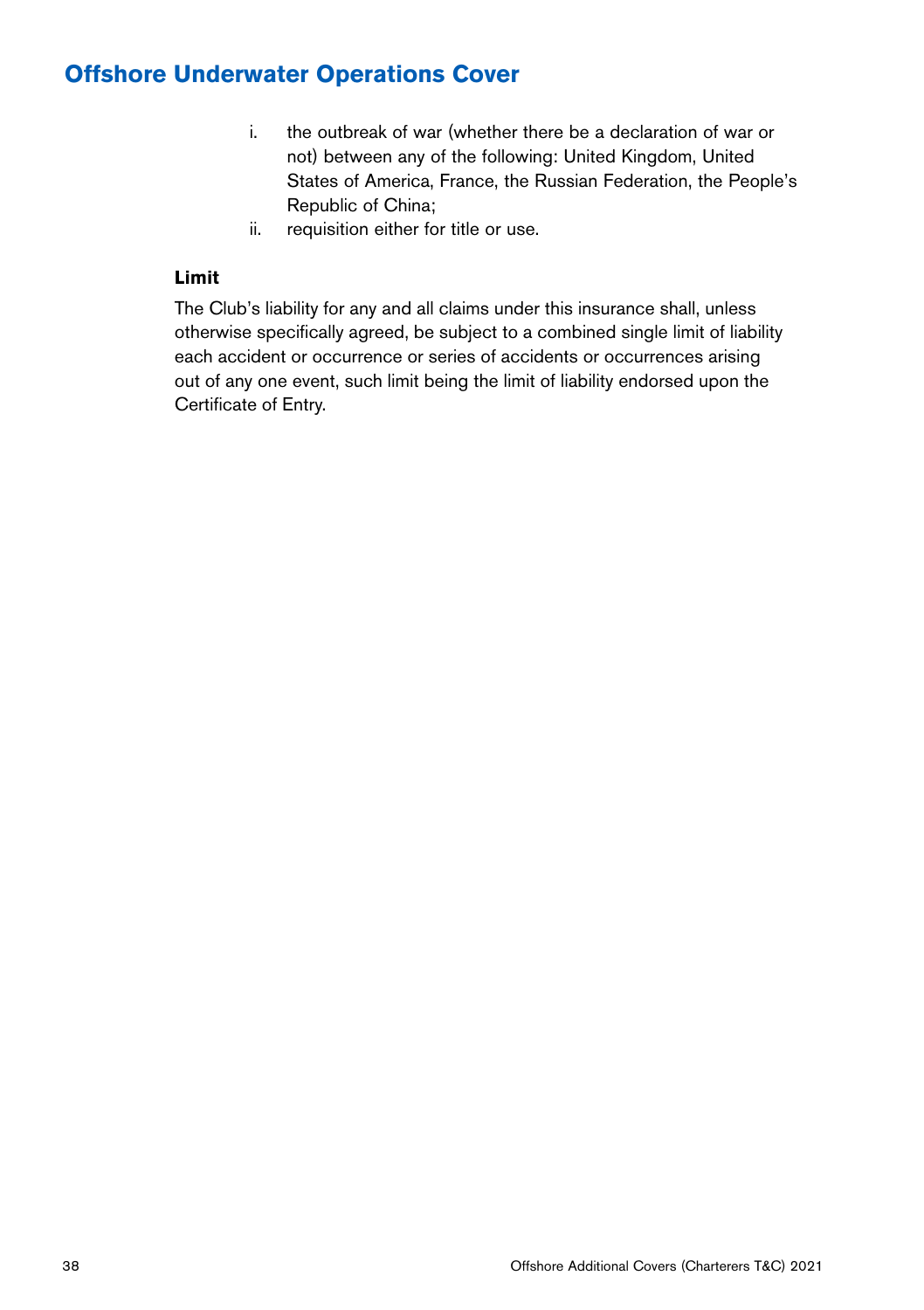### **2.2 Extended Contractual Liability Cover**

### **A. General Conditions**

Pursuant to Clause 4 of the Club's Charterers Terms & Conditions, cover is afforded to the Assured of an entered ship for which cover is restricted or excluded under Clause 5 (H)(v) or otherwise under Clause 2, section 10 in respect of one or more of the risks set out in (B) but subject always to the terms and conditions contained in (C) below.

### **B. Risks Covered**

Subject to the GENERAL CONDITIONS set out above, cover is extended to an Assured of an entered ship which is used for underwater operations in respect of the risks, liabilities, costs or expenses set out below to the extent that they are expressly assumed by the Assured under a written agreement. For the purpose of this cover, a "written agreement" means any written agreement relating to facilities or services provided or to be provided to or in connection with an entered ship which is executed prior to an event giving rise to a claim.

- a) Liabilities, costs and expenses which arise as a consequence of naming other persons as additional assureds and waiving rights of subrogation against such persons, where this is required by a written agreement.
- b) Liabilities, costs and expenses arising out of any obligation assumed under a written agreement which would not have arisen but for the existence of that agreement in respect of personal injury or illness or death of any third parties or in respect of loss of, or loss of use of, or damage to the property of any third party.
- c) Liabilities, costs and expenses which arise out of any claim or claims made by any employee of the Assured against any party to a written agreement on the basis of the "borrowed servant" doctrine.
- d) Liabilities, costs and expenses arising out of any obligation assumed under a written agreement which would not have arisen but for the existence of that agreement relating to the raising, removal, destruction, lighting or marking of the wreck of an entered ship.

#### **Endorsements**

- i. Where any proceedings are commenced or claims are made by any additional assured or the Assured against the Assured or any other additional assured, this cover shall apply as if a separate Certificate of Entry had been issued to each assured.
- ii. Where any proceedings are commenced or claims are made against the Assured and/or any additional assureds, this cover shall apply as if a separate Certificate of Entry had been issued to each assured, provided always that this provision shall not operate to increase the limit of liability of the Club endorsed upon the Certificate of Entry.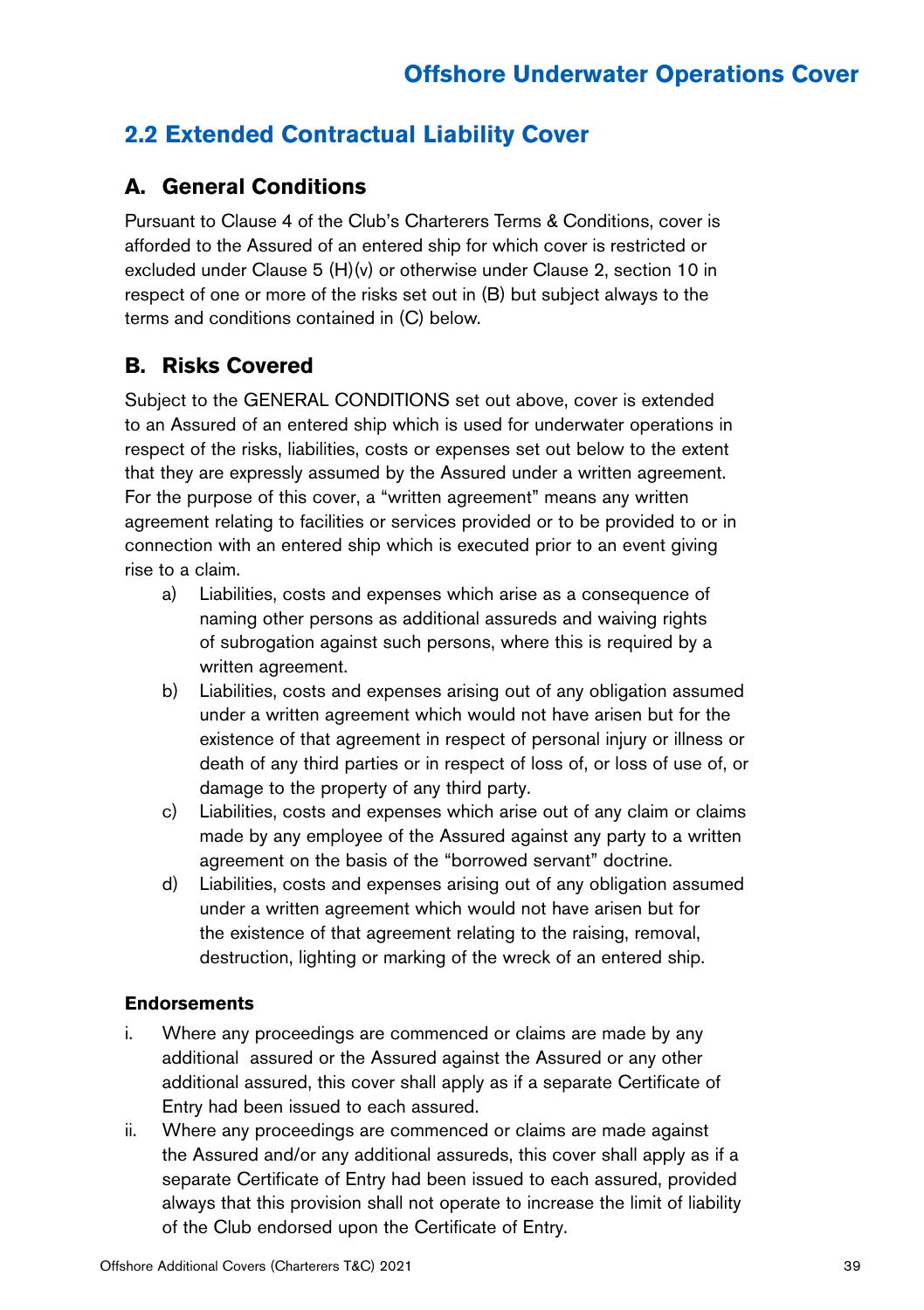- iii. Where this cover is prejudiced as a result of the acts or omissions of the Assured or any person for whom he is, was, may be or may have been responsible. This cover shall subsist for the benefit of any person or persons named as additional assureds provided that any additional assured claiming the benefit of this provision is not privy to any such acts or omissions.
- iv. This cover is not prejudiced by the fact that the Assured or any additional assured has waived his rights or is otherwise not entitled to limit his liability in accordance with any law, statute or convention in force which provides for limitation of liability in the circumstances of the occurrence giving rise to a claim, provided always that this provision shall not operate to increase the limit of liability of the Club endorsed upon the Certificate of Entry.
- v. This cover shall be deemed to be primary in relation to those contractual liabilities assumed by the Assured which may be the subject of separate insurance carried by the other party or parties to the written agreement.

### **C. Terms & Conditions**

The following terms and conditions apply to all and any of the Risk(s) Covered in (B) above.

#### **Employee Benefits Exclusions (divers)**

There shall be no recovery for any and/or all liabilities arising out of any act or omission of the Assured, whether negligent or otherwise, or of any other person for whom the Assured is, was, may be or may have been legally responsible, in connection with any employee benefit of any diver employed by the Assured.

#### **Work, Products and Services Exclusion**

There shall be no recovery for any and/or all liabilities, costs and expenses incurred by an Assured during the course of performing Underwater Operations to the extent that such liabilities, costs and expenses arise as a consequence of:

- a) the failure to perform such underwater operations by the Assured or the fitness for purpose and/or quality of the Assured's work, products or services, or any defect or latent defect in the Assured's work, products or services or
- b) loss of or damage to the Contract Work. *[For the purpose of this insurance, Contract Work shall include but is not limited to any service provided under the contract and all and every part of the materials, components, equipment, machinery or other property or objects intended to be part of the work completed under the contract in respect of which the services or operations are performed by or from the entered ship.]*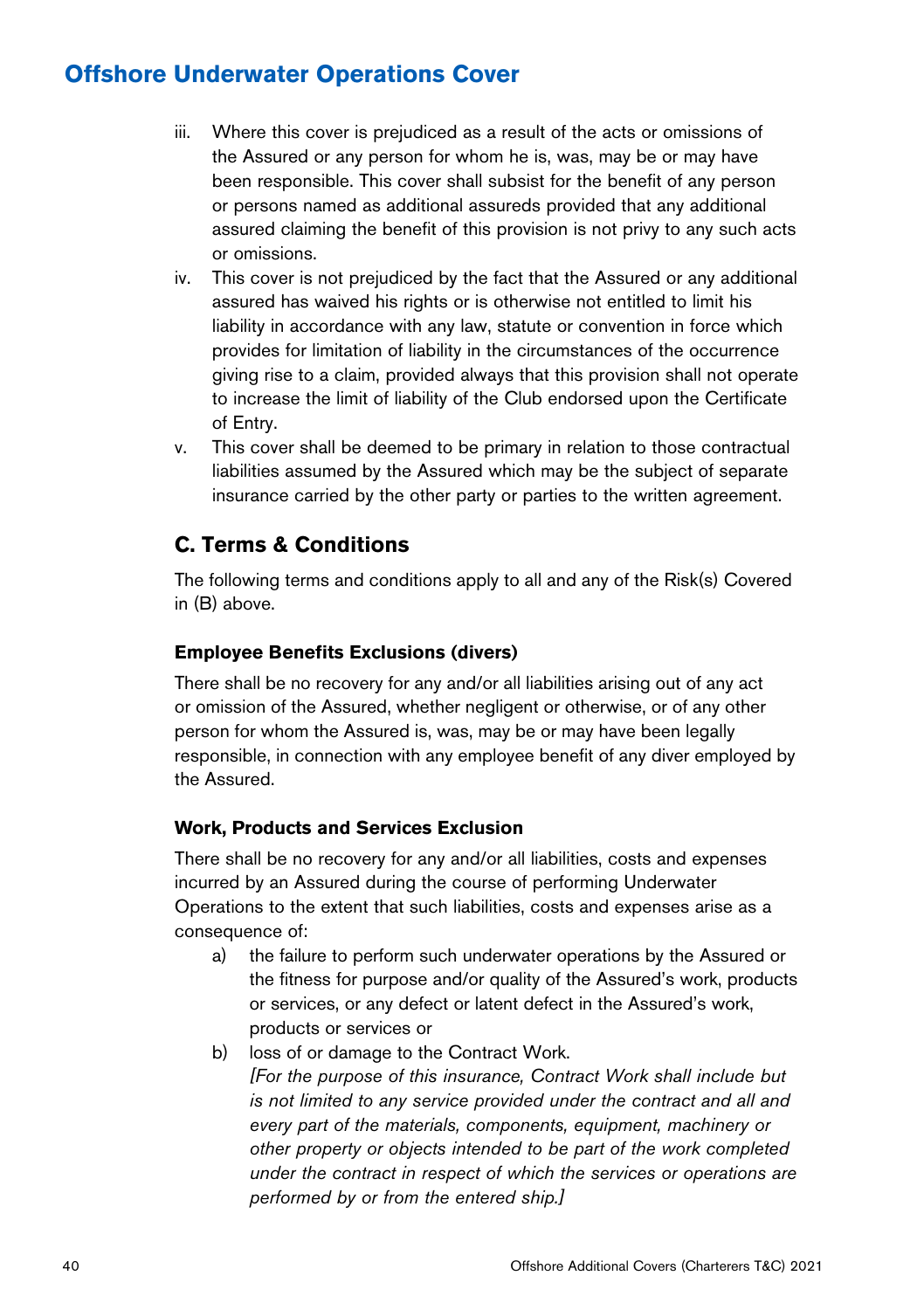#### **Contractual Liability Exclusion**

There shall be no recovery for any and/or all contractually assumed liabilities which would not have arisen but for the existence of the contract other than those set out in and accepted under the conditions set out in (B) above.

#### **Workers' Compensation Exclusions**

*United States* - There shall be no recovery for any and/or all liabilities for the payment of compensation and/or damages and/or benefits to or for the benefit of any employee of the Assured or to any third party who is the statutory assignee of any employee of the Assured, under, or in consequence of any default under, the workers' compensation laws of any of the States of the United States, the United States Longshoremens' and Harbour Workers' Compensation Act and/or the United States Federal Employees' Compensation Act, or any other similar act, law or scheme in force or in operation in any of the States of the United States or under the federal jurisdiction of the United States.

*Other Jurisdictions -* There shall be no recovery for any and/or all liabilities for the payment of compensation and/or damages and/or benefits to or for the benefit of any employee of the Assured under any workers' compensation act, law or scheme in force or in operation in any other jurisdiction, unless and to the extent that the terms, conditions and limit of such cover is agreed between the Assured and the Managers and endorsed upon the Certificate of Entry.

#### **Penalty Clause Exclusion**

There shall be no recovery for any and/or all liabilities, costs and expenses incurred as a result of the operation of any penalty clause or liquidated damages agreement, or any performance bond or guarantee, or any agreement in respect of tax or any other revenue liabilities.

#### **Marine Cyber Endorsement LMA5403**

- 1. Subject only to paragraph 3 below, in no case shall this insurance cover loss, damage, liability or expense directly or indirectly caused by or contributed to by or arising from the use or operation, as a means for inflicting harm, of any computer, computer system, computer software programme, malicious code, computer virus, computer process or any other electronic system.
- 2. Subject to the conditions, limitations and exclusions of the policy to which this clause attaches, the indemnity otherwise recoverable hereunder shall not be prejudiced by the use or operation of any computer, computer system, computer software programme, computer process or any other electronic system, if such use or operation is not as a means for inflicting harm.
- 3. Where this clause is endorsed on policies covering risks of war, civil war, revolution, rebellion, insurrection, or civil strife arising therefrom, or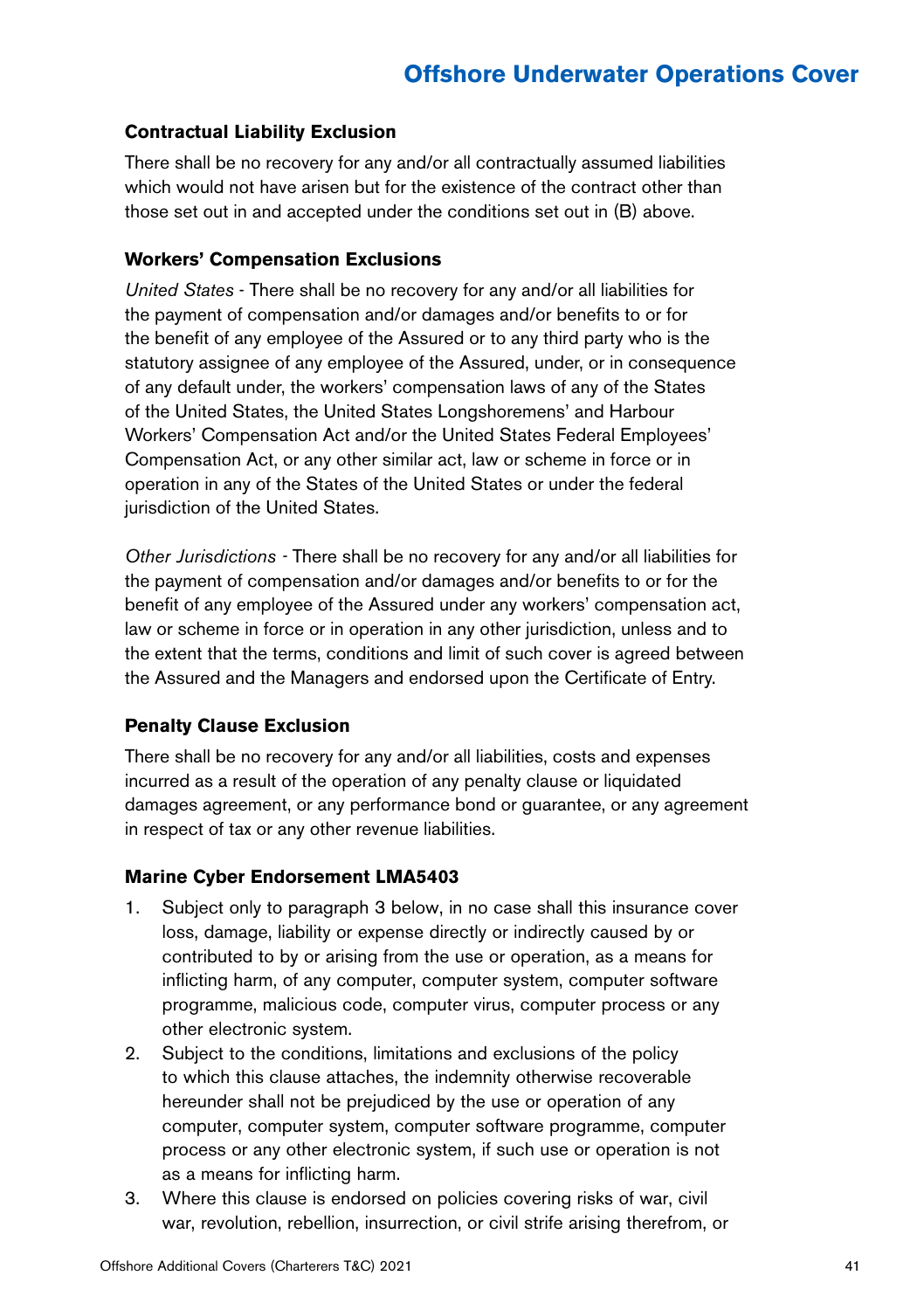any hostile act by or against a belligerent power, or terrorism or any person acting from a political motive, paragraph 1 shall not operate to exclude losses (which would otherwise be covered) arising from the use of any computer, computer system or computer software programme or any other electronic system in the launch and/or guidance system and/or firing mechanism of any weapon or missile.

#### **Coronavirus Exclusion Clause LMA5395**

This clause shall be paramount and shall override anything contained in this insurance inconsistent therewith. This insurance excludes coverage for:

- 1) any loss, damage, liability, cost, or expense directly arising from the transmission or alleged transmission of
	- a) Coronavirus disease (COVID-19);
	- b) Severe Acute Respiratory Syndrome Coronavirus 2 (SARS-CoV-2); or
	- c) any mutation or variation of SARS-CoV-2; or from any fear or threat of (a), (b) or (c) above;
- 2) any liability, cost or expense to identify, clean up, detoxify, remove, monitor, or test for (a), (b) or (c) above;
- 3) any liability for or loss, cost or expense arising out of any loss of revenue, loss of hire, business interruption, loss of market, delay or any indirect financial loss, howsoever described, as a result of any of (a), (b) or (c) above or the fear or the threat thereof.

All other terms, conditions and limitations of the insurance remain the same.

#### **War Risks Extension**

Cover hereunder is extended to restore cover for liabilities, losses, costs or expenses otherwise excluded by Clause 5(E).

However, in no case shall this extension cover loss, damage, liability or expense directly or indirectly caused by or contributed to by or arising from any chemical, biological, bio-chemical or electromagnetic weapon.

This extension is subject to the Notice of Cancellation Automatic Termination of Cover and Five Powers War Exclusion Clause as follows:

a) Cancellation

This extension of cover may be cancelled by either the Club or the Assured giving 7 days' notice (such cancellation becoming effective on the expiry of 7 days from midnight of the day on which notice of cancellation is issued by or to the Club). The Club agrees however to reinstate cover, if required, at terms to be agreed between the Club and the Assured, prior to the expiry of such notice of cancellation.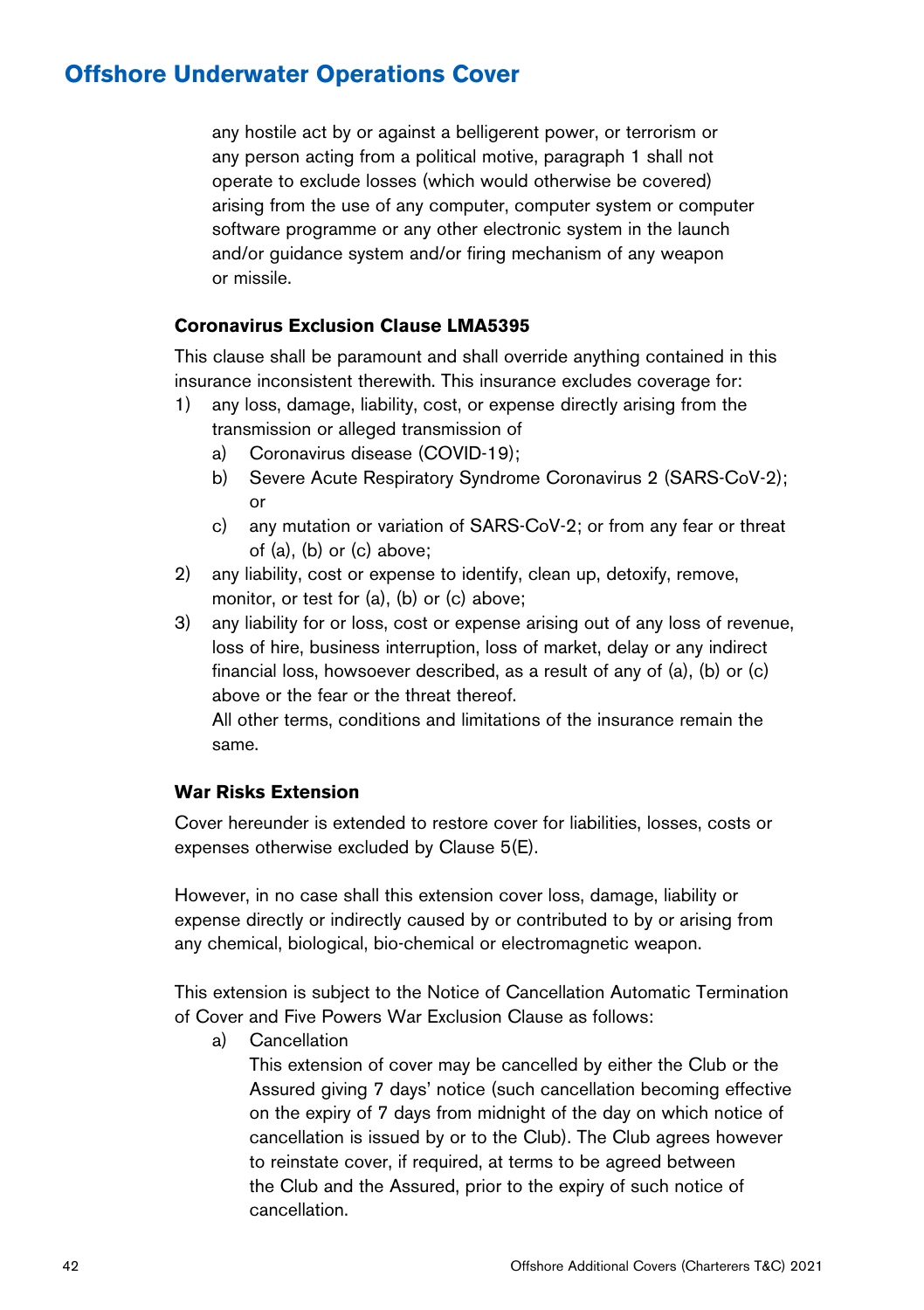b) Automatic Termination of Cover

Whether or not notice of cancellation has been given this extension of cover shall terminate automatically

- i. upon the outbreak of war (whether there be a declaration of war or not) between any of the following: United Kingdom, United States of America, France, the Russian Federation, the People's Republic of China;
- ii. in respect of any ship in the event of such ship being requisitioned either for title or use.
- c) Five Powers War Exclusion This extension of cover excludes loss damage liability or expense arising from:
	- i. the outbreak of war (whether there be a declaration of war or not) between any of the following: United Kingdom, United States of America, France, the Russian Federation, the People's Republic of China;
	- ii. requisition either for title or use.

#### **Limit**

The Club's liability for any and all claims under this insurance shall, unless otherwise specifically agreed, be subject to a combined single limit of liability each accident or occurrence or series of accidents or occurrences arising out of any one event, such limit being the limit of liability endorsed upon the Certificate of Entry.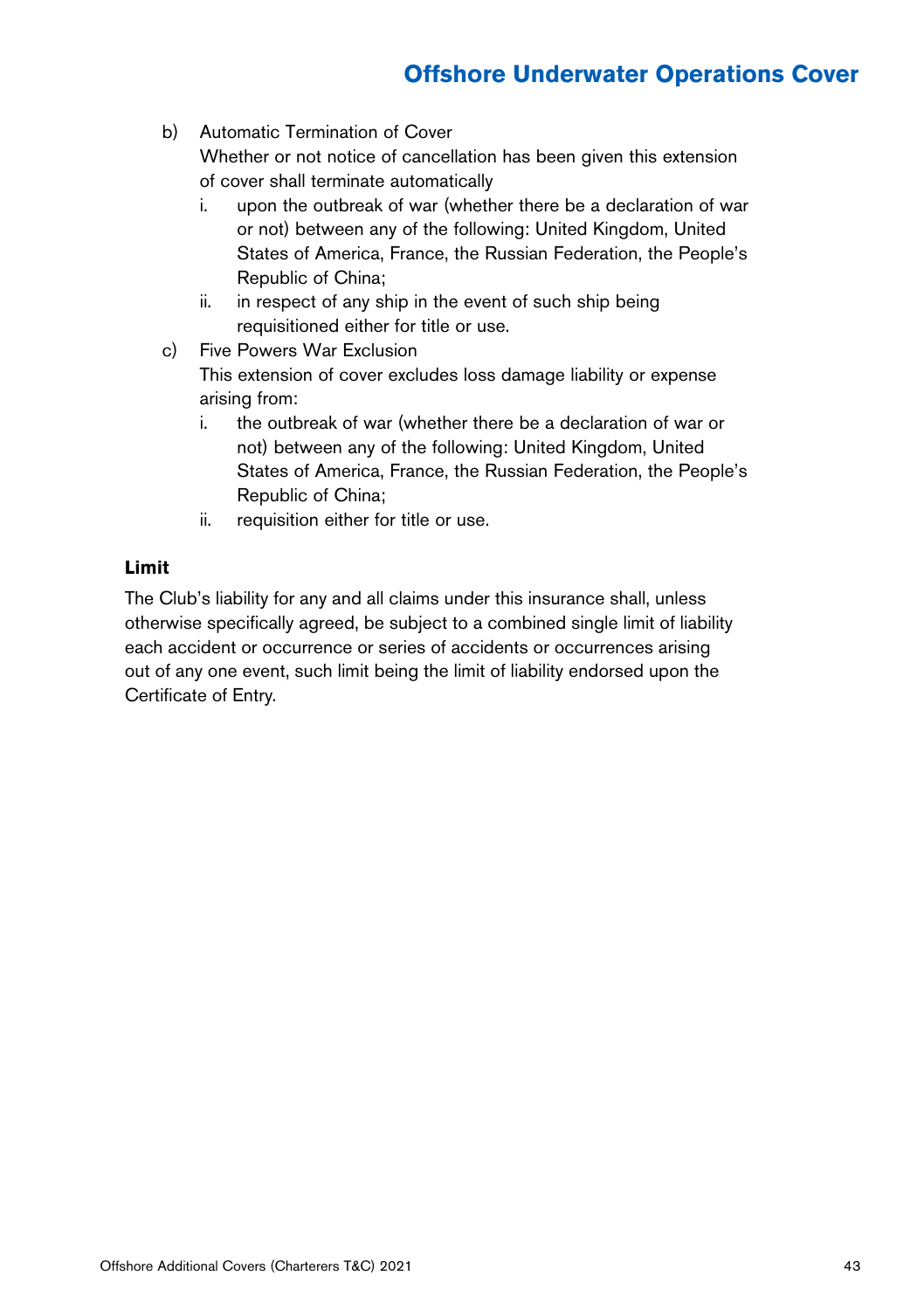### **2.3 Completed Operations Cover**

#### **A. General Conditions**

Pursuant to Clause 4 of the Club's Charterers Terms & Conditions, cover is afforded to the Assured of an entered ship for which cover is restricted or excluded under Clause 5 (H)(v) in respect of one or more of the risks set out in (B) but subject always to the terms and conditions contained in (C) below.

### **B. Risks Covered**

Subject to the GENERAL CONDITIONS set out above, cover hereunder is extended to an Assured to include liabilities, costs or expenses set out below.

- a) Cover is extended to the Assured of an entered ship in respect of liabilities, costs and expenses arising out of property damage or personal injury of a third party once the contracted operations performed by the entered ship have ceased or abandoned, PROVIDED ALWAYS that the Assured shall advise the Managers in writing of any claim arising under this Section 2.3 during the period of entry in the Club or within 24 months of the date of termination or cessation of the entry in the Club, unless such period shall have been extended by agreement between the Assured and the Managers in writing.
- b) The cover provided under this Section 2.3 shall only be provided as an addition to cover provided under Sections 2.1 and 2.2.

### **C. Terms & Conditions**

The following terms and conditions apply to all and any of the Risk(s) Covered in (B) above.

#### **Work, Products and Services Exclusion**

There shall be no recovery for any and/or all liabilities, costs and expenses incurred by an Assured during the course of performing Underwater Operations to the extent that such liabilities, costs and expenses arise as a consequence of:

- a) the failure to perform such underwater operations by the Assured or the fitness for purpose and/or quality of the Assured's work, products or services, or any defect or latent defect in the Assured's work, products or services or
- b) loss of or damage to the Contract Work. *[For the purpose of this insurance, Contract Work shall include but is not limited to any service provided under the contract and all and every part of the materials, components, equipment, machinery or other property or objects intended to be part of the work completed under the contract in respect of which the services or operations are performed by or from the entered ship.]*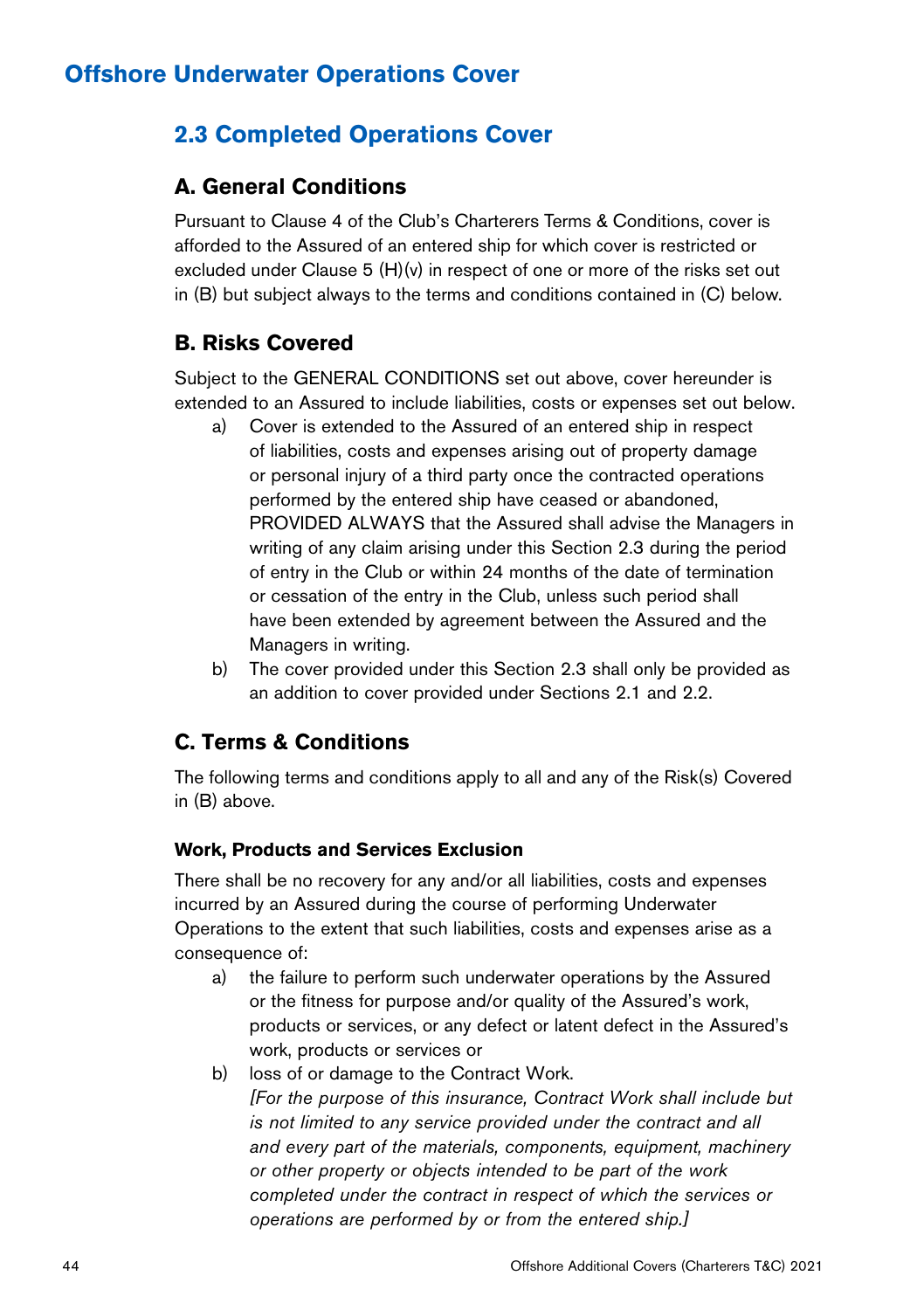#### **Contractual Liability Exclusion**

There shall be no recovery for any and/or all contractually assumed liabilities which would not have arisen but for the existence of the contract other than those accepted under Clause 2, section 10.

#### **Workers' Compensation Exclusions**

*United States* - There shall be no recovery for any and/or all liabilities for the payment of compensation and/or damages and/or benefits to or for the benefit of any employee of the Assured or to any third party who is the statutory assignee of any employee of the Assured, under, or in consequence of any default under, the workers' compensation laws of any of the States of the United States, the United States Longshoremen's and Harbour Workers' Compensation Act, or any other similar act, law or scheme in force or in operation in any of the States of the United States or under the federal jurisdiction of the United States.

*Other Jurisdictions* - There shall be no recovery for any and/or all liabilities for the payment of compensation and/or damages and/or benefits to or for the benefit of any employee of the Assured under any workers' compensation act, law or scheme in force or in operation in any other jurisdiction, unless and to the extent that the terms, conditions and limit of such cover are agreed between the Assured and the Managers and endorsed upon the Certificate of Entry.

#### **Penalty Clause Exclusion**

There shall be no recovery for any and/or all liabilities, costs and expenses incurred as a result of the operation of any penalty clause or liquidated damages agreement, or any performance bond or guarantee, or any agreement in respect of tax or any other revenue liabilities.

#### **Care, Custody, Control Exclusion**

There shall be no recovery for any and/or all contractually assumed liabilities for personal injury, illness or death of any person other than employees of the Assured and/or for loss of or loss of use of or damage to or caused by property owned by, or employees of, persons other than the Assured howsoever deemed to be in his care, custody or control and/or liabilities, costs and expenses incurred as a result of seepage and/or pollution and/or clean¬up and/or containment of substances emanating from property owned by persons other than the Assured howsoever deemed to be in his care, custody or control.

#### **Seabed Structures Exclusion**

There shall be no recovery for any and/or all liabilities for loss of or loss of use of or damage to or caused by structures which are or can be fixed, whether temporarily or permanently, to the seabed and which are in the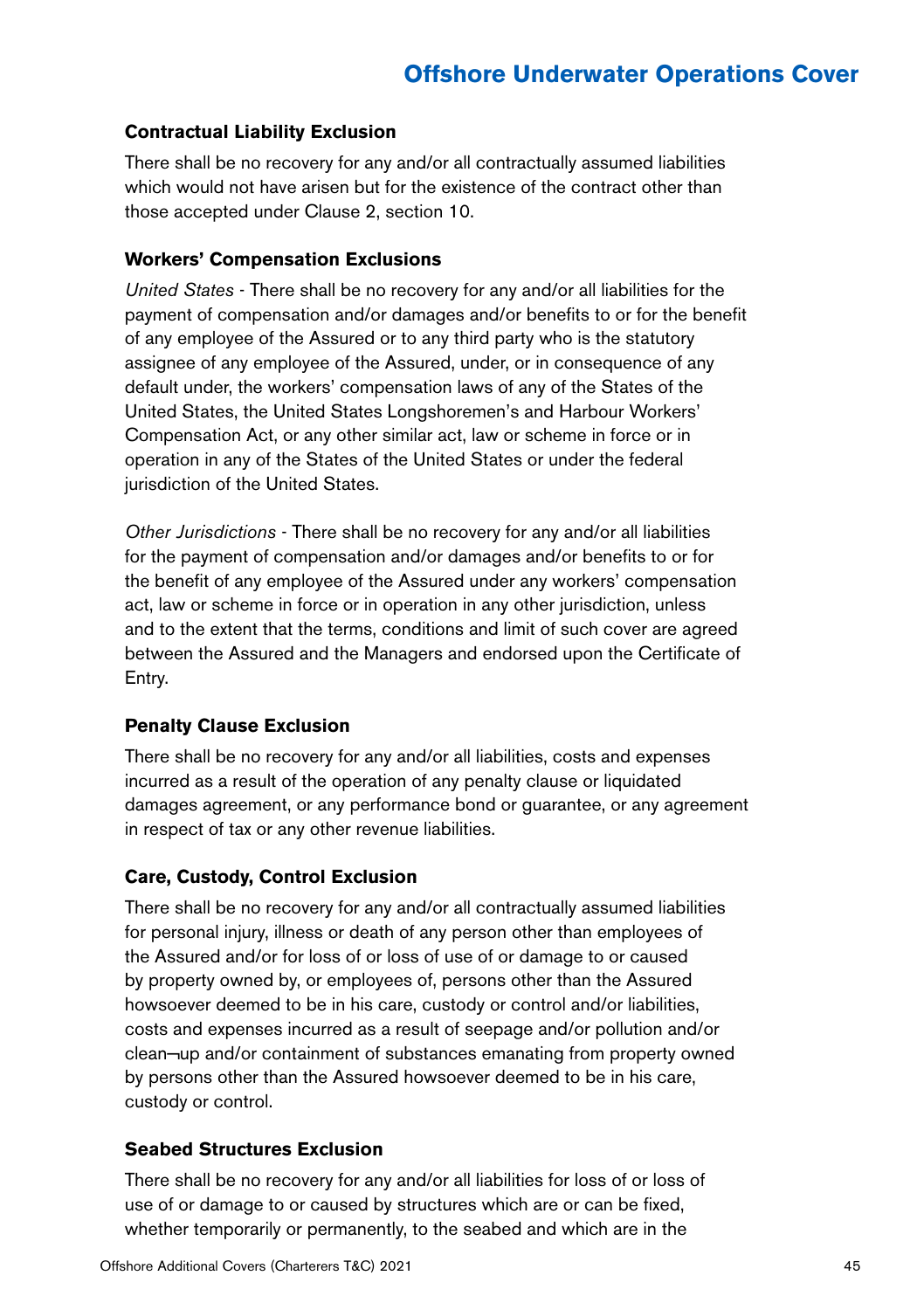care, custody or control of the Assured in any manner whatsoever, unless and to the extent that the terms, conditions and limit of such cover is agreed between the Assured and the Managers and endorsed upon the Certificate of Entry.

#### **Contractually Assumed Liability for Complete Operations**

There shall be no recovery for any and/or all contractually assumed liabilities in respect of completed operations which would not have arisen but for the existence of the contract.

#### **Marine Cyber Endorsement LMA5403**

- 1. Subject only to paragraph 3 below, in no case shall this insurance cover loss, damage, liability or expense directly or indirectly caused by or contributed to by or arising from the use or operation, as a means for inflicting harm, of any computer, computer system, computer software programme, malicious code, computer virus, computer process or any other electronic system.
- 2. Subject to the conditions, limitations and exclusions of the policy to which this clause attaches, the indemnity otherwise recoverable hereunder shall not be prejudiced by the use or operation of any computer, computer system, computer software programme, computer process or any other electronic system, if such use or operation is not as a means for inflicting harm.
- 3. Where this clause is endorsed on policies covering risks of war, civil war, revolution, rebellion, insurrection, or civil strife arising therefrom, or any hostile act by or against a belligerent power, or terrorism or any person acting from a political motive, paragraph 1 shall not operate to exclude losses (which would otherwise be covered) arising from the use of any computer, computer system or computer software programme or any other electronic system in the launch and/or guidance system and/or firing mechanism of any weapon or missile.

#### **Coronavirus Exclusion Clause LMA5395**

This clause shall be paramount and shall override anything contained in this insurance inconsistent therewith. This insurance excludes coverage for:

- 1) any loss, damage, liability, cost, or expense directly arising from the transmission or alleged transmission of
	- a) Coronavirus disease (COVID-19);
	- b) Severe Acute Respiratory Syndrome Coronavirus 2 (SARS-CoV-2); or
	- c) any mutation or variation of SARS-CoV-2; or from any fear or threat of (a), (b) or (c) above;
- 2) any liability, cost or expense to identify, clean up, detoxify, remove, monitor, or test for (a), (b) or (c) above;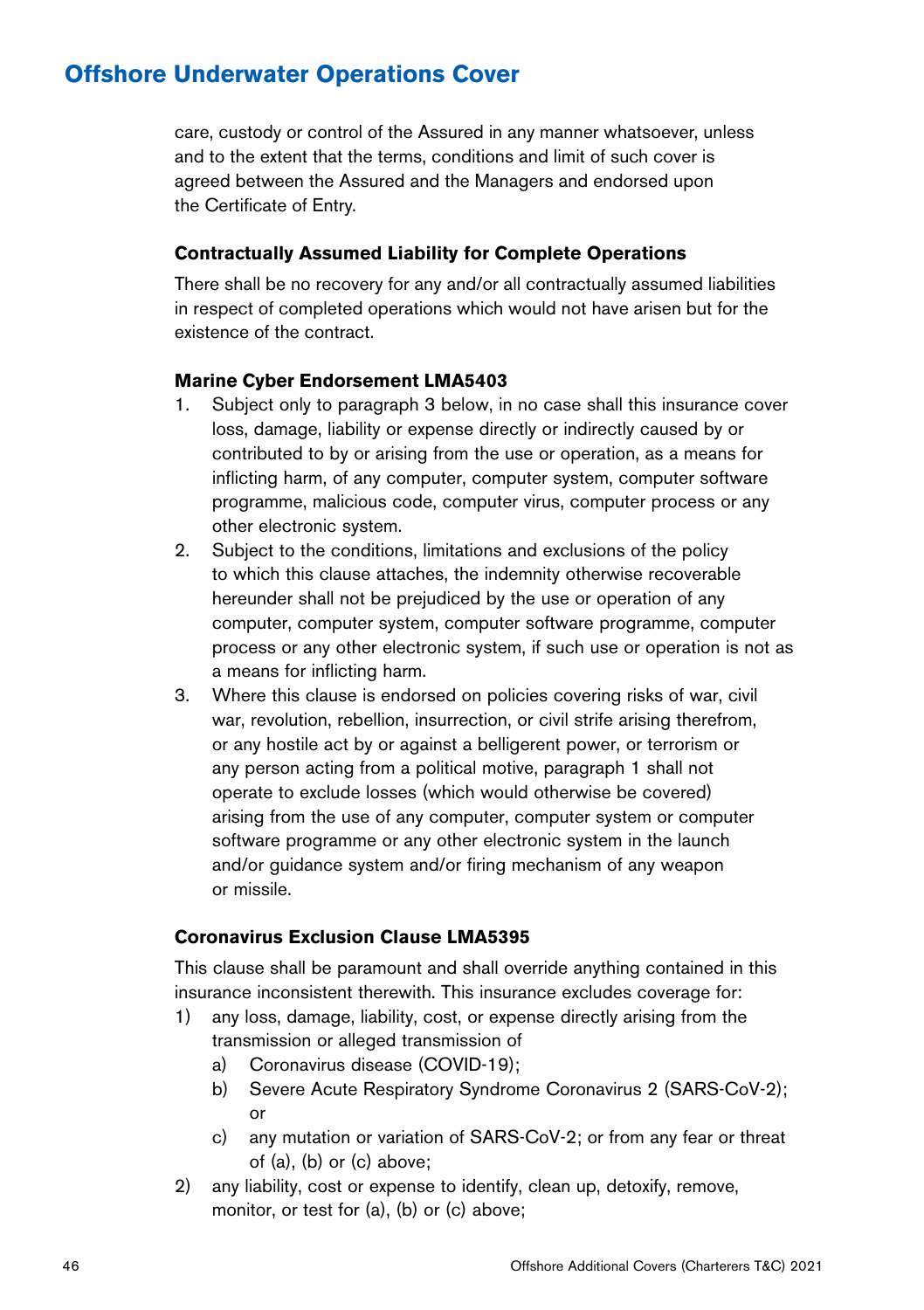3) any liability for or loss, cost or expense arising out of any loss of revenue, loss of hire, business interruption, loss of market, delay or any indirect financial loss, howsoever described, as a result of any of (a), (b) or (c) above or the fear or the threat thereof. All other terms, conditions and limitations of the insurance remain the

#### **War Risks Extension**

same.

Cover hereunder is extended to restore cover for liabilities, losses, costs or expenses otherwise excluded by Clause 5(E).

However, in no case shall this extension cover loss, damage, liability or expense directly or indirectly caused by or contributed to by or arising from any chemical, biological, bio¬chemical or electromagnetic weapon.

This extension is subject to the Notice of Cancellation Automatic Termination of Cover and Five Powers War Exclusion Clause as follows:

a) Cancellation

This extension of cover may be cancelled by either the Club or the Assured giving 7 days' notice (such cancellation becoming effective on the expiry of 7 days from midnight of the day on which notice of cancellation is issued by or to the Club). The Club agrees however to reinstate cover, if required, at terms to be agreed between the Club and the Assured, prior to the expiry of such notice of cancellation.

b) Automatic Termination of Cover

Whether or not notice of cancellation has been given this extension of cover shall terminate automatically

- i. upon the outbreak of war (whether there be a declaration of war or not) between any of the following: United Kingdom, United States of America, France, the Russian Federation, the People's Republic of China;
- ii. in respect of any ship in the event of such ship being requisitioned either for title or use.
- c) Five Powers War Exclusion This extension of cover excludes loss damage liability or expense arising from:
	- i. the outbreak of war (whether there be a declaration of war or not) between any of the following: United Kingdom, United States of America, France, the Russian Federation, the People's Republic of China;
	- ii. requisition either for title or use.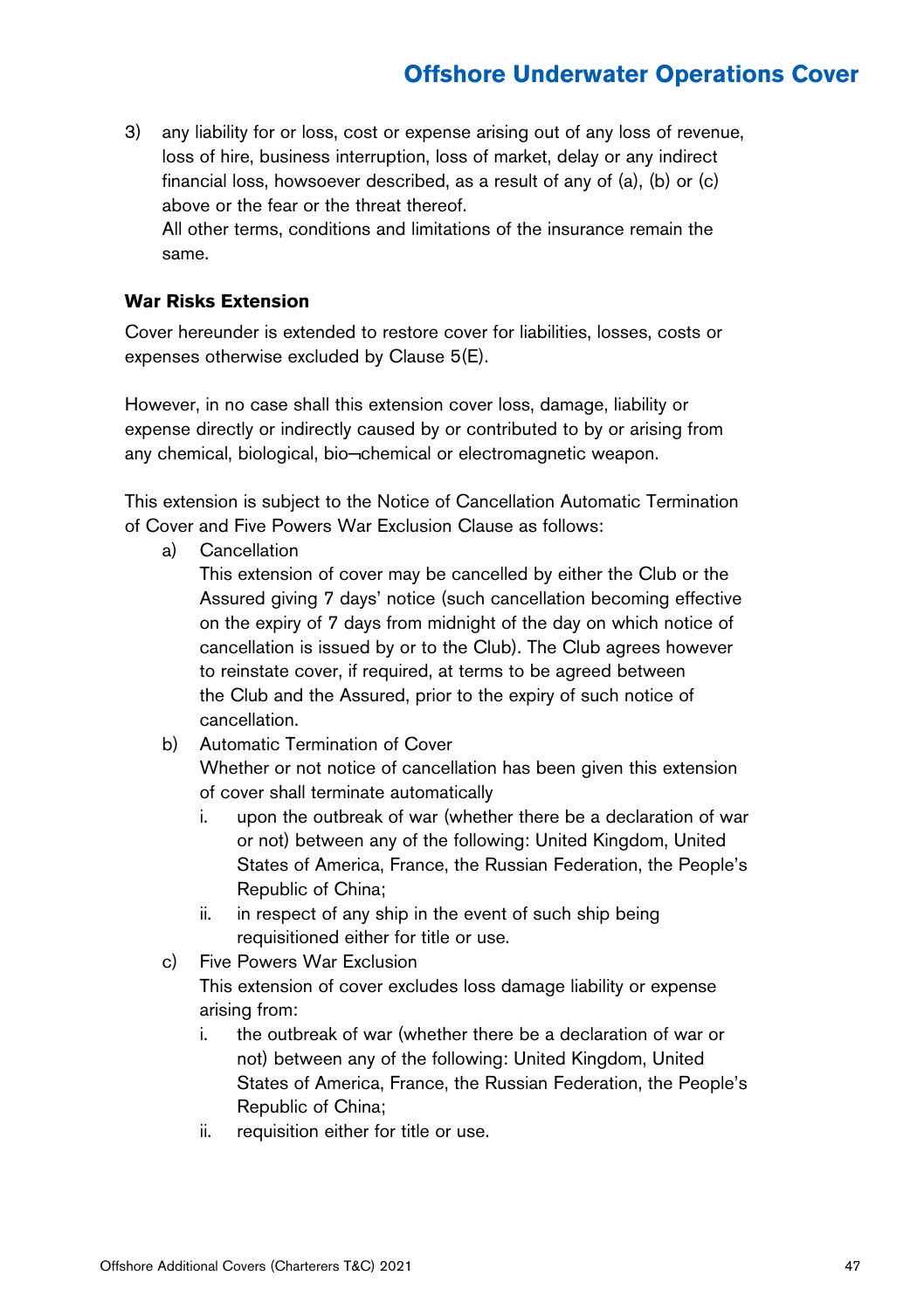#### **Limit**

The Club's liability for any and all claims under this insurance shall, unless otherwise specifically agreed, be subject to a combined single limit of liability each accident or occurrence or series of accidents or occurrences arising out of any one event, such limit being the limit of liability endorsed upon the Certificate of Entry.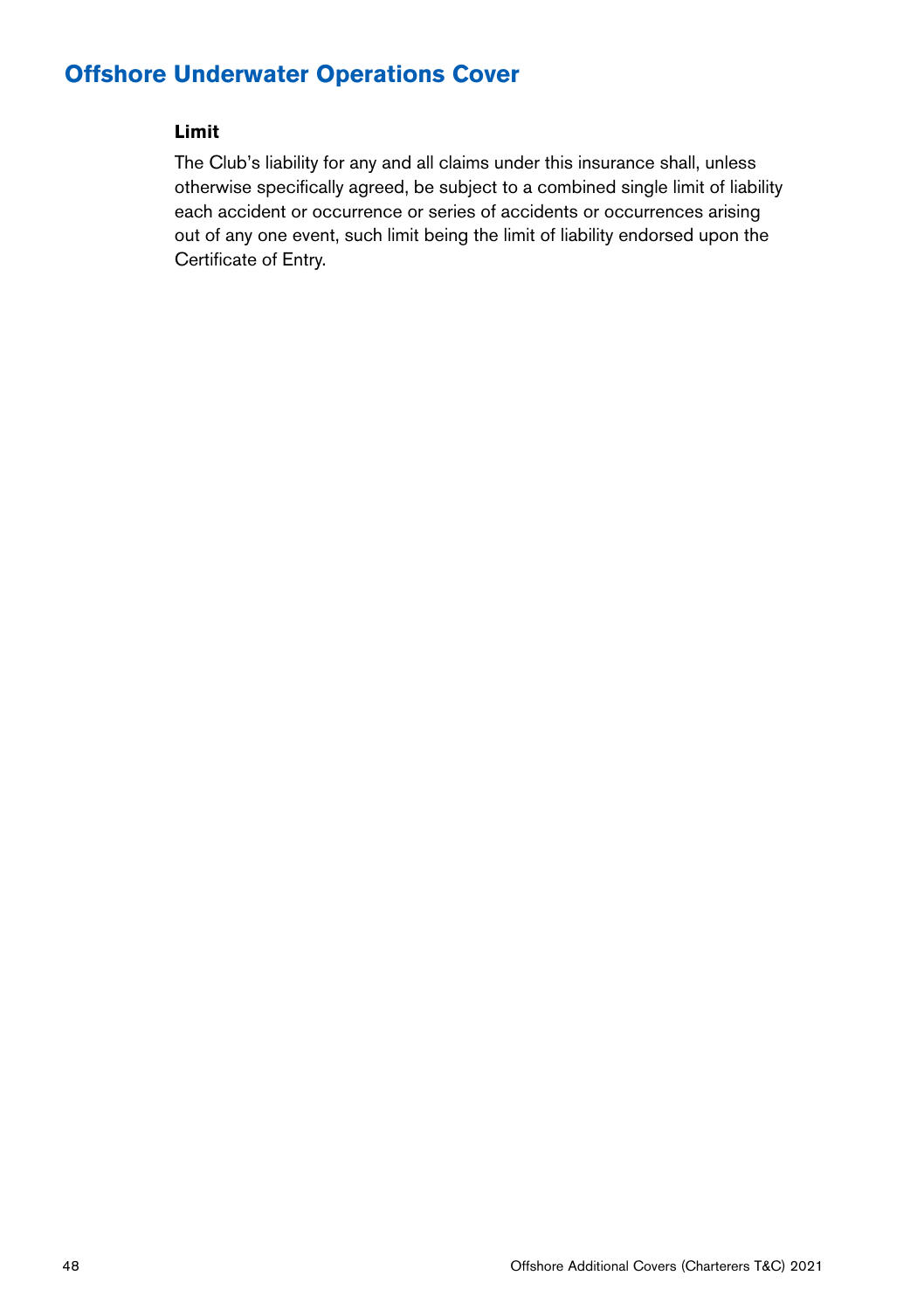### **2.4 Excess Liability Cover (bespoke)**

### **A. General Conditions**

Pursuant to Clause 4 of the Club's Charterers Terms & Conditions, cover is afforded to the Assured of an entered ship for which cover is restricted or excluded under Clause 5 (H)(v) in respect of one or more of the risks set out in (B) but subject always to the terms and conditions contained in (C) below.

### **B. Risks Covered**

Subject to the GENERAL CONDITIONS set out above, cover hereunder is extended to an Assured to include liabilities, costs or expenses set out below.

**Bespoke Risks:** *(to be agreed in writing between the Assured and the Managers).*

### **C. Terms & Conditions**

The following terms and conditions apply to all and any of the Risk(s) Covered in (B) above, unless otherwise expressly agreed in writing between the Assured and the Managers.

#### **Work, Products and Services Exclusion**

There shall be no recovery for any and/or all liabilities, costs and expenses incurred by an Assured during the course of performing Underwater Operations to the extent that such liabilities, costs and expenses arise as a consequence of:

- a) the failure to perform such underwater operations by the Assured or the fitness for purpose and/or quality of the Assured's work, products or services, or any defect or latent defect in the Assured's work, products or services or
- b) loss of or damage to the Contract Work. *[For the purpose of this insurance, Contract Work shall include but is not limited to any service provided under the contract and all and every part of the materials, components, equipment, machinery or other property or objects intended to be part of the work completed under the contract in respect of which the services or operations are performed by or from the entered ship.]*

#### **Seabed Structures Exclusion**

There shall be no recovery for any and/or all liabilities for loss of or loss of use of or damage to or caused by structures which are or can be fixed, whether temporarily or permanently, to the seabed and which are in the care, custody or control of the Assured in any manner whatsoever, unless and to the extent that the terms, conditions and limit of such cover is agreed between the Assured and the Managers and endorsed upon the Certificate of Entry.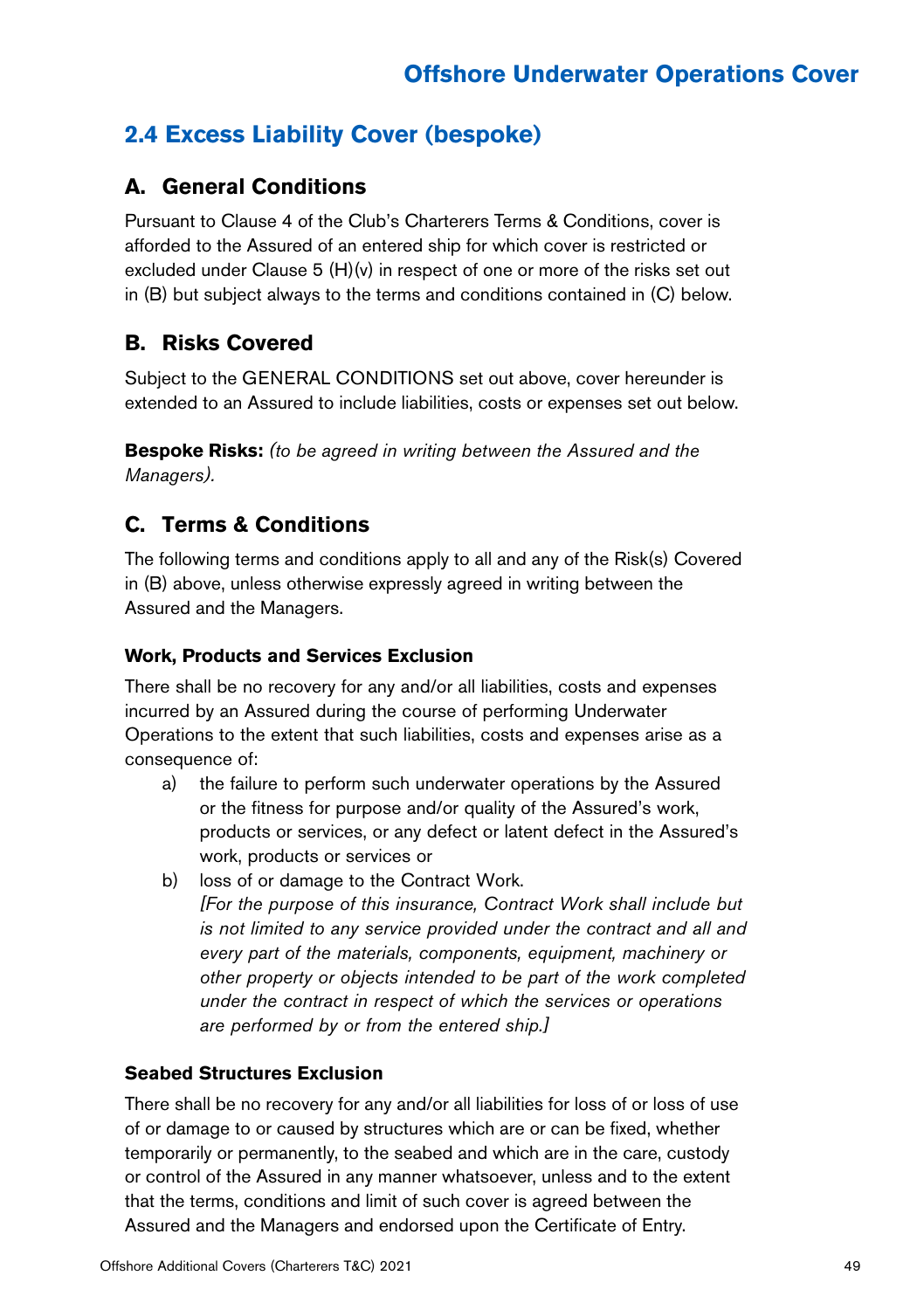#### **Down-hole Equipment Exclusion**

There shall be no recovery for any and/or all liabilities, costs and expenses arising out of loss of or loss of use, whether temporary or permanent, of or damage to, down-hole equipment.

#### **Employee Benefits Exclusions**

There shall be no recovery for any and/or all liabilities arising out of any act or omission of the Assured, whether negligent or otherwise, or of any other person for whom the Assured is, was, may be or may have been legally responsible, in connection with any employee benefits of any employee of the Assured.

#### **Contractual Liability Exclusion**

There shall be no recovery for any and/or all contractually assumed liabilities which would not have arisen but for the existence of the contract other than those set out in and accepted under the conditions set out in (B) above.

#### **Workers' Compensation Exclusions**

*United States* - There shall be no recovery for any and/or all liabilities for the payment of compensation and/or damages and/or benefits to or for the benefit of any employee of the Assured or to any third party who is the statutory assignee of any employee of the Assured, under, or in consequence of any default under, the workers' compensation laws of any of the States of the United States, the United States Longshoremen's and Harbour Workers' Compensation Act, or any other similar act, law or scheme in force or in operation in any of the States of the United States or under the federal jurisdiction of the United States.

*Other Jurisdictions -* There shall be no recovery for any and/or all liabilities for the payment of compensation and/or damages and/or benefits to or for the benefit of any employee of the Assured under any workers' compensation act, law or scheme in force or in operation in any other jurisdiction, unless and to the extent that the terms, conditions and limit of such cover are agreed between the Assured and the Managers and endorsed upon the Certificate of Entry.

#### **Penalty Clause Exclusion**

There shall be no recovery for any and/or all liabilities, costs and expenses incurred as a result of the operation of any penalty clause or liquidated damages agreement, or any performance bond or guarantee, or any agreement in respect of tax or any other revenue liabilities.

#### **Care, Custody, Control Exclusion**

There shall be no recovery for any and/or all contractually assumed liabilities for personal injury, illness or death of any person other than employees of the Assured and/or for loss of or loss of use of or damage to or caused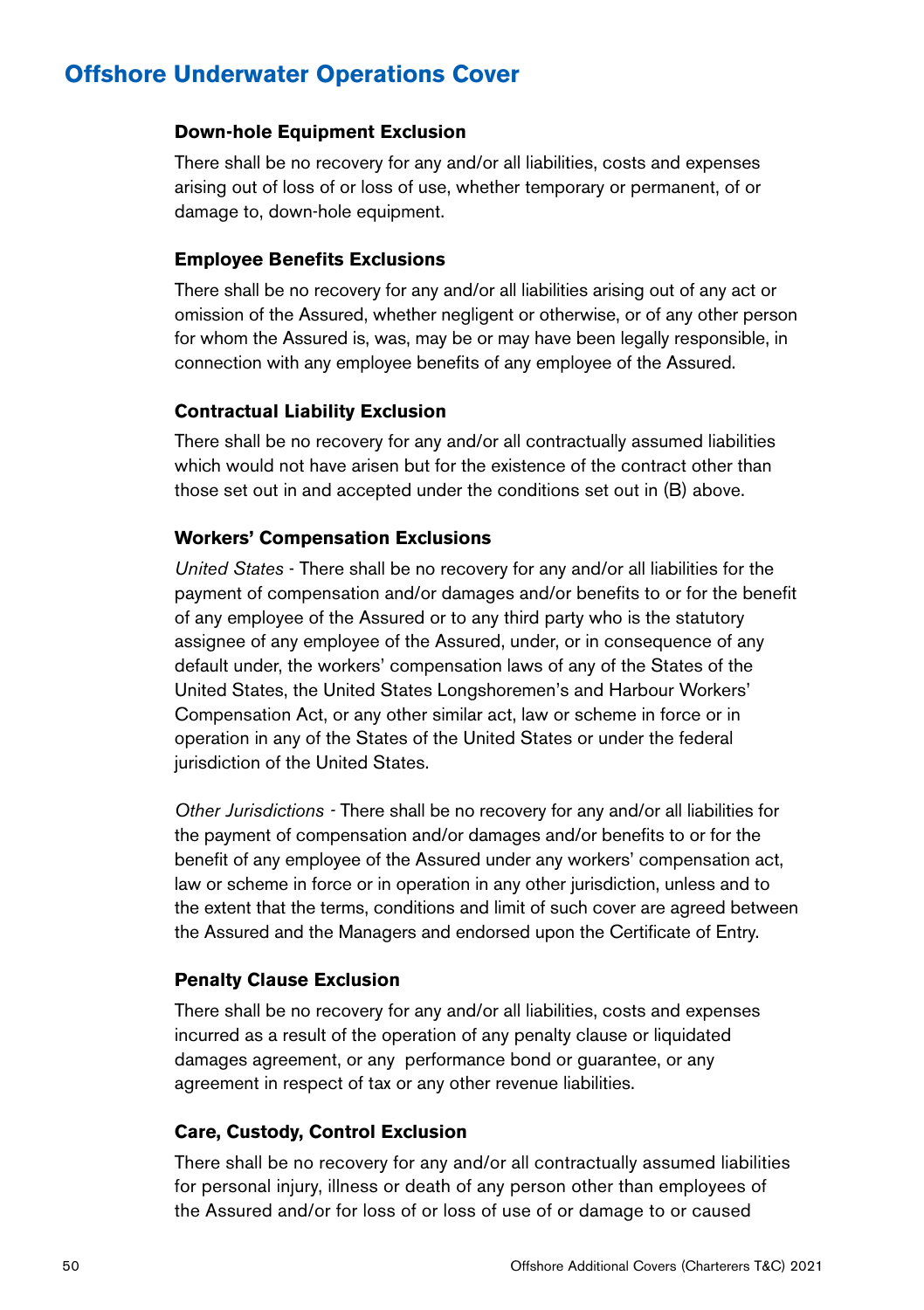by property owned by, or employees of, persons other than the Assured howsoever deemed to be in his care, custody or control and/or liabilities, costs and expenses incurred as a result of seepage and/or pollution and/or clean-up and/or containment of substances emanating from property owned by persons other than the Assured howsoever deemed to be in his care, custody or control.

#### **Marine Cyber Endorsement LMA5403**

- 1. Subject only to paragraph 3 below, in no case shall this insurance cover loss, damage, liability or expense directly or indirectly caused by or contributed to by or arising from the use or operation, as a means for inflicting harm, of any computer, computer system, computer software programme, malicious code, computer virus, computer process or any other electronic system.
- 2. Subject to the conditions, limitations and exclusions of the policy to which this clause attaches, the indemnity otherwise recoverable hereunder shall not be prejudiced by the use or operation of any computer, computer system, computer software programme, computer process or any other electronic system, if such use or operation is not as a means for inflicting harm.
- 3. Where this clause is endorsed on policies covering risks of war, civil war, revolution, rebellion, insurrection, or civil strife arising therefrom, or any hostile act by or against a belligerent power, or terrorism or any person acting from a political motive, paragraph 1 shall not operate to exclude losses (which would otherwise be covered) arising from the use of any computer, computer system or computer software programme or any other electronic system in the launch and/or guidance system and/or firing mechanism of any weapon or missile.

#### **Coronavirus Exclusion Clause LMA5395**

This clause shall be paramount and shall override anything contained in this insurance inconsistent therewith. This insurance excludes coverage for:

- 1) any loss, damage, liability, cost, or expense directly arising from the transmission or alleged transmission of
	- a) Coronavirus disease (COVID-19);
	- b) Severe Acute Respiratory Syndrome Coronavirus 2 (SARS-CoV-2); or
	- c) any mutation or variation of SARS-CoV-2; or from any fear or threat of (a), (b) or (c) above;
- 2) any liability, cost or expense to identify, clean up, detoxify, remove, monitor, or test for (a), (b) or (c) above;
- 3) any liability for or loss, cost or expense arising out of any loss of revenue, loss of hire, business interruption, loss of market, delay or any indirect financial loss, howsoever described, as a result of any of (a), (b) or (c) above or the fear or the threat thereof.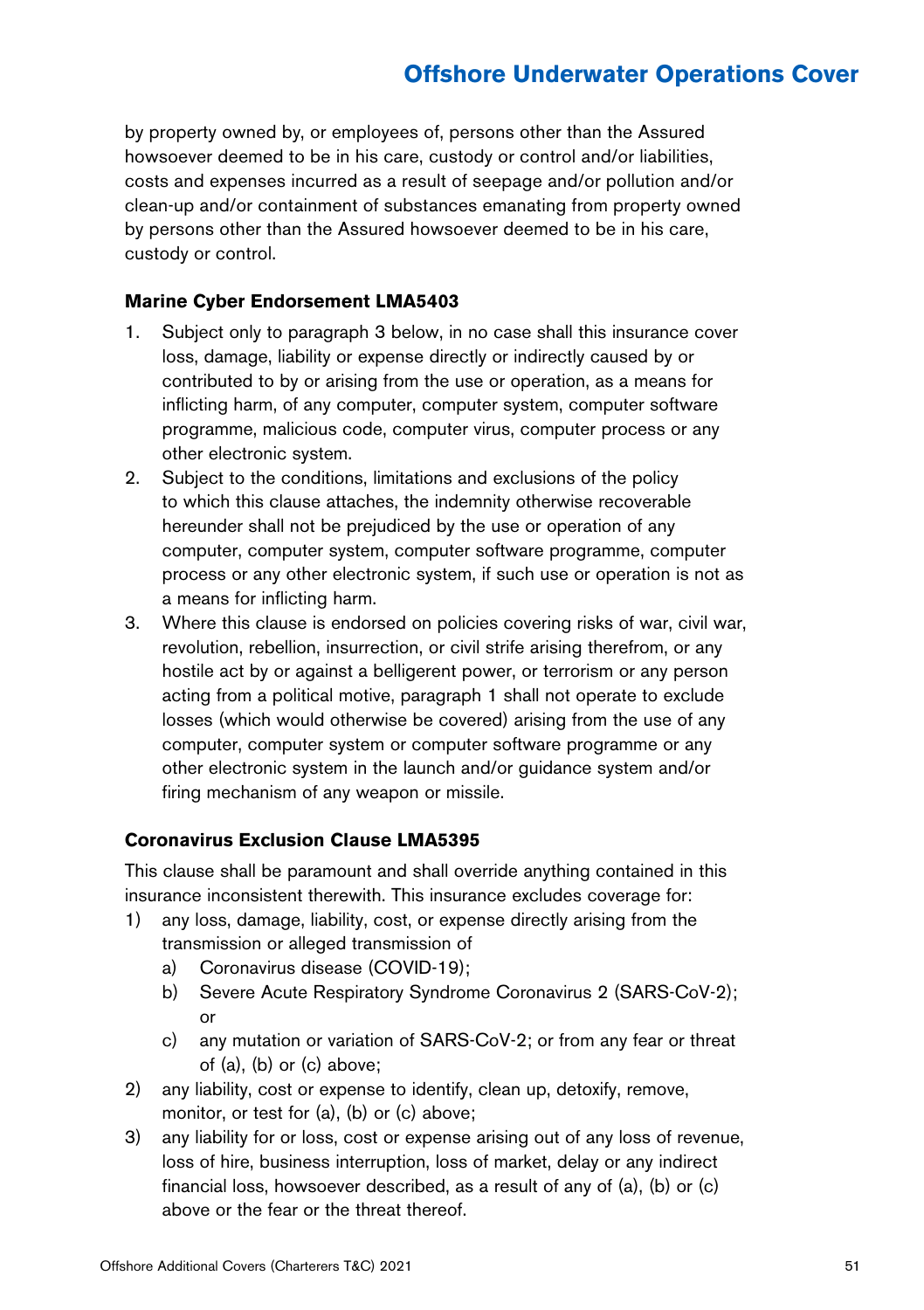All other terms, conditions and limitations of the insurance remain the same.

#### **War Risks Extension**

Cover hereunder is extended to restore cover for liabilities, losses, costs or expenses otherwise excluded by Clause 5(E).

However, in no case shall this extension cover loss, damage, liability or expense directly or indirectly caused by or contributed to by or arising from any chemical, biological, bio-chemical or electromagnetic weapon.

This extension is subject to the Notice of Cancellation Automatic Termination of Cover and Five Powers War Exclusion Rule as follows:

a) Cancellation

This extension of cover may be cancelled by either the Club or the Assured giving 7 days' notice (such cancellation becoming effective on the expiry of 7 days from midnight of the day on which notice of cancellation is issued by or to the Club). The Club agrees however to reinstate cover, if required, at terms to be agreed between the Club and the Assured, prior to the expiry of such notice of cancellation.

b) Automatic Termination of Cover

Whether or not notice of cancellation has been given this extension of cover shall terminate automatically

- i. upon the outbreak of war (whether there be a declaration of war or not) between any of the following: United Kingdom, United States of America, France, the Russian Federation, the People's Republic of China;
- ii. in respect of any ship in the event of such ship being requisitioned either for title or use.
- c) Five Powers War Exclusion

This extension of cover excludes loss damage liability or expense arising from:

- i. the outbreak of war (whether there be a declaration of war or not) between any of the following: United Kingdom, United States of America, France, the Russian Federation, the People's Republic of China;
- ii. requisition either for title or use.

#### **Limit**

The Club's liability for any and all claims under this insurance shall, unless otherwise specifically agreed, be subject to a combined single limit of liability each accident or occurrence or series of accidents or occurrences arising out of any one event, such limit being the limit of liability endorsed upon the Certificate of Entry.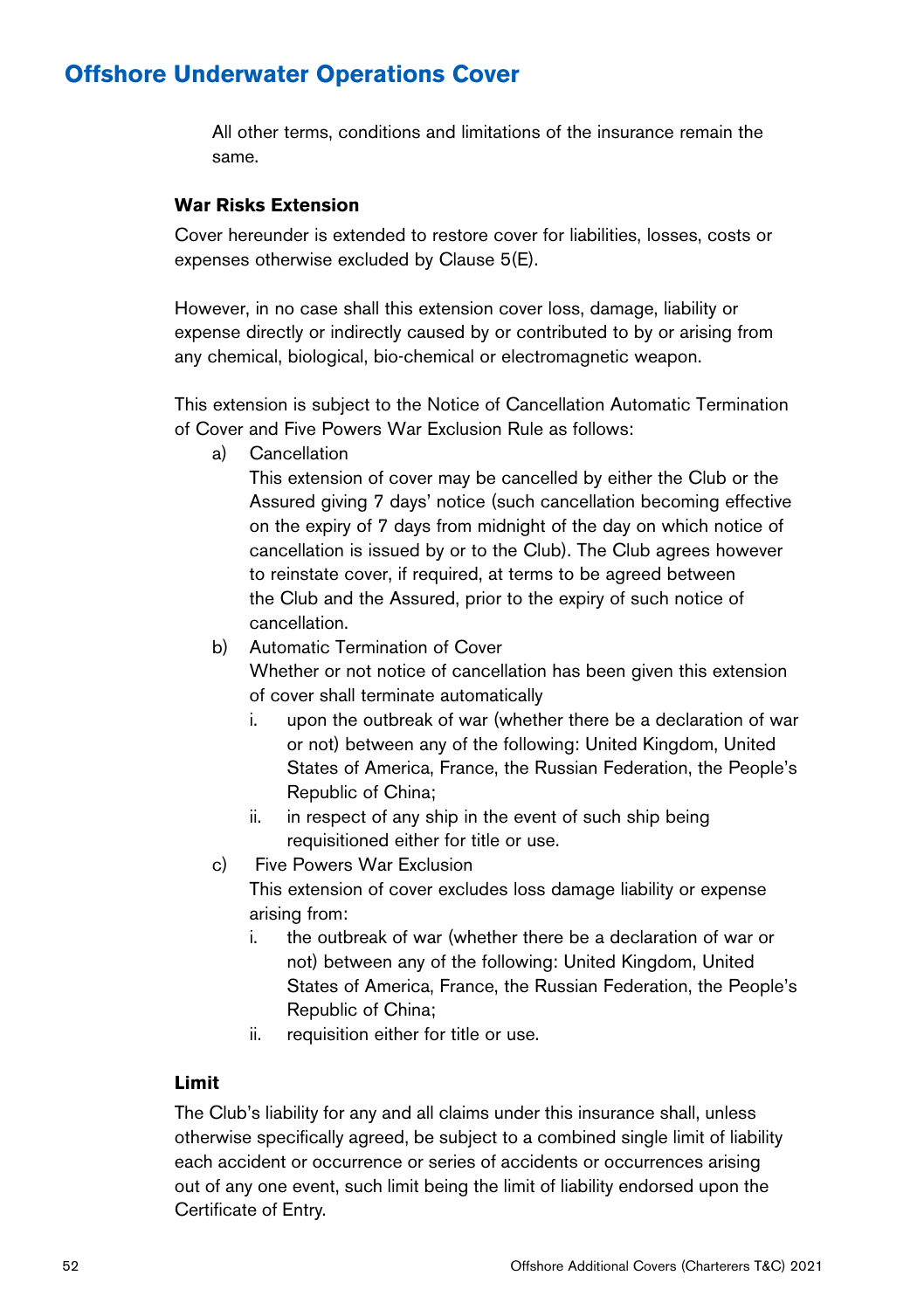### **SECTION 3 OFFSHORE SUPPLY AND TOWING COVER**

### **3.1(a) Towage Of An Entered Ship - Extended Contractual Liability Cover**

### **A. General Conditions**

Pursuant to Clause 4 of the Club's Charterers Terms & Conditions, cover is afforded to the Assured of an entered ship for liability in connection with towage of an entered ship or otherwise under Clause 2, section 10 in respect of one or more of the risks set out in (B) but subject always to the terms and conditions contained in (C) below.

### **B. Risks Covered**

Subject to the GENERAL CONDITIONS set out above, cover hereunder is extended to an Assured of an entered ship being towed to include liabilities, costs or expenses set out below to the extent that they are expressly assumed by the Assured under a written agreement. For the purpose of this cover, a "written agreement" means any written agreement relating to facilities or services provided or to be provided to or in connection with an entered ship which is executed prior to an event giving rise to a claim.

- a) Liabilities, costs and expenses which arise as a consequence of naming other persons as additional assureds and waiving rights of subrogation against such persons, where this is required by a written agreement.
- b) Liabilities, costs and expenses arising out of any obligation assumed under a written agreement which would not have arisen but for the existence of that agreement in respect of personal injury or illness or death of any third parties.
- c) Liabilities, costs and expenses which arise out of any claim or claims made by any employee of the Assured against any party to a written agreement on the basis of the "borrowed servant" doctrine.
- d) Liabilities, costs and expenses in respect of cargo or other property intended to be or being or having been carried on the entered ship and the proportion of general average which the Assured cannot recover solely by reason of a breach of the contract of carriage, to the extent that either such liabilities, costs and expenses or such loss would not have been incurred or payable had the cargo or property been carried on terms no less favourable to the Assured than the Club's standard terms of carriage as set out in proviso (a) to Clause 2, section 14.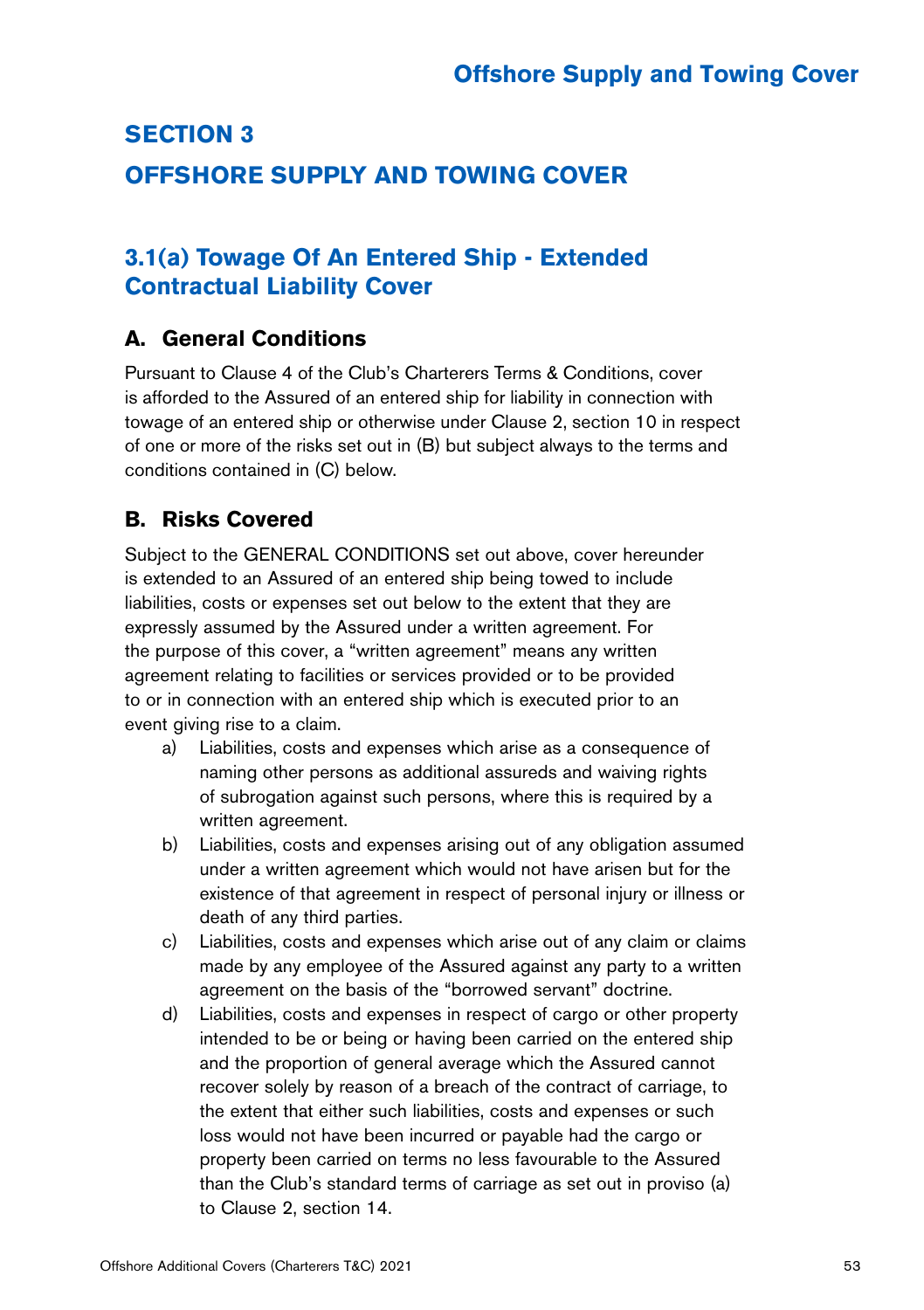- e) Liabilities, costs and expenses for loss of, or damage to, or wreck removal of the ship or object towing the entered ship or any property on board that ship or object to the extent that such liability is incurred otherwise than in accordance with the terms and conditions set out in Clause 2, section 9(B).
- f) Liability, costs and expenses for personal injury, illness or death arising out of towage of the entered ship to the extent that such liability is incurred otherwise than in accordance with the terms and conditions set out in Clause 2, section 9 (B).
- g) Liabilities, costs and expenses arising out of any obligation assumed under a written agreement which would not have arisen but for the existence of that agreement, in respect of loss of, or loss of use of, or damage to the property of any third party other than such property as is referred to in paragraph (d) above.
- h) Liabilities, costs and expenses arising out of any obligation assumed under a written agreement which would not have arisen but for the existence of that agreement relating to the raising, removal, destruction, lighting or marking of the wreck of an entered ship.

#### **Endorsements**

- i. Where any proceedings are commenced or claims are made by any additional assured or the Assured against the Assured or any other additional assured, this cover shall apply as if a separate Certificate of Entry had been issued to each assured.
- ii. Where any proceedings are commenced or claims are made against the Assured and/or any additional assureds, this cover shall apply as if a separate Certificate of Entry had been issued to each assured, provided always that this provision shall not operate to increase the limit of liability of the Club endorsed upon the Certificate of Entry.
- iii. Where this cover is prejudiced as a result of the acts or omissions of the Assured or any person for whom he is, was, may be or may have been responsible. This cover shall subsist for the benefit of any person or persons named as additional assureds provided that any additional assured claiming the benefit of this provision is not privy to any such acts or omissions.
- iv. This cover is not prejudiced by the fact that the Assured or any additional assured has waived his rights or is otherwise not entitled to limit his liability in accordance with any law, statute or convention in force which provides for limitation of liability in the circumstances of the occurrence giving rise to a claim, provided always that this provision shall not operate to increase the limit of liability of the Club endorsed upon the Certificate of Entry.
- v. This cover shall be deemed to be primary in relation to those contractual liabilities assumed by the Assured which may be the subject of separate insurance carried by the other party or parties to the written agreement.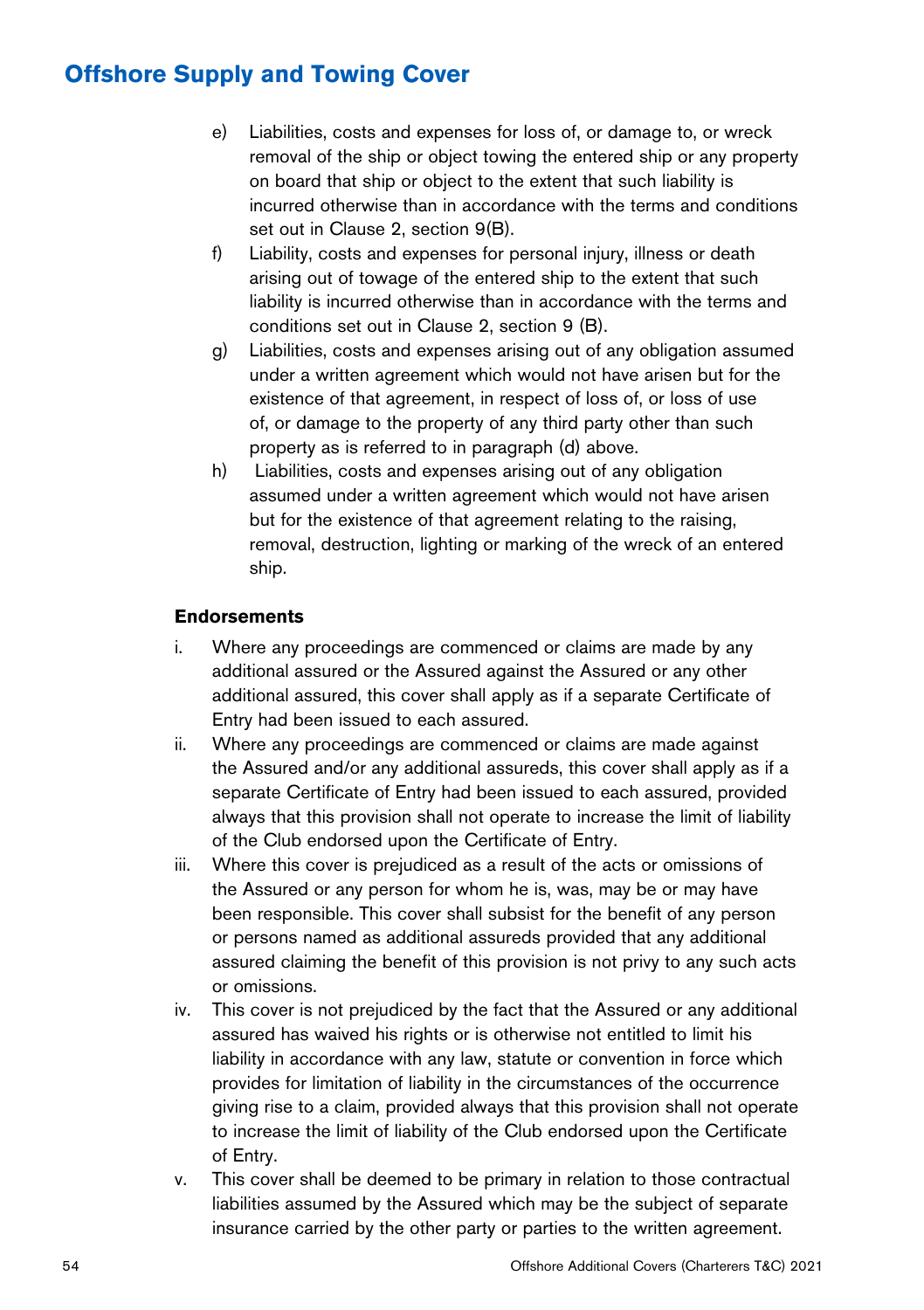### **C. Terms & Conditions**

The following terms and conditions apply to all and any of the Risk Covered in (B) above.

#### **Seabed Structures Exclusion**

There shall be no recovery for any and/or all liabilities for loss of or loss of use of or damage to or caused by structures which are or can be fixed, whether temporarily or permanently, to the seabed and which are in the care, custody or control of the Assured in any manner whatsoever, unless and to the extent that the terms, conditions and limit of such cover is agreed between the Assured and the Managers and endorsed upon the Certificate of Entry.

#### **Down-hole Equipment Exclusion**

There shall be no recovery for any and/or all liabilities, costs and expenses arising out of loss of or loss of use, whether temporary or permanent, of or damage to, down-hole equipment.

#### **Employee Benefits Exclusions**

There shall be no recovery for any and/or all liabilities arising out of any act or omission of the Assured, whether negligent or otherwise, or of any other person for whom the Assured is, was, may be or may have been legally responsible, in connection with any employee benefits of any employee of the Assured.

#### **Contractual Liability Exclusion**

There shall be no recovery for any and/or all contractually assumed liabilities which would not have arisen but for the existence of the contract other than those set out in and accepted under the conditions set out in (B) above.

#### **Penalty Clause Exclusion**

There shall be no recovery for any and/or all liabilities, costs and expenses incurred as a result of the operation of any penalty clause or liquidated damages agreement, or any performance bond or guarantee, or any agreement in respect of tax or any other revenue liabilities.

#### **Underwater Operations Exclusion**

Cover in respect of risks relating to Underwater Operations is not given under this insurance but only in accordance with the terms and conditions of Underwater Operations Cover where this has been selected by the Assured.

#### **Workers' Compensation Exclusions**

*United States* - There shall be no recovery for any and/or all liabilities for the payment of compensation and/or damages and/or benefits to or for the benefit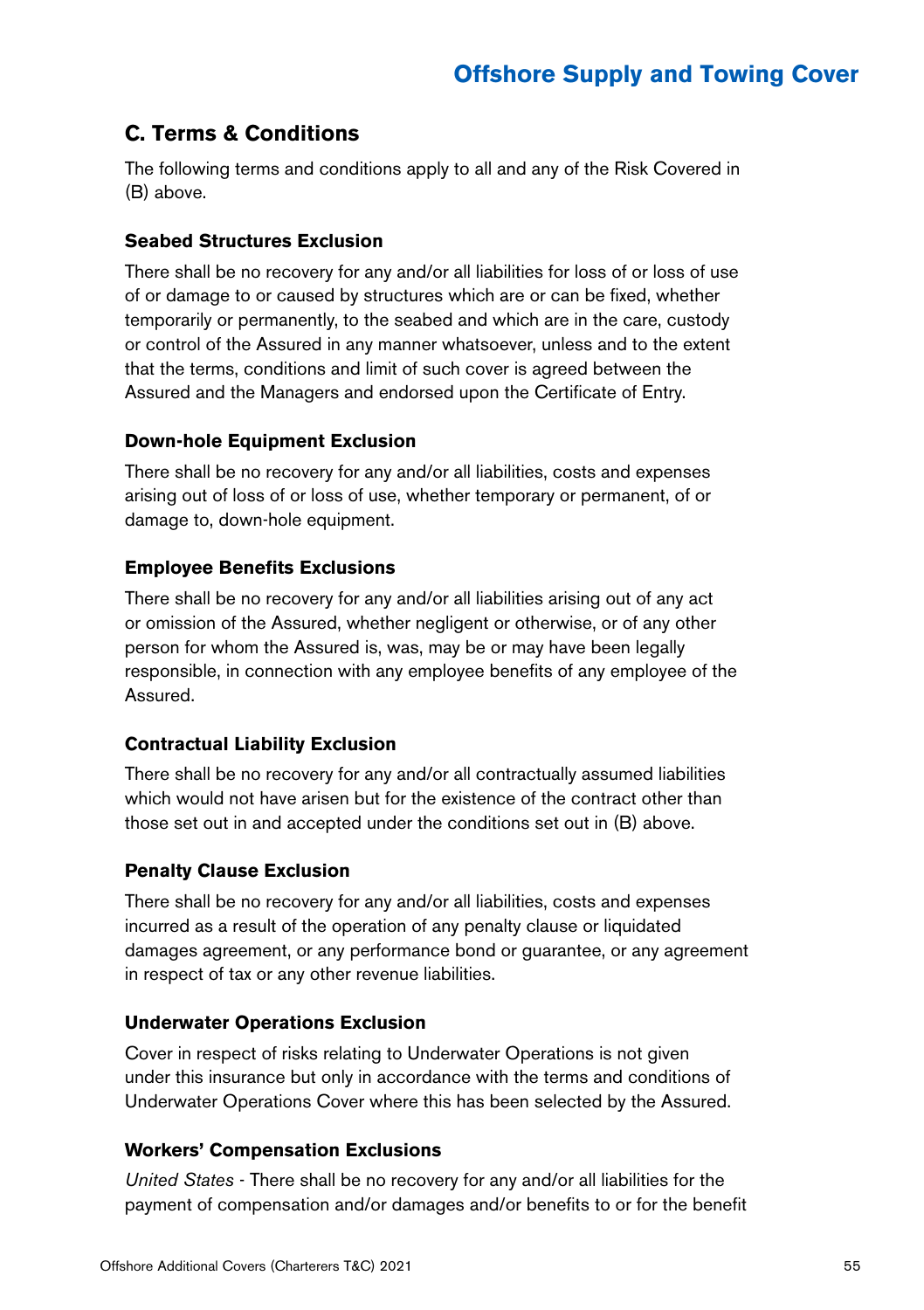of any employee of the Assured or to any third party who is the statutory assignee of any employee of the Assured, under, or in consequence of any default under, the workers' compensation laws of any of the States of the United States, the United States Longshoremen's and Harbour Workers' Compensation Act, or any other similar act, law or scheme in force or in operation in any of the States of the United States or under the federal jurisdiction of the United States.

*Other Jurisdictions* - There shall be no recovery for any and/or all liabilities for the payment of compensation and/or damages and/or benefits to or for the benefit of any employee of the Assured under any workers' compensation act, law or scheme in force or in operation in any other jurisdiction, unless and to the extent that the terms, conditions and limit of such cover are agreed between the Assured and the Managers and endorsed upon the Certificate of Entry.

#### **Marine Cyber Endorsement LMA5403**

- 1. Subject only to paragraph 3 below, in no case shall this insurance cover loss, damage, liability or expense directly or indirectly caused by or contributed to by or arising from the use or operation, as a means for inflicting harm, of any computer, computer system, computer software programme, malicious code, computer virus, computer process or any other electronic system.
- 2. Subject to the conditions, limitations and exclusions of the policy to which this clause attaches, the indemnity otherwise recoverable hereunder shall not be prejudiced by the use or operation of any computer, computer system, computer software programme, computer process or any other electronic system, if such use or operation is not as a means for inflicting harm.
- 3. Where this clause is endorsed on policies covering risks of war, civil war, revolution, rebellion, insurrection, or civil strife arising therefrom, or any hostile act by or against a belligerent power, or terrorism or any person acting from a political motive, paragraph 1 shall not operate to exclude losses (which would otherwise be covered) arising from the use of any computer, computer system or computer software programme or any other electronic system in the launch and/or guidance system and/or firing mechanism of any weapon or missile.

#### **Coronavirus Exclusion Clause LMA5395**

This clause shall be paramount and shall override anything contained in this insurance inconsistent therewith. This insurance excludes coverage for:

- 1) any loss, damage, liability, cost, or expense directly arising from the transmission or alleged transmission of
	- a) Coronavirus disease (COVID-19);
	- b) Severe Acute Respiratory Syndrome Coronavirus 2 (SARS-CoV-2); or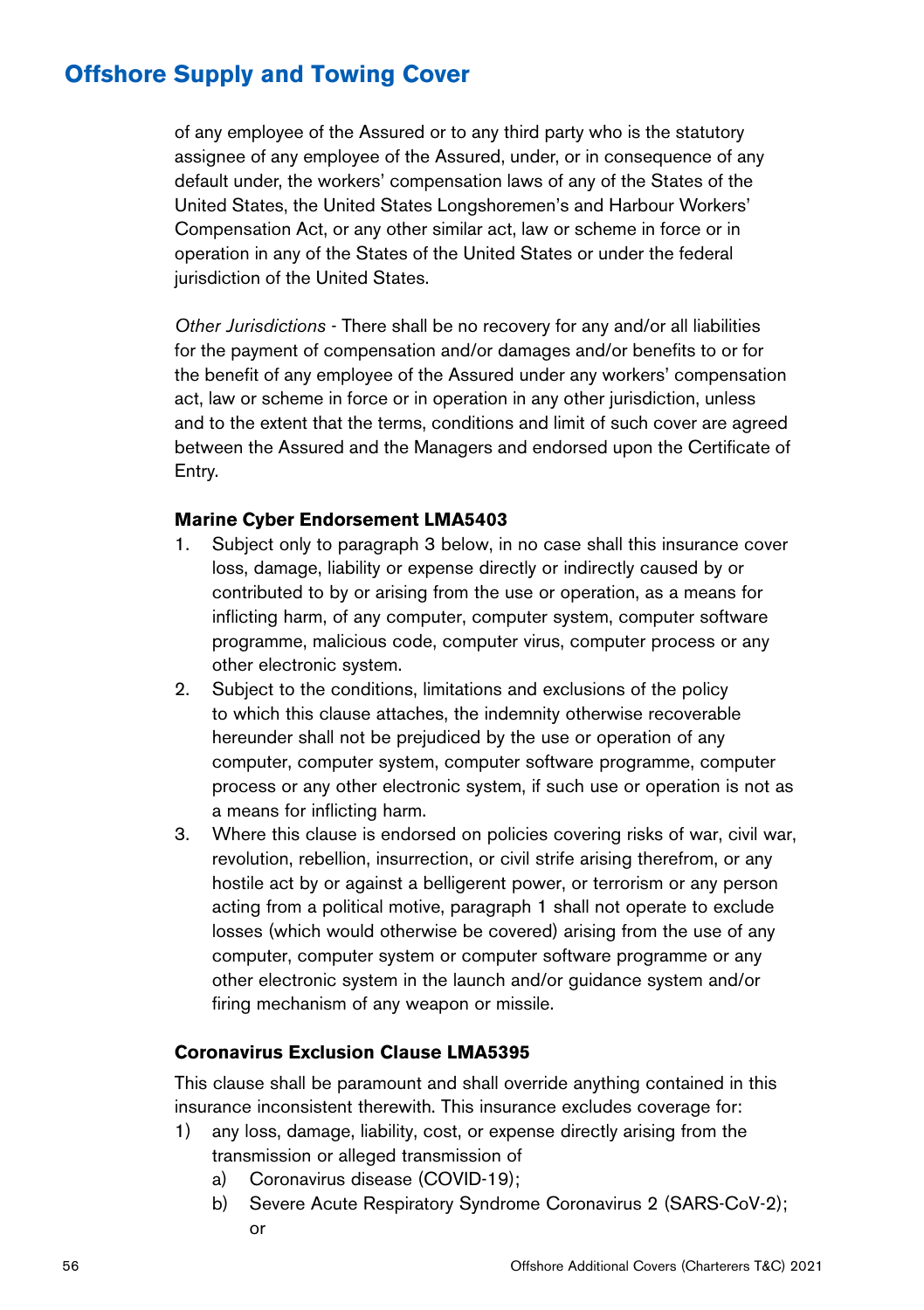- c) any mutation or variation of SARS-CoV-2; or from any fear or threat of (a), (b) or (c) above;
- 2) any liability, cost or expense to identify, clean up, detoxify, remove, monitor, or test for (a), (b) or (c) above;
- 3) any liability for or loss, cost or expense arising out of any loss of revenue, loss of hire, business interruption, loss of market, delay or any indirect financial loss, howsoever described, as a result of any of (a), (b) or (c) above or the fear or the threat thereof.

All other terms, conditions and limitations of the insurance remain the same.

#### **War Risks Extension**

Cover hereunder is extended to restore cover for liabilities, losses, costs or expenses otherwise excluded by Clause 5(E).

However, in no case shall this extension cover loss, damage, liability or expense directly or indirectly caused by or contributed to by or arising from any chemical, biological, bio-chemical or electromagnetic weapon.

This extension is subject to the Notice of Cancellation Automatic Termination of Cover and Five Powers War Exclusion Clause as follows:

a) Cancellation

This extension of cover may be cancelled by either the Club or the Assured giving 7 days' notice (such cancellation becoming effective on the expiry of 7 days from midnight of the day on which notice of cancellation is issued by or to the Club). The Club agrees however to reinstate cover, if required, at terms to be agreed between the Club and the Assured, prior to the expiry of such notice of cancellation.

#### b) Automatic Termination of Cover

Whether or not notice of cancellation has been given this extension of cover shall terminate automatically

- i. upon the outbreak of war (whether there be a declaration of war or not) between any of the following: United Kingdom, United States of America, France, the Russian Federation, the People's Republic of China;
- ii. in respect of any ship in the event of such ship being requisitioned either for title or use.
- c) Five Powers War Exclusion This extension of cover excludes loss damage liability or expense arising from:
	- i. the outbreak of war (whether there be a declaration of war or not) between any of the following: United Kingdom, United States of America, France, the Russian Federation, the People's Republic of China;
	- ii. requisition either for title or use.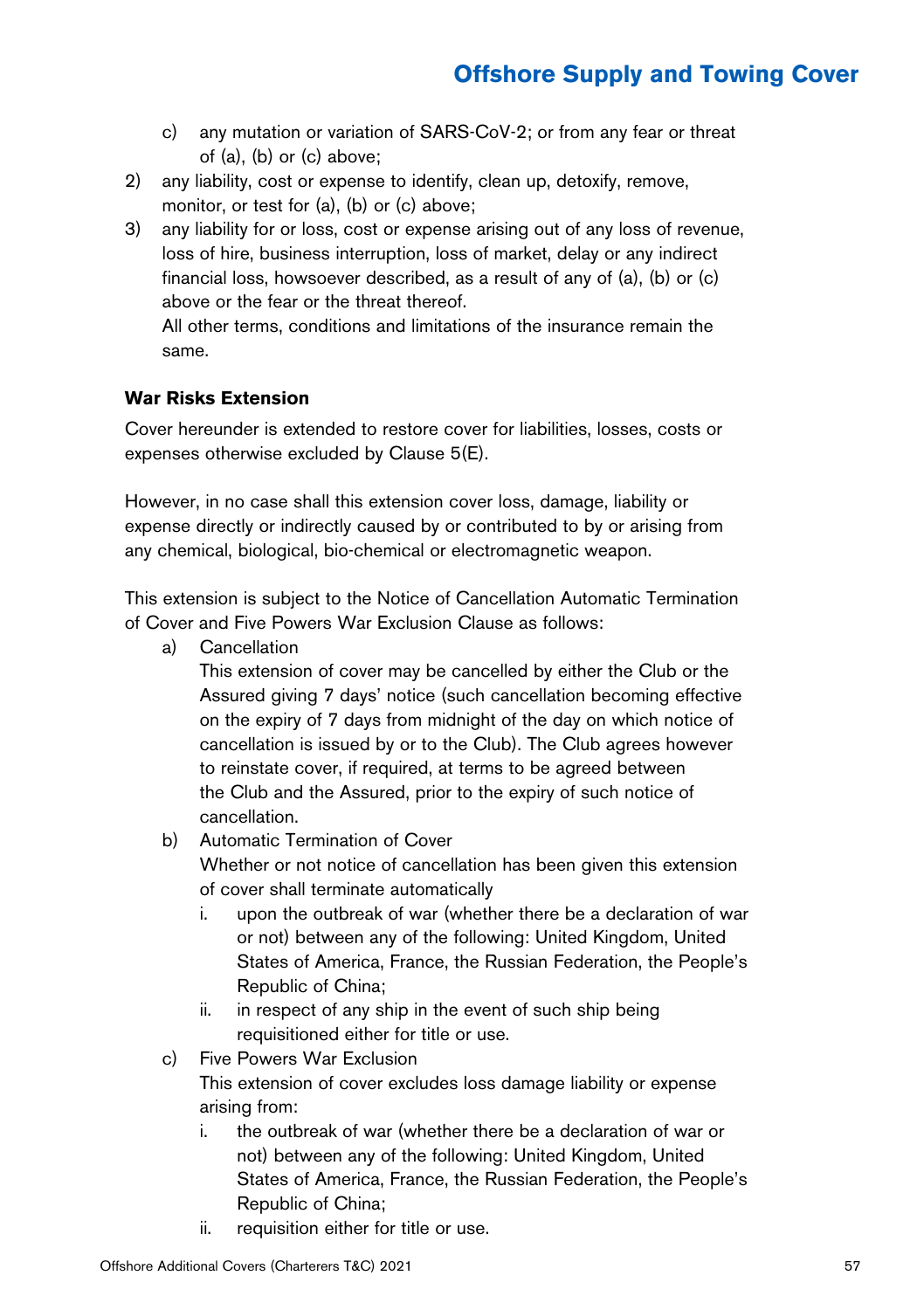#### **Limit**

The Club's liability for any and all claims under this insurance shall, unless otherwise specifically agreed, be subject to a combined single limit of liability each accident or occurrence or series of accidents or occurrences arising out of any one event, such limit being the limit of liability endorsed upon the Certificate of Entry.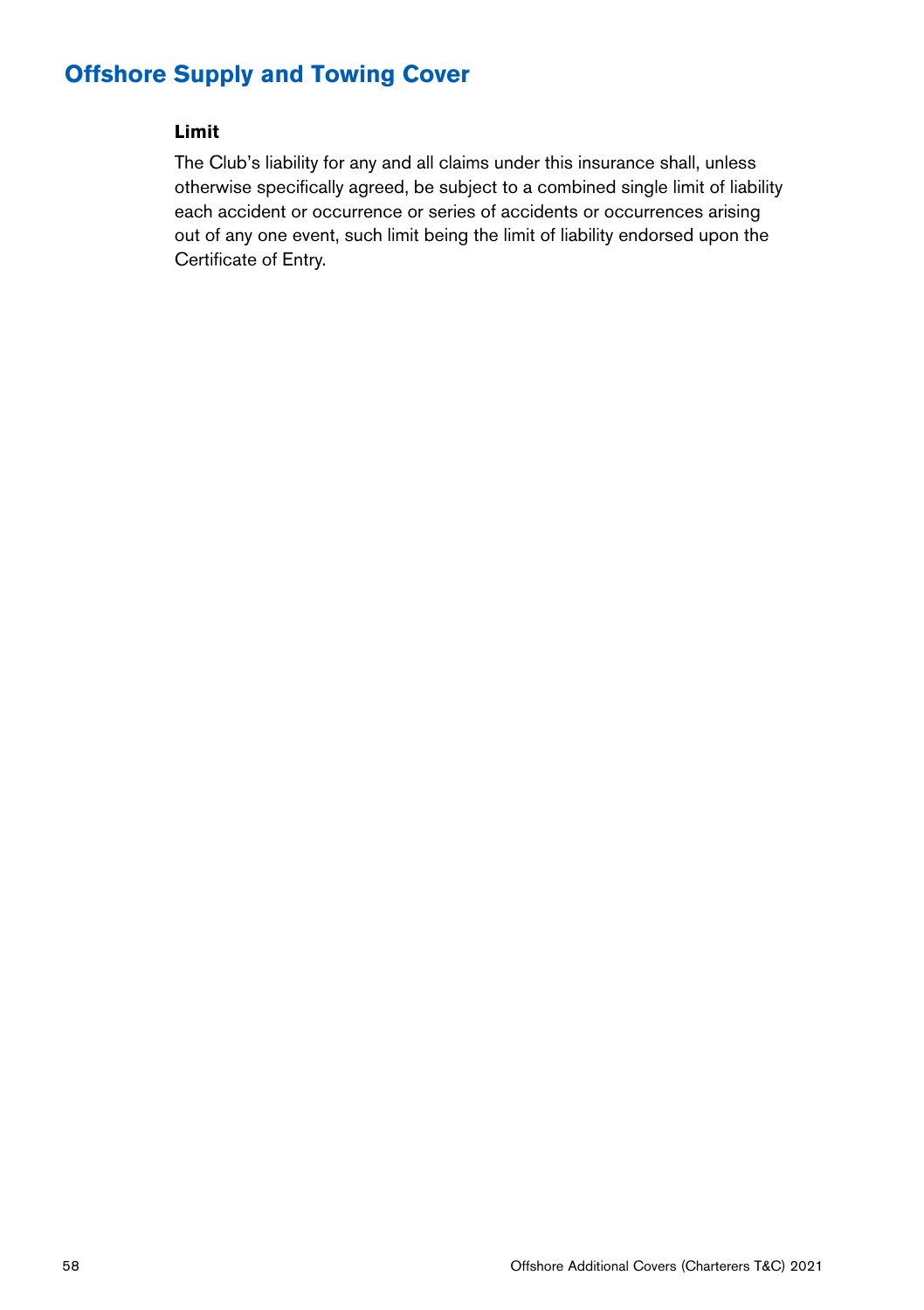### **3.1(b) Towage By An Entered Ship - Extended Contractual Liability Cover**

### **A. General Conditions**

Pursuant to Clause 4 of the Club's Charterers Terms & Conditions, cover is afforded to the Assured of an entered ship for liability in connection with towage, or supply, by an entered ship or otherwise under Clause 2, section 10 in respect of one or more of the risks set out in (B) but subject always to the terms and conditions contained in (C) below.

### **B. Risks Covered**

Subject to the GENERAL CONDITIONS set out above, cover hereunder is extended to an Assured of an entered ship which is used for supplying and/ or towing to include, liabilities, costs or expenses set out below to the extent that they are expressly assumed by the Assured under a written agreement or arise out of the towage of another ship or object by the entered ship. For the purpose of this cover, a "written agreement" means any written agreement relating to facilities or services provided or to be provided to or in connection with an entered ship which is executed prior to an event giving rise to a claim.

- a) Liabilities, costs and expenses which arise as a consequence of naming other persons as additional assureds and waiving rights of subrogation against such persons, where this is required by a written agreement.
- b) Liabilities, costs and expenses arising out of any obligation assumed under a written agreement which would not have arisen but for the existence of that agreement in respect of personal injury or illness or death of any third parties.
- c) Liabilities, costs and expenses which arise out of any claim or claims made by any employee of the Assured against any party to a written agreement on the basis of the "borrowed servant" doctrine.
- d) Liabilities, costs and expenses in respect of cargo or other property intended to be or being or having been carried on the entered ship and the proportion of general average which the Assured cannot recover solely by reason of a breach of the contract of carriage, to the extent that either such liabilities, costs and expenses or such loss would not have been incurred or payable had the cargo or property been carried on terms no less favourable to the Assured than the Club's standard terms of carriage as set out in proviso (a) to Clause 2, section 14.
- e) Liabilities, costs and expenses for loss of, or damage to, or wreck removal of a towed object or any property on board the towed object to the extent that such liability is incurred otherwise than in accordance with the terms and conditions set out in Clause 2, section 9(C).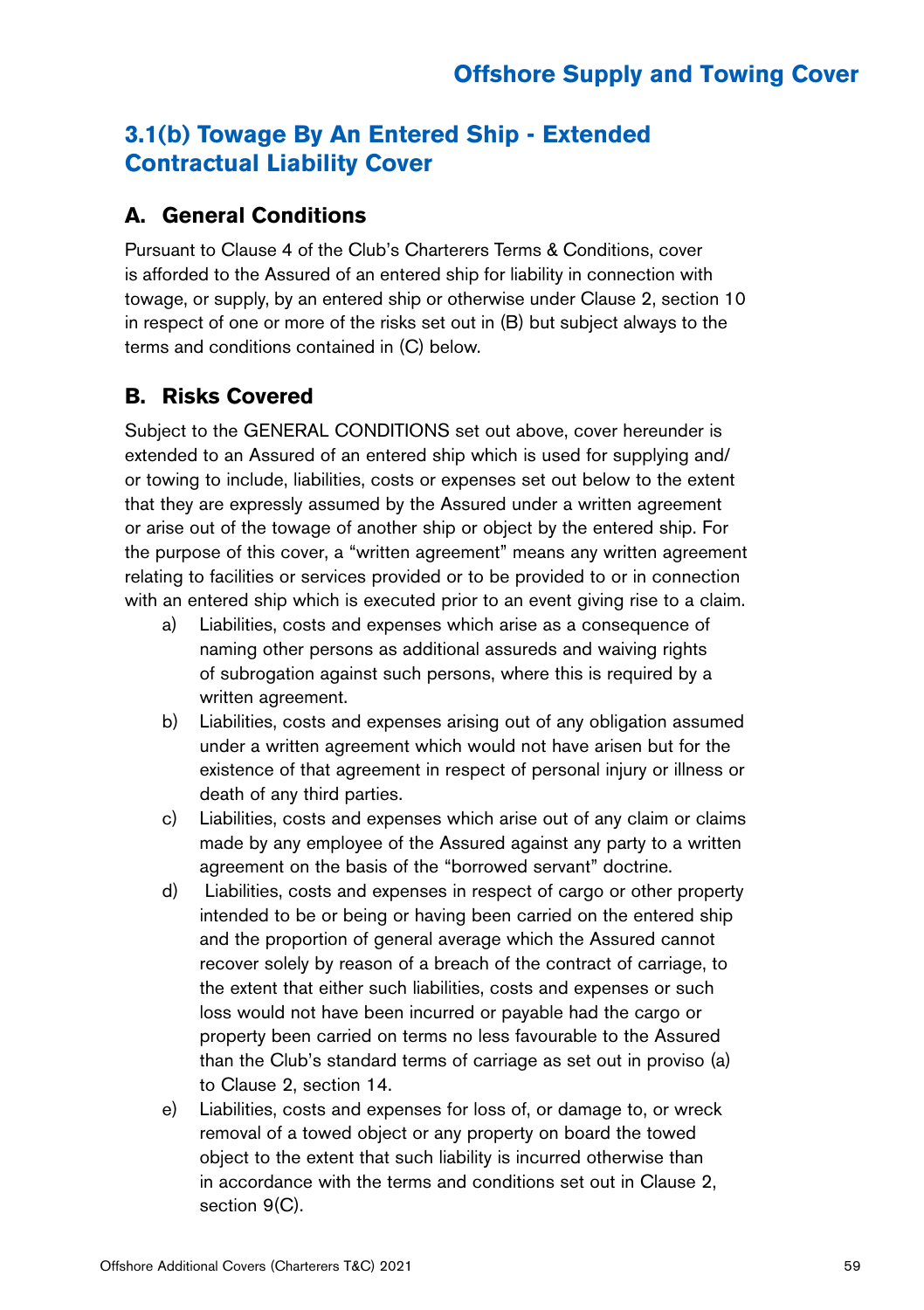- f) Liabilities, costs and expenses for personal injury, illness or death arising out of towage by the entered ship to the extent that such liability is incurred otherwise than in accordance with the terms and conditions set out in Clause 2, section 9(C).
- g) Liabilities, costs and expenses arising out of any obligation assumed under a written agreement which would not have arisen but for the existence of that agreement, in respect of loss of, or loss of use of, or damage to the property of any third party other than such property as is referred to in paragraph (d) above.
- h) Liabilities, costs and expenses arising out of any obligation assumed under a written agreement which would not have arisen but for the existence of that agreement relating to the raising, removal, destruction, lighting or marking of the wreck of an entered ship.

#### **Endorsements**

- i. Where any proceedings are commenced or claims are made by any additional assured or the Assured against the Assured or any other additional assured, this cover shall apply as if a separate Certificate of Entry had been issued to each assured.
- ii. Where any proceedings are commenced or claims are made against the Assured and/or any additional assureds, this cover shall apply as if a separate Certificate of Entry had been issued to each assured, provided always that this provision shall not operate to increase the limit of liability of the Club endorsed upon the Certificate of Entry.
- iii. Where this cover is prejudiced as a result of the acts or omissions of the Assured or any person for whom he is, was, may be or may have been responsible. This cover shall subsist for the benefit of any person or persons named as additional assureds provided that any additional assured claiming the benefit of this provision is not privy to any such acts or omissions.
- iv. This cover is not prejudiced by the fact that the Assured or any additional assured has waived his rights or is otherwise not entitled to limit his liability in accordance with any law, statute or convention in force which provides for limitation of liability in the circumstances of the occurrence giving rise to a claim, provided always that this provision shall not operate to increase the limit of liability of the Club endorsed upon the Certificate of Entry.
- v. This cover shall be deemed to be primary in relation to those contractual liabilities assumed by the Assured which may be the subject of separate insurance carried by the other party or parties to the written agreement.

### **C. Terms& Conditions**

The following terms and conditions apply to all and any of the Risk Covered in (B) above.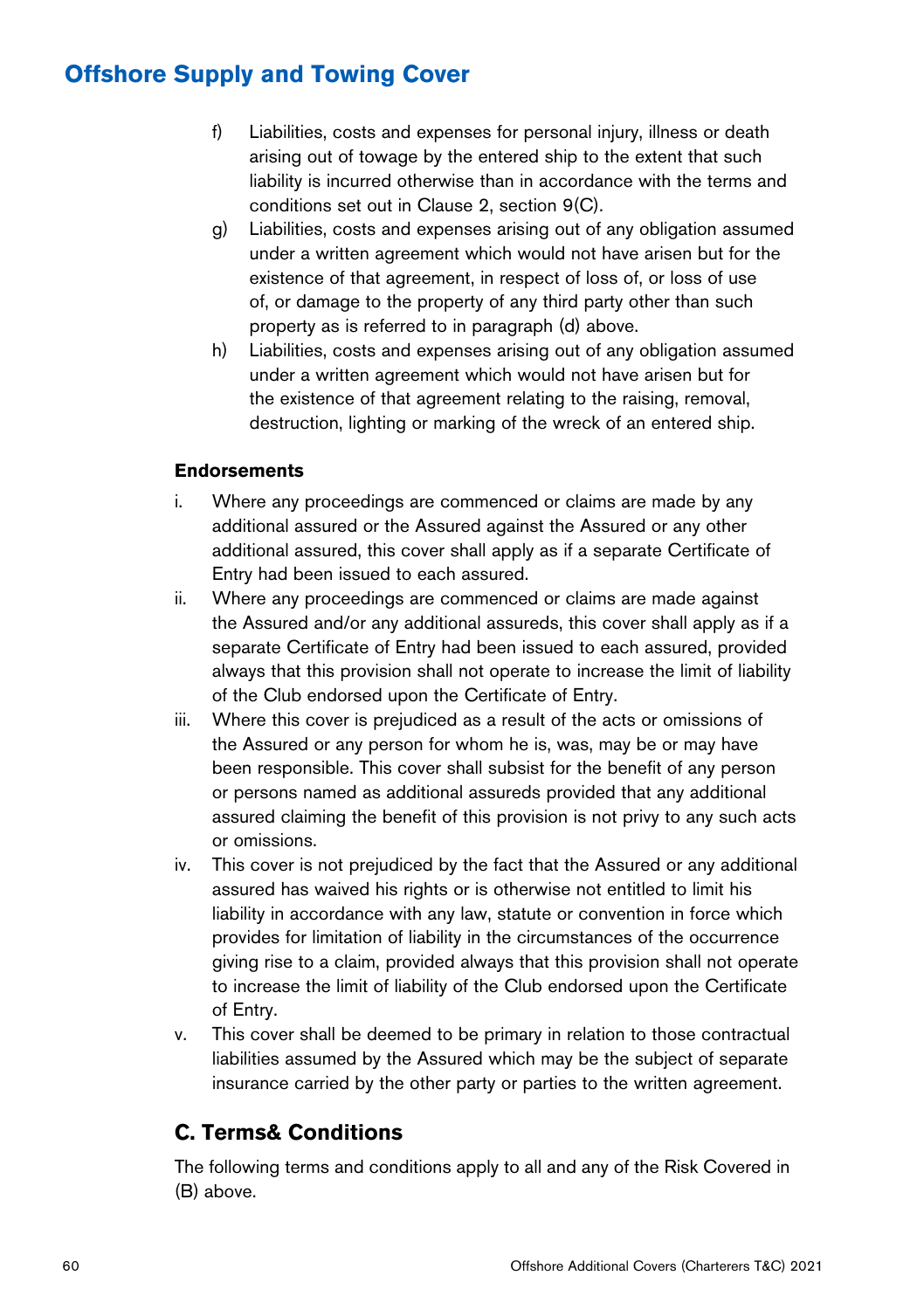#### **Seabed Structures Exclusion**

There shall be no recovery for any and/or all liabilities for loss of or loss of use of or damage to or caused by structures which are or can be fixed, whether temporarily or permanently, to the seabed and which are in the care, custody or control of the Assured in any manner whatsoever, unless and to the extent that the terms, conditions and limit of such cover is agreed between the Assured and the Managers and endorsed upon the Certificate of Entry.

#### **Down-hole Equipment Exclusion**

There shall be no recovery for any and/or all liabilities, costs and expenses arising out of loss of or loss of use, whether temporary or permanent, of or damage to, down-hole equipment.

#### **Employee Benefits Exclusions**

There shall be no recovery for any and/or all liabilities arising out of any act or omission of the Assured, whether negligent or otherwise, or of any other person for whom the Assured is, was, may be or may have been legally responsible, in connection with any employee benefits of any employee of the Assured.

#### **Contractual Liability Exclusion**

There shall be no recovery for any and/or all contractually assumed liabilities which would not have arisen but for the existence of the contract other than those set out in and accepted under the conditions set out in (B) above.

#### **Underwater Operations Exclusion**

Cover in respect of risks relating to Underwater Operations is not given under this insurance but only in accordance with the terms and conditions of Underwater Operations Cover where this has been selected by the Assured.

#### **Workers' Compensation Exclusions**

*United States* - There shall be no recovery for any and/or all liabilities for the payment of compensation and/or damages and/or benefits to or for the benefit of any employee of the Assured or to any third party who is the statutory assignee of any employee of the Assured, under, or in consequence of any default under, the workers' compensation laws of any of the States of the United States, the United States Longshoremen's and Harbour Workers' Compensation Act, or any other similar act, law or scheme in force or in operation in any of the States of the United States or under the federal jurisdiction of the United States.

*Other Jurisdictions* - There shall be no recovery for any and/or all liabilities for the payment of compensation and/or damages and/or benefits to or for the benefit of any employee of the Assured under any workers' compensation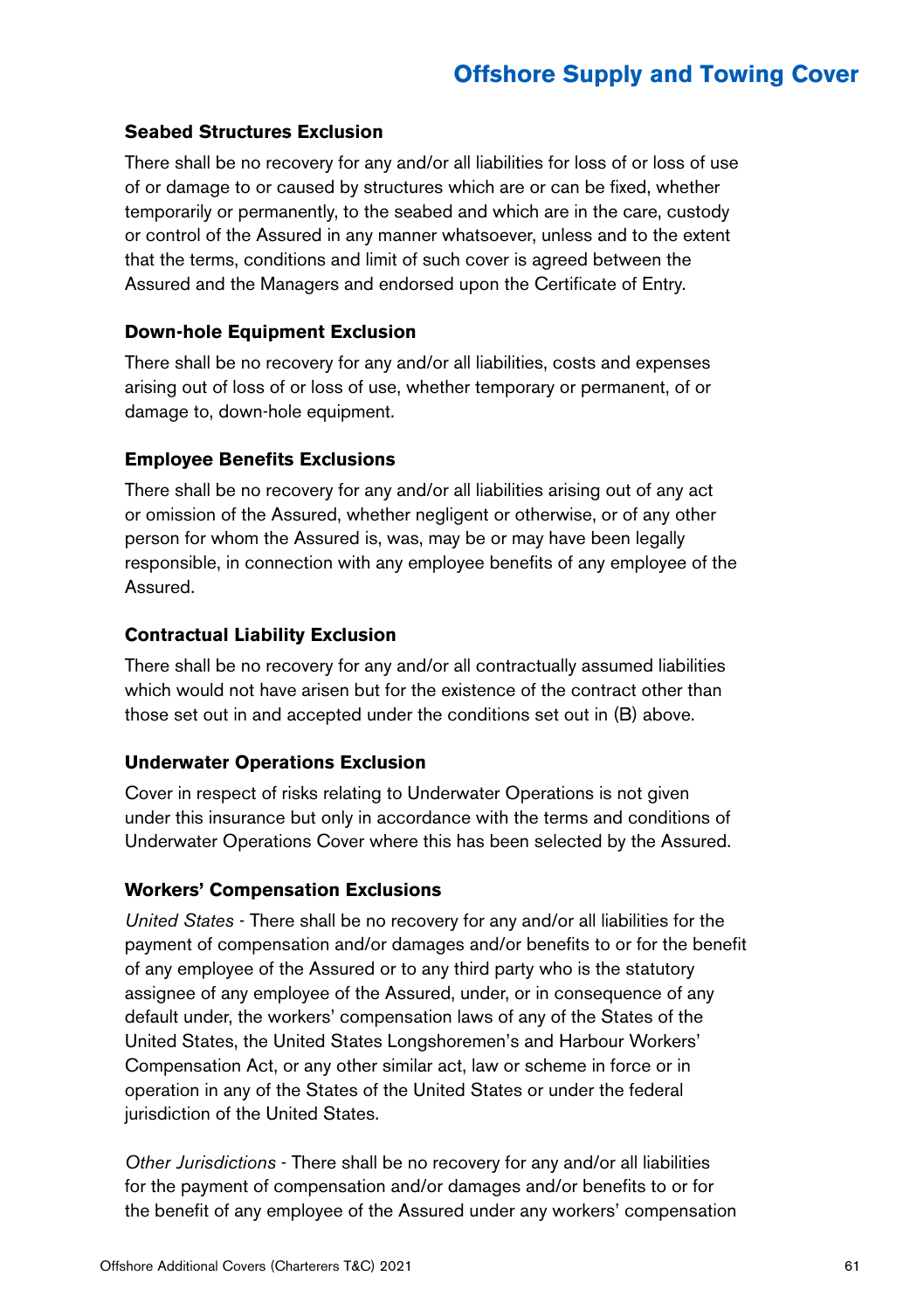act, law or scheme in force or in operation in any other jurisdiction, unless and to the extent that the terms, conditions and limit of such cover are agreed between the Assured and the Managers and endorsed upon the Certificate of Entry.

#### **Penalty Clause Exclusion**

There shall be no recovery for any and/or all liabilities, costs and expenses incurred as a result of the operation of any penalty clause or liquidated damages agreement, or any performance bond or guarantee, or any agreement in respect of tax or any other revenue liabilities.

#### **Marine Cyber Endorsement LMA5403**

- 1. Subject only to paragraph 3 below, in no case shall this insurance cover loss, damage, liability or expense directly or indirectly caused by or contributed to by or arising from the use or operation, as a means for inflicting harm, of any computer, computer system, computer software programme, malicious code, computer virus, computer process or any other electronic system.
- 2. Subject to the conditions, limitations and exclusions of the policy to which this clause attaches, the indemnity otherwise recoverable hereunder shall not be prejudiced by the use or operation of any computer, computer system, computer software programme, computer process or any other electronic system, if such use or operation is not as a means for inflicting harm.
- 3. Where this clause is endorsed on policies covering risks of war, civil war, revolution, rebellion, insurrection, or civil strife arising therefrom, or any hostile act by or against a belligerent power, or terrorism or any person acting from a political motive, paragraph 1 shall not operate to exclude losses (which would otherwise be covered) arising from the use of any computer, computer system or computer software programme or any other electronic system in the launch and/or guidance system and/or firing mechanism of any weapon or missile.

#### **Coronavirus Exclusion Clause LMA5395**

This clause shall be paramount and shall override anything contained in this insurance inconsistent therewith. This insurance excludes coverage for:

- 1) any loss, damage, liability, cost, or expense directly arising from the transmission or alleged transmission of
	- a) Coronavirus disease (COVID-19);
	- b) Severe Acute Respiratory Syndrome Coronavirus 2 (SARS-CoV-2); or
	- c) any mutation or variation of SARS-CoV-2; or from any fear or threat of (a), (b) or (c) above;
- 2) any liability, cost or expense to identify, clean up, detoxify, remove, monitor, or test for (a), (b) or (c) above;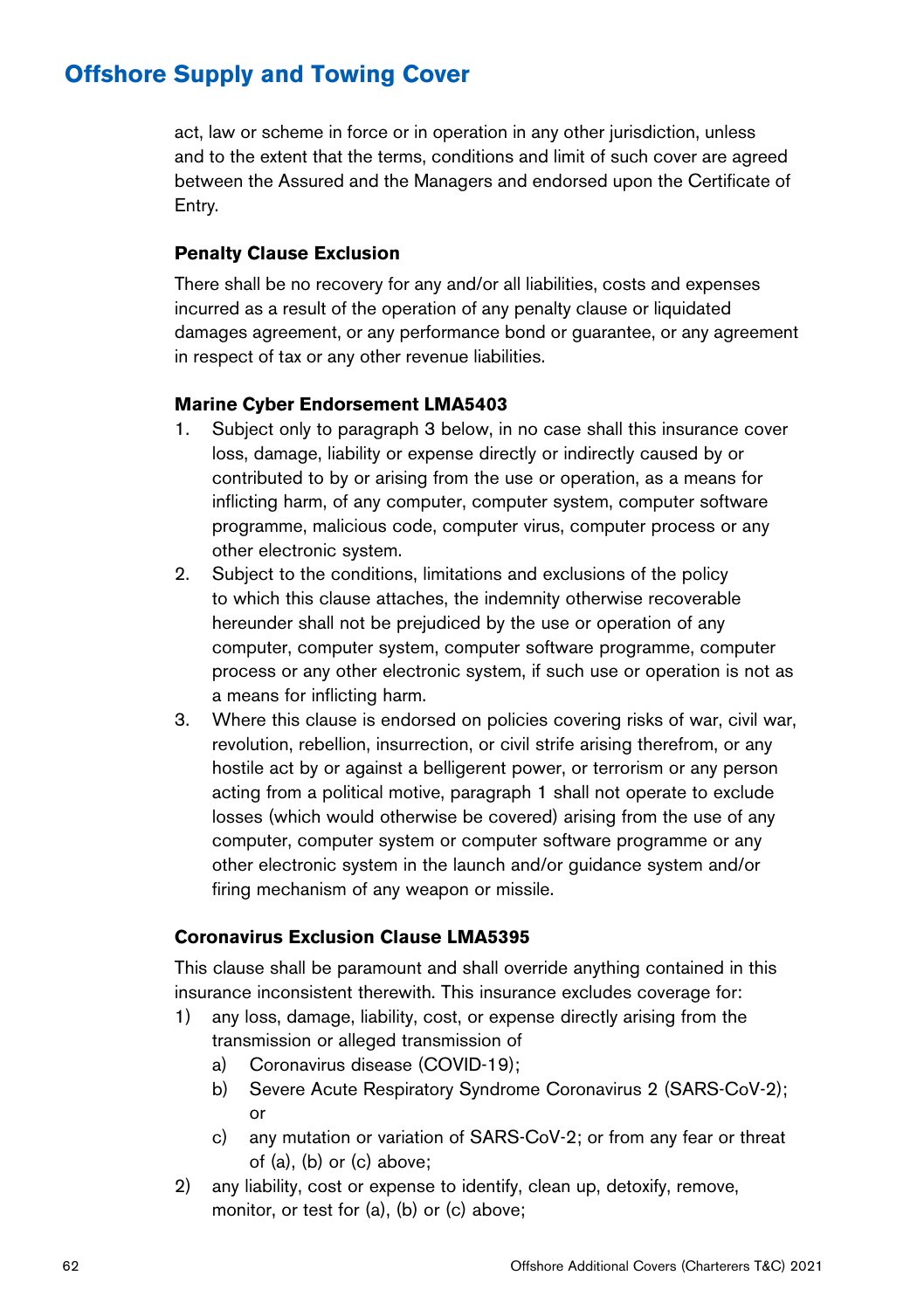3) any liability for or loss, cost or expense arising out of any loss of revenue, loss of hire, business interruption, loss of market, delay or any indirect financial loss, howsoever described, as a result of any of (a), (b) or (c) above or the fear or the threat thereof.

All other terms, conditions and limitations of the insurance remain the same.

#### **War Risks Extension**

Cover hereunder is extended to restore cover for liabilities, losses, costs or expenses otherwise excluded by Clause 5(E).

However, in no case shall this extension cover loss, damage, liability or expense directly or indirectly caused by or contributed to by or arising from any chemical, biological, bio-chemical or electromagnetic weapon.

This extension is subject to the Notice of Cancellation Automatic Termination of Cover and Five Powers War Exclusion Clause as follows:

a) Cancellation

This extension of cover may be cancelled by either the Club or the Assured giving 7 days' notice (such cancellation becoming effective on the expiry of 7 days from midnight of the day on which notice of cancellation is issued by or to the Club). The Club agrees however to reinstate cover, if required, at terms to be agreed between the Club and the Assured, prior to the expiry of such notice of cancellation.

b) Automatic Termination of Cover

Whether or not notice of cancellation has been given this extension of cover shall terminate automatically

- i. upon the outbreak of war (whether there be a declaration of war or not) between any of the following: United Kingdom, United States of America, France, the Russian Federation, the People's Republic of China;
- ii. in respect of any ship in the event of such ship being requisitioned either for title or use.
- c) Five Powers War Exclusion This extension of cover excludes loss damage liability or expense arising from:
	- i. the outbreak of war (whether there be a declaration of war or not) between any of the following: United Kingdom, United States of America, France, the Russian Federation, the People's Republic of China;
	- ii. requisition either for title or use.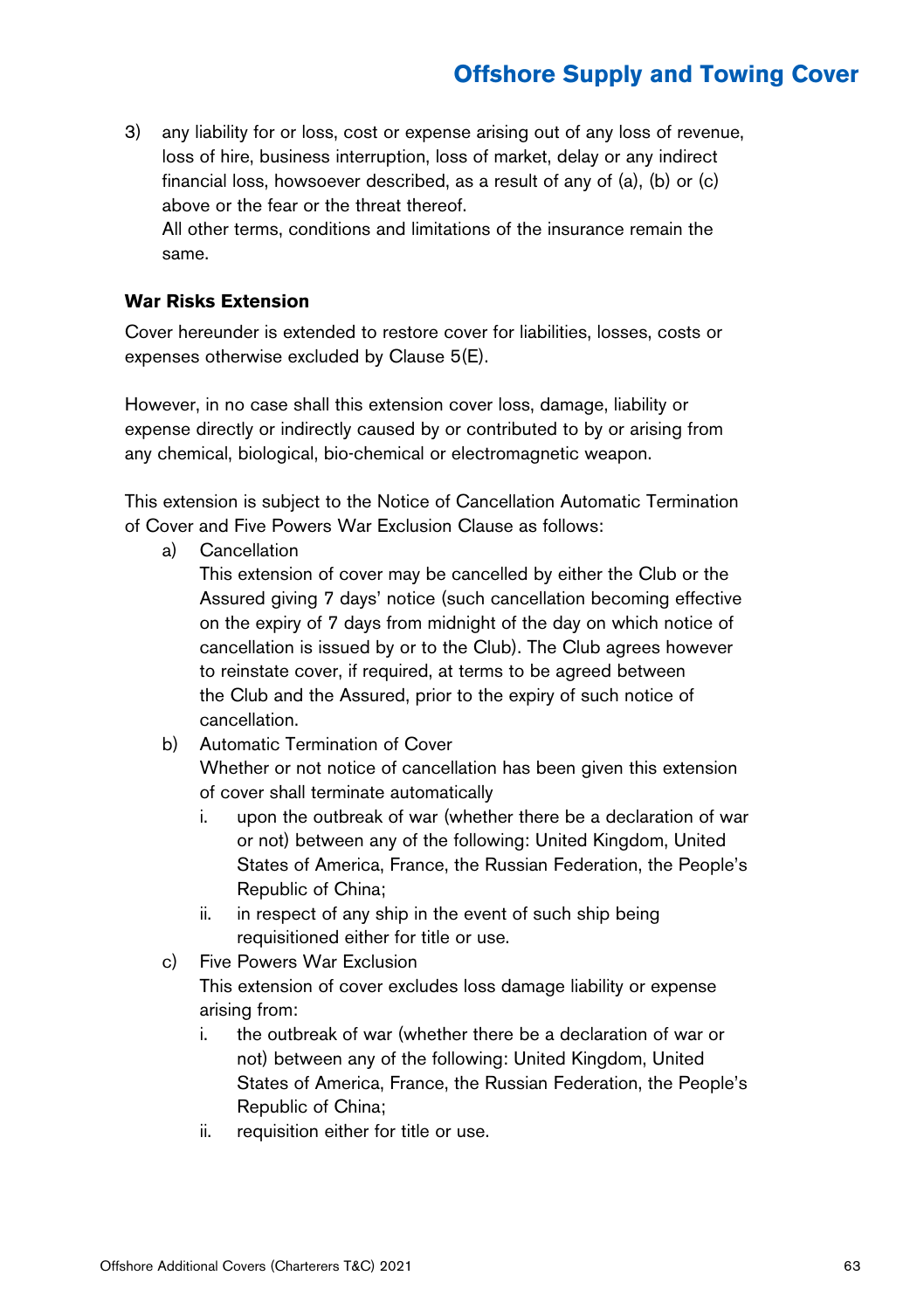#### **Limit**

The Club's liability for any and all claims under this insurance shall, unless otherwise specifically agreed, be subject to a combined single limit of liability each accident or occurrence or series of accidents or occurrences arising out of any one event, such limit being the limit of liability endorsed upon the Certificate of Entry.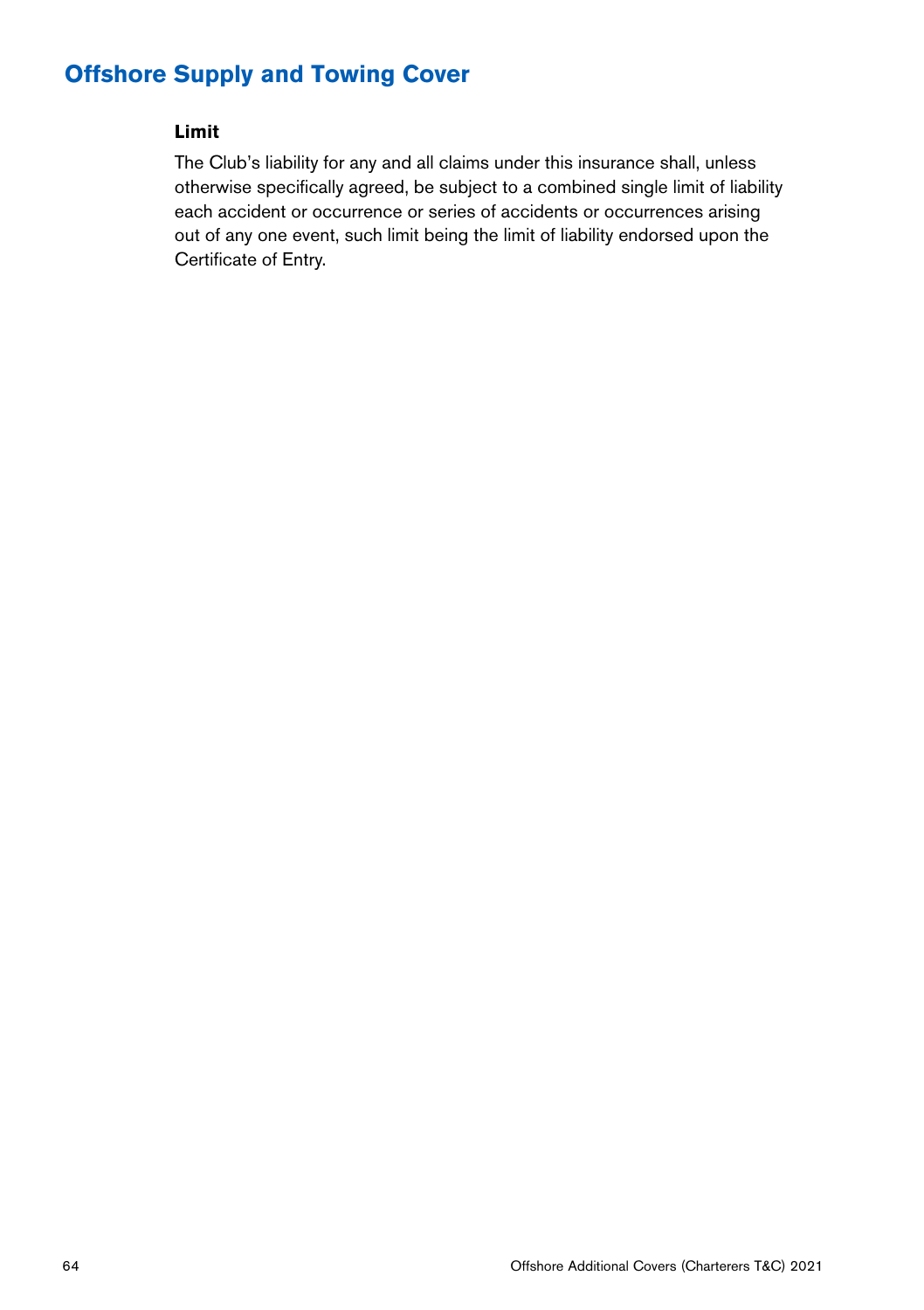### **3.2 Excess Liability Cover (bespoke)**

### **A. General Conditions**

Pursuant to Clause 4 of the Club's Charterers Terms & Conditions, cover is afforded to the Assured of an entered ship for liability in connection with towage by, or supply by, an entered ship, in respect of one or more of the risks set out in (B) but subject always to the terms and conditions contained in (C) below.

### **B. Risks Covered**

Subject to the GENERAL CONDITIONS set out above, cover hereunder is extended to an Owner to include liabilities, costs or expenses set out below.

**Bespoke Risks:** *(to be agreed in writing between the Owner and the Managers).*

### **C. Terms & Conditions**

The following terms and conditions apply to all and any of the Risk(s) Covered in (B) above, unless otherwise expressly agreed in writing between the Assured and the Managers.

#### **Work, Products and Services Exclusion**

There shall be no recovery for any and/or all liabilities, costs and expenses incurred by an Assured during the course of performing towing or supplying operations to the extent that such liabilities, costs and expenses arise as a consequence of:

- a) the fitness for purpose and/or quality of the Assured's work, products or services, or any defect or latent defect in the Assured's work, products or services or
- b) loss of or damage to the Contract Work. *[for the purpose of this insurance, Contract Work shall include but is not limited to any service provided under the contract and all and every part of the materials, components, equipment, machinery or*

*other property or objects intended to be part of the work completed under the contract in respect of which the services or operations are performed by or from the entered ship.]*

#### **Seabed Structures Exclusion**

There shall be no recovery for any and/or all liabilities for loss of or loss of use of or damage to or caused by structures which are or can be fixed, whether temporarily or permanently, to the seabed and which are in the care, custody or control of the Assured in any manner whatsoever, unless and to the extent that the terms, conditions and limit of such cover is agreed between the Assured and the Managers and endorsed upon the Certificate of Entry.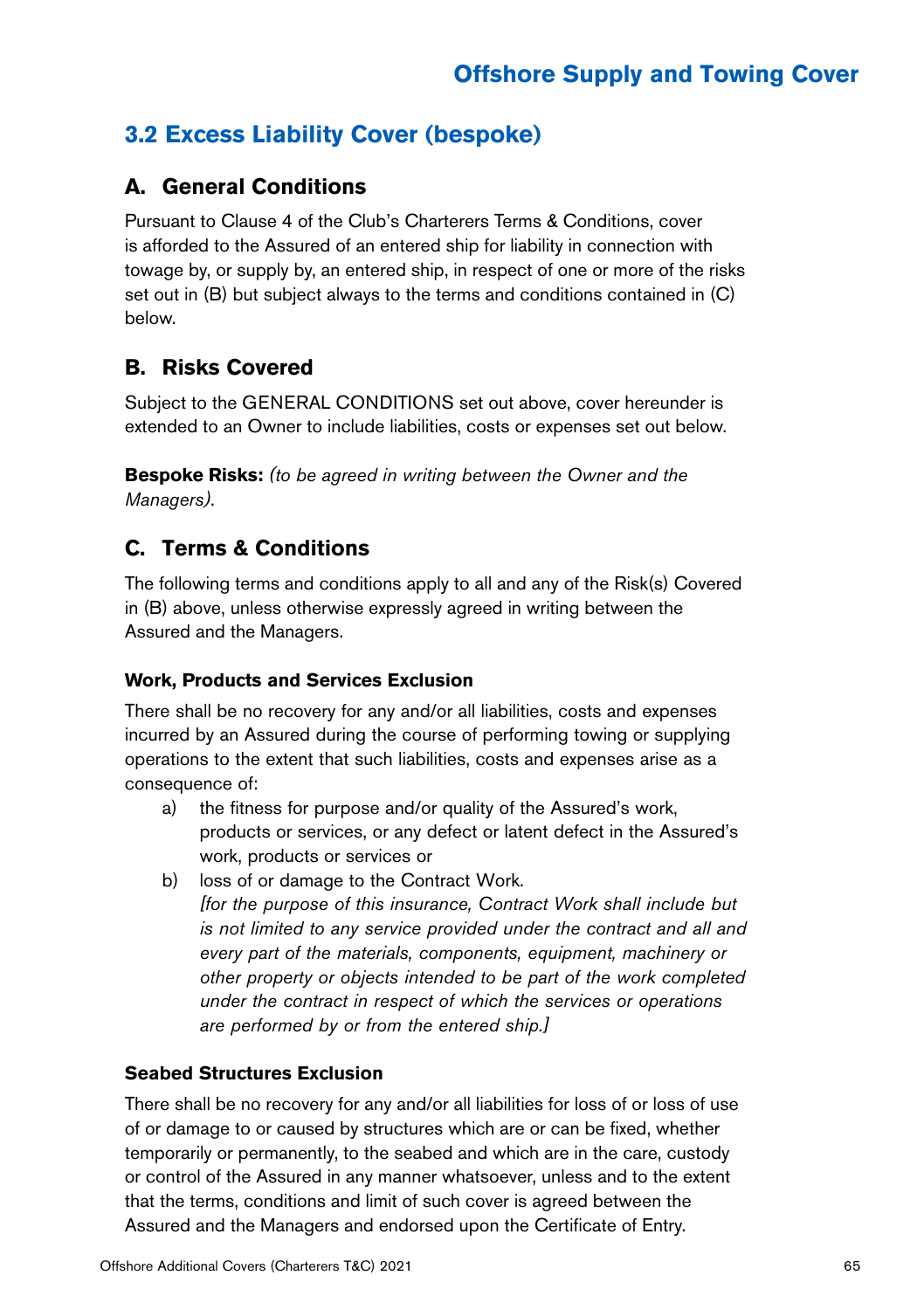#### **Down-hole Equipment Exclusion**

There shall be no recovery for any and/or all liabilities, costs and expenses arising out of loss of or loss of use, whether temporary or permanent, of or damage to, down-hole equipment.

#### **Employee Benefits Exclusions**

There shall be no recovery for any and/or all liabilities arising out of any act or omission of the Assured, whether negligent or otherwise, or of any other person for whom the Assured is, was, may be or may have been legally responsible, in connection with any employee benefits of any employee of the Assured.

#### **Contractual Liability Exclusion**

There shall be no recovery for any and/or all contractually assumed liabilities which would not have arisen but for the existence of the contract other than those set out in and accepted under the conditions set out in (B) above.

#### **Workers' Compensation Exclusions**

*United States -* There shall be no recovery for any and/or all liabilities for the payment of compensation and/or damages and/or benefits to or for the benefit of any employee of the Assured or to any third party who is the statutory assignee of any employee of the Assured, under, or in consequence of any default under, the workers' compensation laws of any of the States of the United States, the United States Longshoremen's and Harbour Workers' Compensation Act, or any other similar act, law or scheme in force or in operation in any of the States of the United States or under the federal jurisdiction of the United States.

*Other Jurisdictions -* There shall be no recovery for any and/or all liabilities for the payment of compensation and/or damages and/or benefits to or for the benefit of any employee of the Assured under any workers' compensation act, law or scheme in force or in operation in any other jurisdiction, unless and to the extent that the terms, conditions and limit of such cover are agreed between the Assured and the Managers and endorsed upon the Certificate of Entry.

#### **Penalty Clause Exclusion**

There shall be no recovery for any and/or all liabilities, costs and expenses incurred as a result of the operation of any penalty clause or liquidated damages agreement, or any performance bond or guarantee, or any agreement in respect of tax or any other revenue liabilities.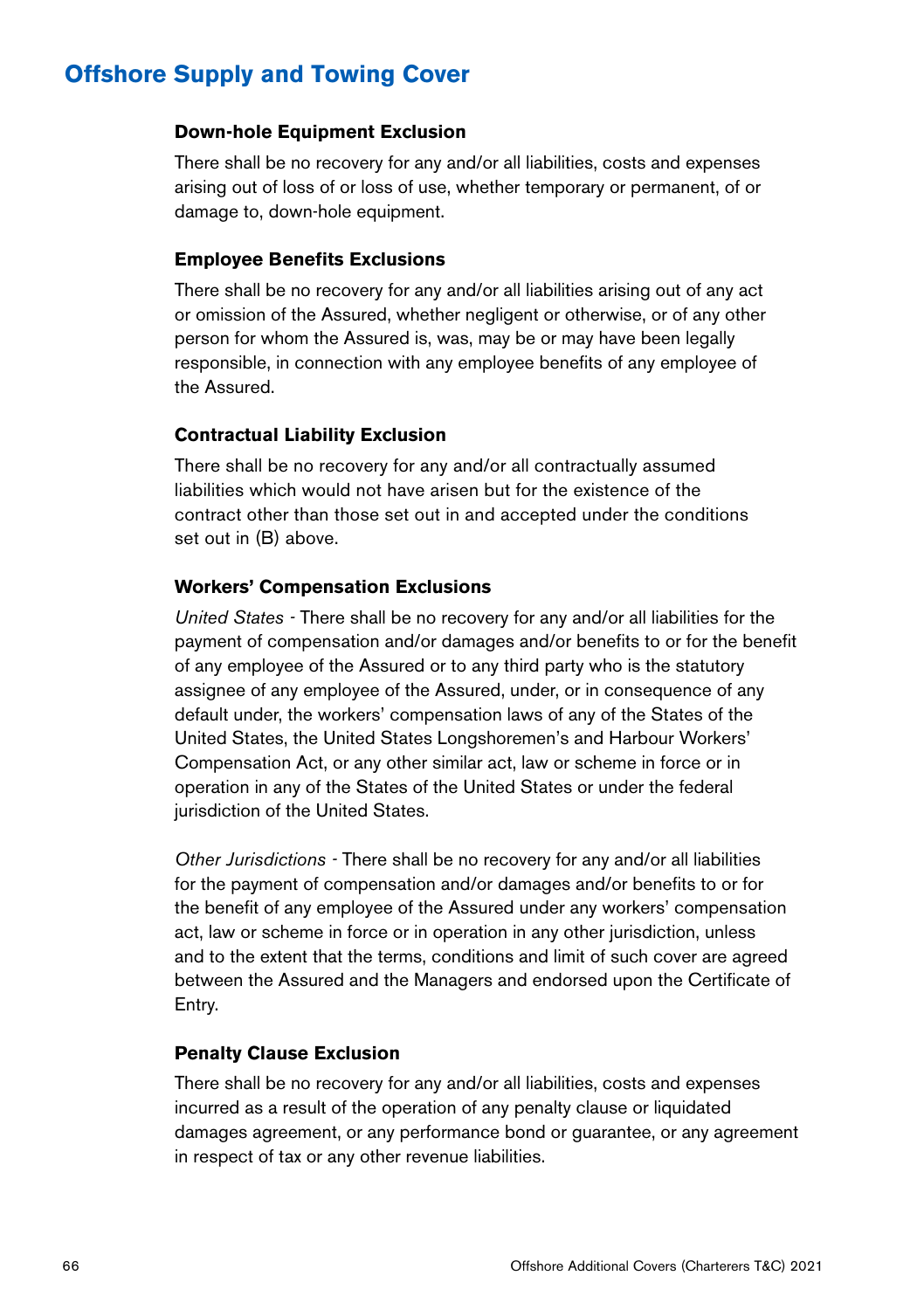#### **Care, Custody, Control Exclusion**

There shall be no recovery for any and/or all contractually assumed liabilities for personal injury, illness or death of any person other than employees of the Assured and/or for loss of or loss of use of or damage to or caused by property owned by, or employees of, persons other than the Assured howsoever deemed to be in his care, custody or control and/or liabilities, costs and expenses incurred as a result of seepage and/or pollution and/or clean¬up and/or containment of substances emanating from property owned by persons other than the Assured howsoever deemed to be in his care, custody or control.

#### **Marine Cyber Endorsement LMA5403**

- 1. Subject only to paragraph 3 below, in no case shall this insurance cover loss, damage, liability or expense directly or indirectly caused by or contributed to by or arising from the use or operation, as a means for inflicting harm, of any computer, computer system, computer software programme, malicious code, computer virus, computer process or any other electronic system.
- 2. Subject to the conditions, limitations and exclusions of the policy to which this clause attaches, the indemnity otherwise recoverable hereunder shall not be prejudiced by the use or operation of any computer, computer system, computer software programme, computer process or any other electronic system, if such use or operation is not as a means for inflicting harm.
- 3. Where this clause is endorsed on policies covering risks of war, civil war, revolution, rebellion, insurrection, or civil strife arising therefrom, or any hostile act by or against a belligerent power, or terrorism or any person acting from a political motive, paragraph 1 shall not operate to exclude losses (which would otherwise be covered) arising from the use of any computer, computer system or computer software programme or any other electronic system in the launch and/or guidance system and/or firing mechanism of any weapon or missile.

#### **Coronavirus Exclusion Clause LMA5395**

This clause shall be paramount and shall override anything contained in this insurance inconsistent therewith. This insurance excludes coverage for:

- 1) any loss, damage, liability, cost, or expense directly arising from the transmission or alleged transmission of
	- a) Coronavirus disease (COVID-19);
	- b) Severe Acute Respiratory Syndrome Coronavirus 2 (SARS-CoV-2); or
	- c) any mutation or variation of SARS-CoV-2; or from any fear or threat of (a), (b) or (c) above;
- 2) any liability, cost or expense to identify, clean up, detoxify, remove, monitor, or test for (a), (b) or (c) above;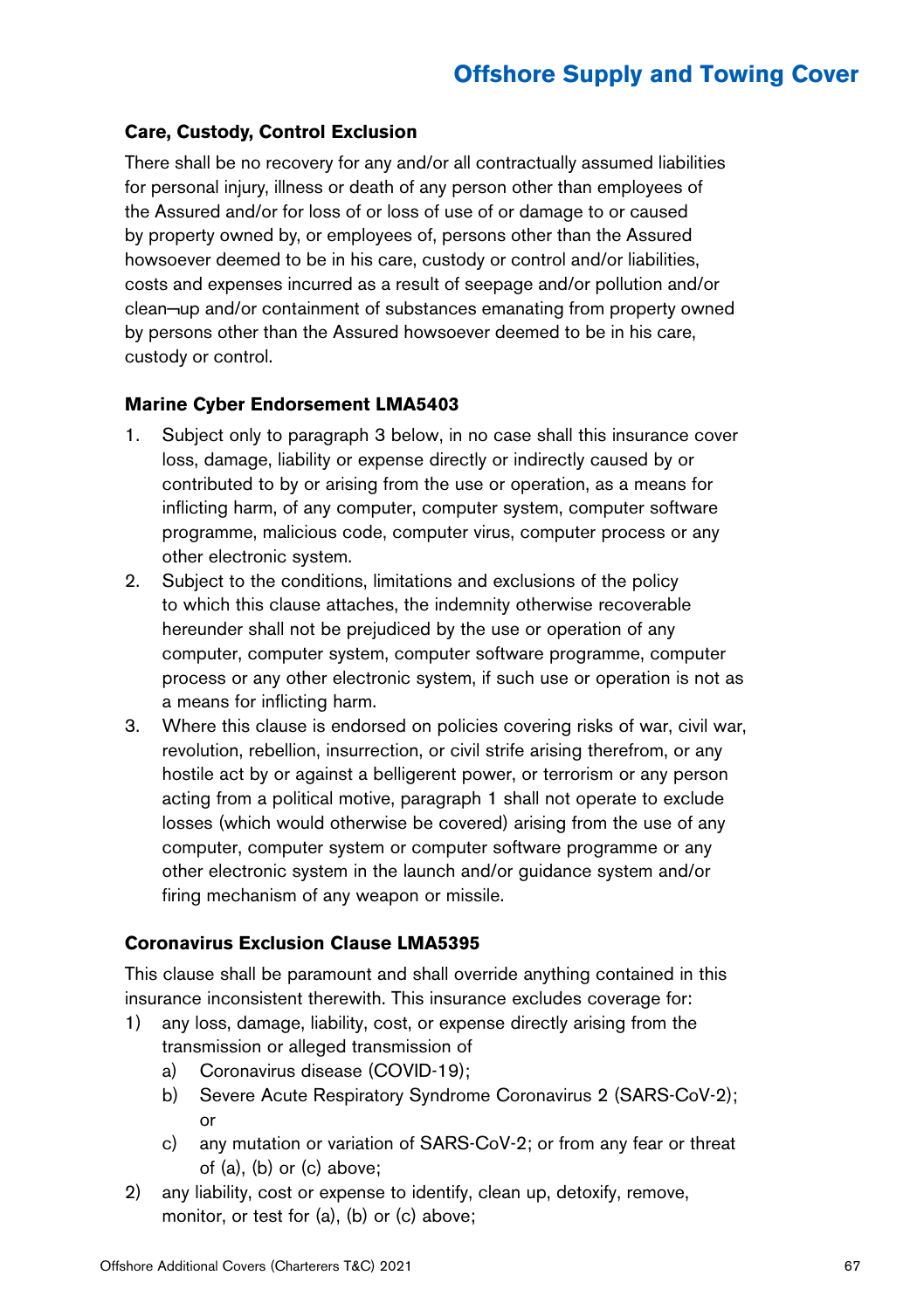3) any liability for or loss, cost or expense arising out of any loss of revenue, loss of hire, business interruption, loss of market, delay or any indirect financial loss, howsoever described, as a result of any of (a), (b) or (c) above or the fear or the threat thereof.

All other terms, conditions and limitations of the insurance remain the same.

#### **War Risks Extension**

Cover hereunder is extended to restore cover for liabilities, losses, costs or expenses otherwise excluded by Clause 5(E).

However, in no case shall this extension cover loss, damage, liability or expense directly or indirectly caused by or contributed to by or arising from any chemical, biological, bio-chemical or electromagnetic weapon.

This extension is subject to the Notice of Cancellation Automatic Termination of Cover and Five Powers War Exclusion Rule as follows:

a) Cancellation

This extension of cover may be cancelled by either the Club or the Assured giving 7 days' notice (such cancellation becoming effective on the expiry of 7 days from midnight of the day on which notice of cancellation is issued by or to the Club). The Club agrees however to reinstate cover, if required, at terms to be agreed between the Club and the Assured, prior to the expiry of such notice of cancellation.

b) Automatic Termination of Cover

Whether or not notice of cancellation has been given this extension of cover shall terminate automatically

- i. upon the outbreak of war (whether there be a declaration of war or not) between any of the following: United Kingdom, United States of America, France, the Russian Federation, the People's Republic of China;
- ii. in respect of any ship in the event of such ship being requisitioned either for title or use.
- c) Five Powers War Exclusion

This extension of cover excludes loss damage liability or expense arising from:

- i. the outbreak of war (whether there be a declaration of war or not) between any of the following: United Kingdom, United States of America, France, the Russian Federation, the People's Republic of China;
- ii. requisition either for title or use.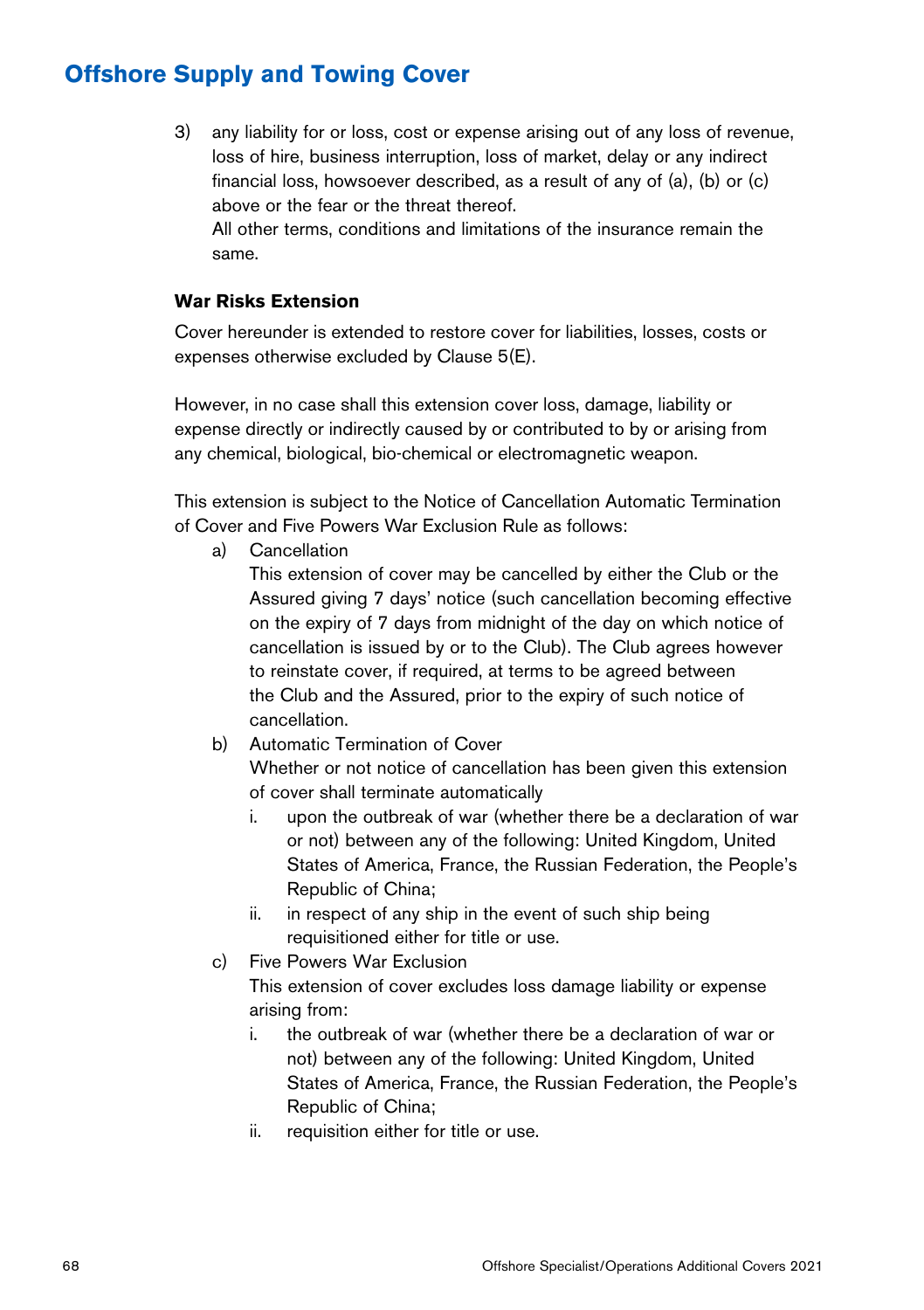#### **Limit**

The Club's liability for any and all claims under this insurance shall, unless otherwise specifically agreed, be subject to a combined single limit of liability each accident or occurrence or series of accidents or occurrences arising out of any one event, such limit being the limit of liability endorsed upon the Certificate of Entry.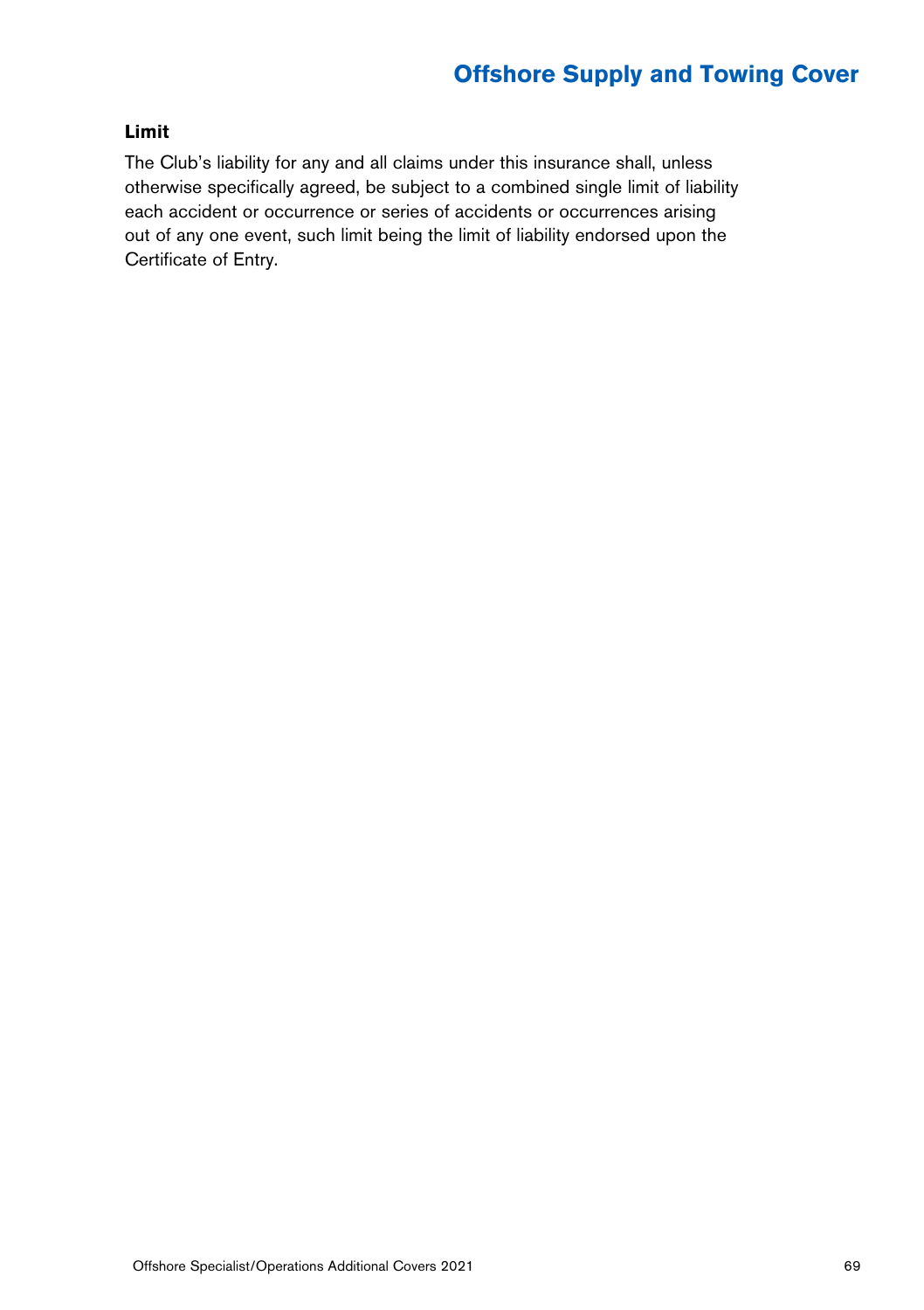## **Essential Club Information Online**

#### UK Club ships & your claims contacts

Identify the appropriate UK Club contact for a ship by using the UK Club's list of ships published on www.ukpandi.com.

The 'Ship Finder' option on the home page will locate an entered ship record listing its essential details including its primary claims handling team.

#### Latest Updates emails

The Club sends a weekly update email providing all the latest information and industry news. Direct to your inbox are the latest issued circulars, advisories and loss prevention bulletins. To subscribe to this email update visit the Club website and select 'Sign up for our weekly email updates' from the home page.

#### Circulars & advisories

Many Club circulars and advisories are only sent electronically to ensure speedy advice. All circulars are incorporated in our Latest Update emails. The most recent circulars are listed on the website home page under 'Latest Circulars'.

#### Thomas Miller Connect - delivering 24/7 access to claims & underwriting data

The UK P&I Club in conjunction with the TT Club and UK Defence Club has launched an online services platform to enhance online services and data access for members and their brokers. The bespoke online portal offers members and their brokers significantly enhanced online services with access to essential data 24/7 from any device or phone.

The new platform is packed full of features designed to take the hassle out of managing your insurance

- Thomas Miller Connect is safe & secure.
- 24/7 Access to all insurance documentation.
- View & manage your insurance in one place with quick access to policy documentation to payments and debit notes. Links to essential documentation.
- Check Premium and Contra balances online
- Download claims records direct from the system to multiple file formats.
- Completed and submit application forms for Bluecards or MLC online

Your usual underwriting contact will facilitate access to the platform.